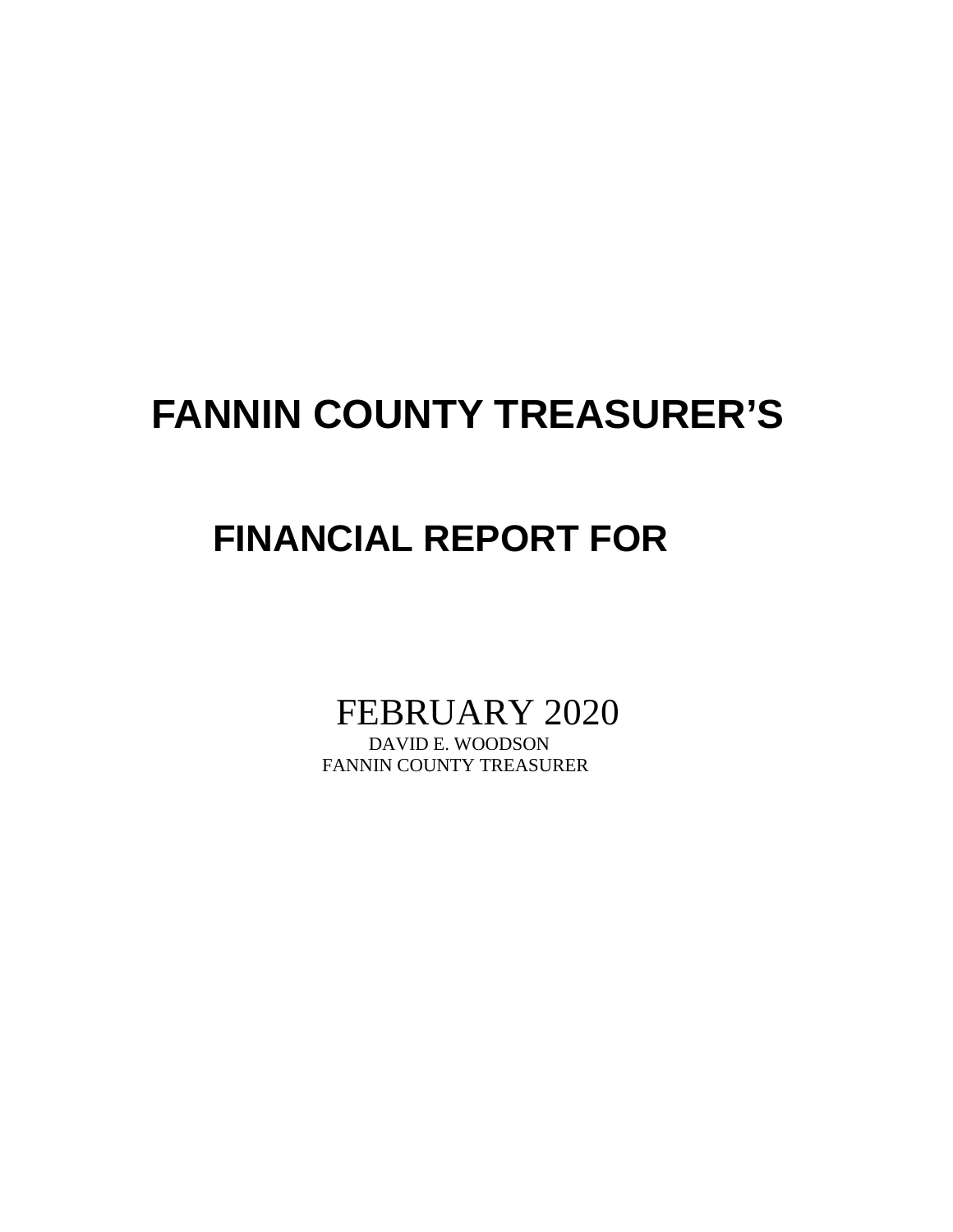### 03/06/2020 FUND DEPOSIT LISTING PAGE 1

| アムレム   |      | DATE   | ∩∆ጥ∏<br>--- |     | <b>BANK</b> | REPORT |  |
|--------|------|--------|-------------|-----|-------------|--------|--|
| NUMBER | FROM | חת זדר |             | ЪF. | OTINE.      | CODES  |  |

------------- ------------------------- ---------- ---------- ------------------- -------------- -------------- ------ ------------

GENERAL FUND

|                             | =====================================                                                        |                             |                                                                 |                  |                  |              |
|-----------------------------|----------------------------------------------------------------------------------------------|-----------------------------|-----------------------------------------------------------------|------------------|------------------|--------------|
|                             | 0000200370-01 DISTRICT ATTORNEY TRUST                                                        |                             | 02-04-2020 02-04-2020 DISTRICT ATTORNEY F 10-103-100            |                  | $10 - 340 - 475$ | 11.99        |
|                             | 0000200370-02 DISTRICT ATTORNEY TRUST                                                        |                             | 02-04-2020 02-04-2020 POSTAL EXPENSES                           | $10 - 103 - 100$ | $10 - 475 - 311$ | 20.40        |
|                             | 0000200372-01 AMERICAN TOWER                                                                 |                             | 02-04-2020 02-04-2020 FEB. 2020 TOWER REN 10-103-100            |                  | $10 - 370 - 115$ | 1,064.61     |
| 0000200373-01 SECURUS       |                                                                                              |                             | 02-04-2020 02-04-2020 DEC. 2019 JAIL PAY 10-103-100             |                  | $10 - 319 - 420$ | 23,677.96    |
| 0000200375-01 TEXPOOL       |                                                                                              |                             | 02-05-2020 02-05-2020 JAN. 2020 INTEREST                        | 10-103-175       | $10 - 360 - 100$ | 3,391.29     |
| 0000200380-01 TAX A/C       |                                                                                              |                             | 02-06-2020 02-06-2020 WEEK OF 01/31/2020                        | $10 - 103 - 100$ | $10 - 321 - 250$ | 755.00       |
| 0000200381-01 TAX A/C       |                                                                                              |                             | 02-06-2020 02-06-2020 WEEK OF 01/31/2020                        | 10-103-100       | $10 - 321 - 200$ | 2,072.30     |
|                             | 0000200382-01 APPRAISAL DISTRICT                                                             | 02-07-2020 02-07-2020 TAXES |                                                                 | $10 - 103 - 100$ | $10 - 310 - 110$ | 1,335,512.99 |
|                             | 0000200382-02 APPRAISAL DISTRICT                                                             | 02-07-2020 02-07-2020 TAXES |                                                                 | $10 - 103 - 100$ | $10 - 321 - 901$ | 10.00        |
|                             | 0000200382-08 APPRAISAL DISTRICT                                                             | 02-07-2020 02-07-2020 TAXES |                                                                 | $10 - 103 - 100$ | $10 - 310 - 120$ | 7,981.58     |
|                             | 0000200383-01 FANNIN COUNTY CLERK                                                            |                             | 02-07-2020 02-07-2020 COUNTY CLERK FEES                         | $10 - 103 - 100$ | $10 - 340 - 403$ | 0.64         |
|                             | 0000200384-01 SECRETARY OF STATE                                                             |                             | 02-07-2020 02-07-2020 BIDS AND NOTICES                          | $10 - 103 - 100$ | $10 - 404 - 430$ | 23.22        |
|                             | 0000200384-03 SECRETARY OF STATE                                                             |                             | 02-07-2020 02-07-2020 ELECTION REIMBURSEM 10-103-100            |                  | $10 - 340 - 484$ | 56.25        |
|                             | 0000200385-01 SECRETARY OF STATE                                                             |                             | 02-07-2020 02-07-2020 BIDS AND NOTICES                          | $10 - 103 - 100$ | $10 - 404 - 430$ | 23.22        |
|                             | 0000200385-03 SECRETARY OF STATE                                                             |                             | 02-07-2020 02-07-2020 ELECTION REIMBURSEM 10-103-100            |                  | $10 - 340 - 484$ | 56.25        |
| 0000200388-01 LEGEND BANK   |                                                                                              |                             | 02-10-2020 02-10-2020 JAN. 2020 INTEREST                        | 10-103-100       | $10 - 360 - 100$ | 1,311.18     |
| 0000200388-29 LEGEND BANK   |                                                                                              |                             | 02-10-2020 02-10-2020 JAN. 2020 INTEREST                        | 10-100-100       | $10 - 360 - 100$ | 17.85        |
| 0000200388-31 LEGEND BANK   |                                                                                              |                             | 02-10-2020 02-10-2020 JAN. 2020 INTEREST                        | $10 - 103 - 110$ | $10 - 360 - 110$ | 12.20        |
|                             | 0000200389-01 DISTRICT CLERK                                                                 |                             | 02-10-2020 02-10-2020 DEC. 1-31, 2019                           | $10 - 103 - 100$ | $10 - 318 - 130$ | 5,282.27     |
|                             | 0000200389-02 DISTRICT CLERK                                                                 |                             | 02-10-2020 02-10-2020 DEC. 1-31, 2019                           | $10 - 103 - 100$ | $10 - 318 - 132$ | 0.16         |
|                             | 0000200389-03 DISTRICT CLERK                                                                 |                             | 02-10-2020 02-10-2020 DEC. 1-31, 2019                           | $10 - 103 - 100$ | $10 - 340 - 135$ | 150.54       |
|                             | 0000200389-04 DISTRICT CLERK                                                                 |                             | 02-10-2020 02-10-2020 DEC. 1-31, 2019                           | $10 - 103 - 100$ | $10 - 340 - 450$ | 3, 315.26    |
|                             | 0000200389-05 DISTRICT CLERK                                                                 |                             | 02-10-2020 02-10-2020 DEC. 1-31, 2019                           | $10 - 103 - 100$ | $10 - 340 - 560$ | 614.57       |
|                             | 0000200389-06 DISTRICT CLERK                                                                 |                             | 02-10-2020 02-10-2020 DEC. 1-31, 2019                           | $10 - 103 - 100$ | $10 - 340 - 600$ | 125.18       |
|                             | 0000200389-07 DISTRICT CLERK                                                                 |                             | 02-10-2020 02-10-2020 DEC. 1-31, 2019                           | $10 - 103 - 100$ | $10 - 370 - 162$ | 375.54       |
|                             | 0000200389-08 DISTRICT CLERK                                                                 |                             | 02-10-2020 02-10-2020 DEC. 1-31, 2019                           | $10 - 103 - 100$ | $10 - 370 - 163$ | 18.12        |
|                             | 0000200389-09 DISTRICT CLERK                                                                 |                             | 02-10-2020 02-10-2020 DEC. 1-31, 2019                           | $10 - 103 - 100$ | $10 - 370 - 164$ | 72.50        |
|                             | 0000200389-10 DISTRICT CLERK                                                                 |                             | 02-10-2020 02-10-2020 DEC. 1-31, 2019                           | $10 - 103 - 100$ | $10 - 370 - 166$ | 4.15         |
|                             | 0000200389-11 DISTRICT CLERK                                                                 |                             | 02-10-2020 02-10-2020 DEC. 1-31, 2019                           | $10 - 103 - 100$ | $10 - 370 - 167$ | 28.61        |
|                             | 0000200390-01 VISION MEDIA GROUP, INC. 02-10-2020 02-10-2020 FEB. 2020 TOWER REN 10-103-100  |                             |                                                                 |                  | $10 - 370 - 100$ | 200.00       |
|                             | 0000200391-01 LUCKY SEVEN ENTERPRISES L 02-10-2020 02-10-2020 ZONING APPLICATION 10-103-100  |                             |                                                                 |                  | $10 - 340 - 653$ | 150.00       |
| 0000200392-01 KRISTY GRAVES |                                                                                              |                             | 02-10-2020 02-10-2020 BUILDING PERMITS                          | $10 - 103 - 100$ | $10 - 340 - 655$ | 300.00       |
|                             | 0000200396-01 FANNIN COUNTY HEALTH INSP 02-12-2020 02-12-2020 JAN. 2020 PERMITS              |                             |                                                                 | $10 - 103 - 100$ | $10 - 320 - 300$ | 8,825.00     |
|                             | 0000200396-02 FANNIN COUNTY HEALTH INSP 02-12-2020 02-12-2020 INTEREST EARNINGS              |                             |                                                                 | $10 - 103 - 100$ | $10 - 360 - 100$ | 0.18         |
| 0000200397-01 TAC           |                                                                                              |                             | 02-12-2020 02-12-2020 2019 HEALTHY COUNTY 10-103-100            |                  | $10 - 370 - 408$ | 420.00       |
|                             | 0000200398-01 FANNIN COUNTY DEVELOPMENT 02-12-2020 02-12-2020 PRELIMINARY PLAT FE 10-103-100 |                             |                                                                 |                  | $10 - 340 - 652$ | 250.00       |
|                             | 0000200399-01 LAW OFFICE OF LANCE F. WY 02-12-2020 02-12-2020 OPEN RECORDS REQUES 10-103-100 |                             |                                                                 |                  | $10 - 370 - 130$ | 30.30        |
|                             | 0000200401-01 TEXAS STATE UNIVERSITY                                                         |                             | 02-14-2020 02-14-2020 TRAVEL REFUND                             | 10-103-100       | $10 - 455 - 427$ | 315.00       |
|                             | 0000200402-01 BOND SUPERVISION                                                               |                             | 02-14-2020 02-14-2020 WEEKS OF 01/14/2020 10-103-100            |                  | $10 - 340 - 573$ | 3,145.88     |
|                             | 0000200403-01 BOND SUPERVISION                                                               |                             | 02-14-2020 02-14-2020 WEEK OF 02/01/2020 10-103-100             |                  | $10 - 340 - 573$ | 1,680.00     |
|                             | 0000200404-01 TEXAS DISTRICT & COUNTY 02-14-2020 02-14-2020 TRAVEL REFUND                    |                             |                                                                 | 10-103-100       | $10 - 475 - 427$ | 282.00       |
|                             | 0000200405-01 APPRAISAL DISTRICT                                                             | 02-14-2020 02-14-2020 TAXES |                                                                 |                  |                  | 733,678.45   |
|                             |                                                                                              | 02-14-2020 02-14-2020 TAXES |                                                                 | $10 - 103 - 100$ | $10 - 310 - 110$ |              |
|                             | 0000200405-02 APPRAISAL DISTRICT                                                             |                             |                                                                 | $10 - 103 - 100$ | $10 - 321 - 901$ | 401.55       |
|                             | 0000200405-08 APPRAISAL DISTRICT<br>0000200406-01 HEALTH & HUMAN SERVICES                    | 02-14-2020 02-14-2020 TAXES |                                                                 | $10 - 103 - 100$ | $10 - 310 - 120$ | 4,186.59     |
|                             |                                                                                              |                             | 02-14-2020 02-14-2020 UTILITIES REIMBURSE 10-103-100            |                  | $10 - 370 - 147$ | 1,142.66     |
| 0000200407-01 COMPTROLLER   |                                                                                              |                             | 02-14-2020 02-14-2020 DEC. 2019 LOCAL SAL 10-103-100            |                  | $10 - 318 - 160$ | 106,376.17   |
| 0000200415-01 TAX A/C       |                                                                                              |                             | 02-20-2020 02-20-2020 WEEK OF 02/07/2020 10-103-100             |                  | $10 - 321 - 250$ | 1,075.00     |
| 0000200416-01 TAX A/C       |                                                                                              |                             | 02-20-2020 02-20-2020 WEEK OF 02/14/2020 10-103-100             |                  | $10 - 321 - 250$ | 635.00       |
| 0000200417-01 TAX A/C       |                                                                                              |                             | $02-20-2020$ $02-20-2020$ TABC-JAN. 2020 - 5% $10-103-100$      |                  | $10 - 320 - 200$ | 23.50        |
| 0000200418-01 TAX A/C       |                                                                                              |                             | $02 - 20 - 2020$ $02 - 20 - 2020$ TABC - JAN. 2020 - 10-103-100 |                  | $10 - 320 - 200$ | 1,275.00     |
| 0000200419-01 TAX A/C       |                                                                                              |                             | 02-20-2020 02-20-2020 WEEK OF 01/312020                         | $10 - 103 - 100$ | $10 - 321 - 200$ | 2.50         |
| 0000200420-01 TAX A/C       |                                                                                              |                             | 02-20-2020 02-20-2020 WEEK OF 02/07/2020 10-103-100             |                  | $10 - 321 - 200$ | 1,913.70     |
| 0000200421-01 TAX A/C       |                                                                                              |                             | 02-20-2020 02-20-2020 WEEK OF 02/14/2020 10-103-100             |                  | $10 - 321 - 200$ | 2,012.90     |
|                             | 0000200422-01 APPRAISAL DISTRICT                                                             | 02-21-2020 02-21-2020 TAXES |                                                                 | $10 - 103 - 100$ | $10 - 310 - 110$ | 58,251.87    |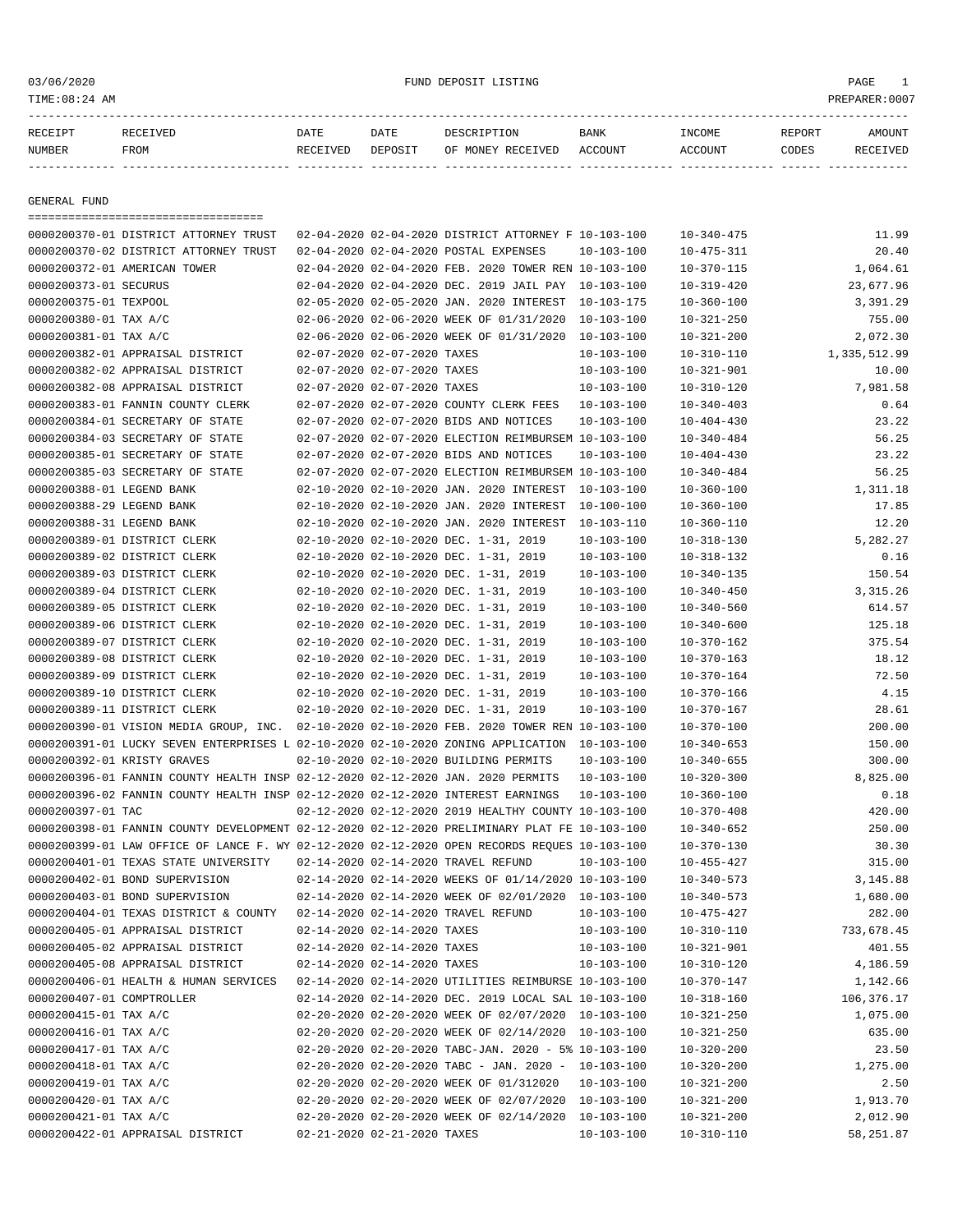### 03/06/2020 FUND DEPOSIT LISTING PAGE 2

| RECEIPT | RECEIVED | DATE     | DATE    | DESCRIPTION               | <b>BANK</b> | <b>TNCOME</b> | <b>REPORT</b> | <b>AMOUNT</b> |
|---------|----------|----------|---------|---------------------------|-------------|---------------|---------------|---------------|
| NUMBER  | FROM     | RECEIVED | DEPOSIT | OF MONEY RECEIVED ACCOUNT |             | ACCOUNT       | <b>CODES</b>  | RECEIVED      |
|         |          |          |         |                           |             |               |               |               |

GENERAL FUND

| ===================================== |                                                      |                  |                  |           |
|---------------------------------------|------------------------------------------------------|------------------|------------------|-----------|
| 0000200422-02 APPRAISAL DISTRICT      | 02-21-2020 02-21-2020 TAXES                          | $10 - 103 - 100$ | $10 - 321 - 901$ | 411.58    |
| 0000200422-08 APPRAISAL DISTRICT      | 02-21-2020 02-21-2020 TAXES                          | $10 - 103 - 100$ | $10 - 310 - 120$ | 3,454.78  |
| 0000200430-01 DISTRICT CLERK          | 02-24-2020 02-24-2020 JAN. 1-31, 2020                | $10 - 103 - 100$ | $10 - 318 - 130$ | 7,235.37  |
| 0000200430-02 DISTRICT CLERK          | 02-24-2020 02-24-2020 JAN. 1-31, 2020                | $10 - 103 - 100$ | $10 - 318 - 132$ | 357.06    |
| 0000200430-03 DISTRICT CLERK          | 02-24-2020 02-24-2020 JAN. 1-31, 2020                | $10 - 103 - 100$ | $10 - 340 - 135$ | 195.00    |
| 0000200430-04 DISTRICT CLERK          | 02-24-2020 02-24-2020 JAN. 1-31, 2020                | $10 - 103 - 100$ | $10 - 340 - 450$ | 5,475.63  |
| 0000200430-05 DISTRICT CLERK          | 02-24-2020 02-24-2020 JAN. 1-31, 2020                | $10 - 103 - 100$ | $10 - 340 - 560$ | 962.06    |
| 0000200430-06 DISTRICT CLERK          | 02-24-2020 02-24-2020 JAN. 1-31, 2020                | $10 - 103 - 100$ | $10 - 340 - 600$ | 185.00    |
| 0000200430-07 DISTRICT CLERK          | 02-24-2020 02-24-2020 JAN. 1-31, 2020                | $10 - 103 - 100$ | $10 - 370 - 162$ | 555.00    |
| 0000200430-08 DISTRICT CLERK          | 02-24-2020 02-24-2020 JAN. 1-31, 2020                | $10 - 103 - 100$ | $10 - 370 - 163$ | 18.01     |
| 0000200430-09 DISTRICT CLERK          | 02-24-2020 02-24-2020 JAN. 1-31, 2020                | $10 - 103 - 100$ | $10 - 370 - 164$ | 72.06     |
| 0000200430-10 DISTRICT CLERK          | 02-24-2020 02-24-2020 JAN. 1-31, 2020                | $10 - 103 - 100$ | $10 - 370 - 166$ | 4.61      |
| 0000200430-11 DISTRICT CLERK          | 02-24-2020 02-24-2020 JAN. 1-31, 2020                | $10 - 103 - 100$ | $10 - 370 - 167$ | 26.27     |
| 0000200430-12 DISTRICT CLERK          | 02-24-2020 02-24-2020 JAN. 1-31, 2020                | $10 - 103 - 100$ | $10 - 370 - 450$ | 160.00    |
| 0000200431-01 HEATH MCOUIGG           | 02-24-2020 02-24-2020 FLOOD PLAN FEES - C 10-103-100 |                  | $10 - 340 - 654$ | 30.00     |
| 0000200432-01 AMERICAN TOWER          | 02-24-2020 02-24-2020 MAR. 2020 TOWER REN 10-103-100 |                  | $10 - 370 - 115$ | 1,064.61  |
| 0000200433-01 FANNIN COUNTY INDIGENT  | 02-26-2020 02-26-2020 2019 INTEREST                  | $10 - 103 - 100$ | $10 - 370 - 120$ | 13,352.00 |
| 0000200435-01 JUSTIN D. SULLIVAN      | 02-27-2020 02-27-2020 FLOOD PLAIN FEES               | $10 - 103 - 100$ | $10 - 340 - 654$ | 30.00     |
| 0000200439-01 APPRAISAL DISTRICT      | 02-28-2020 02-28-2020 TAXES                          | $10 - 103 - 100$ | $10 - 310 - 110$ | 70,520.75 |
| 0000200439-07 APPRAISAL DISTRICT      | 02-28-2020 02-28-2020 TAXES                          | $10 - 103 - 100$ | $10 - 310 - 120$ | 1,796.79  |
| 0000200440-01 TAX A/C                 | 02-28-2020 02-28-2020 WEEK OF 02/21/2020             | $10 - 103 - 100$ | $10 - 321 - 250$ | 720.00    |
| 0000200441-01 TAX A/C                 | 02-28-2020 02-28-2020 WEEK OF 02/21/2020             | 10-103-100       | $10 - 321 - 200$ | 1,842.85  |

FUND TOTAL 2,421,028.51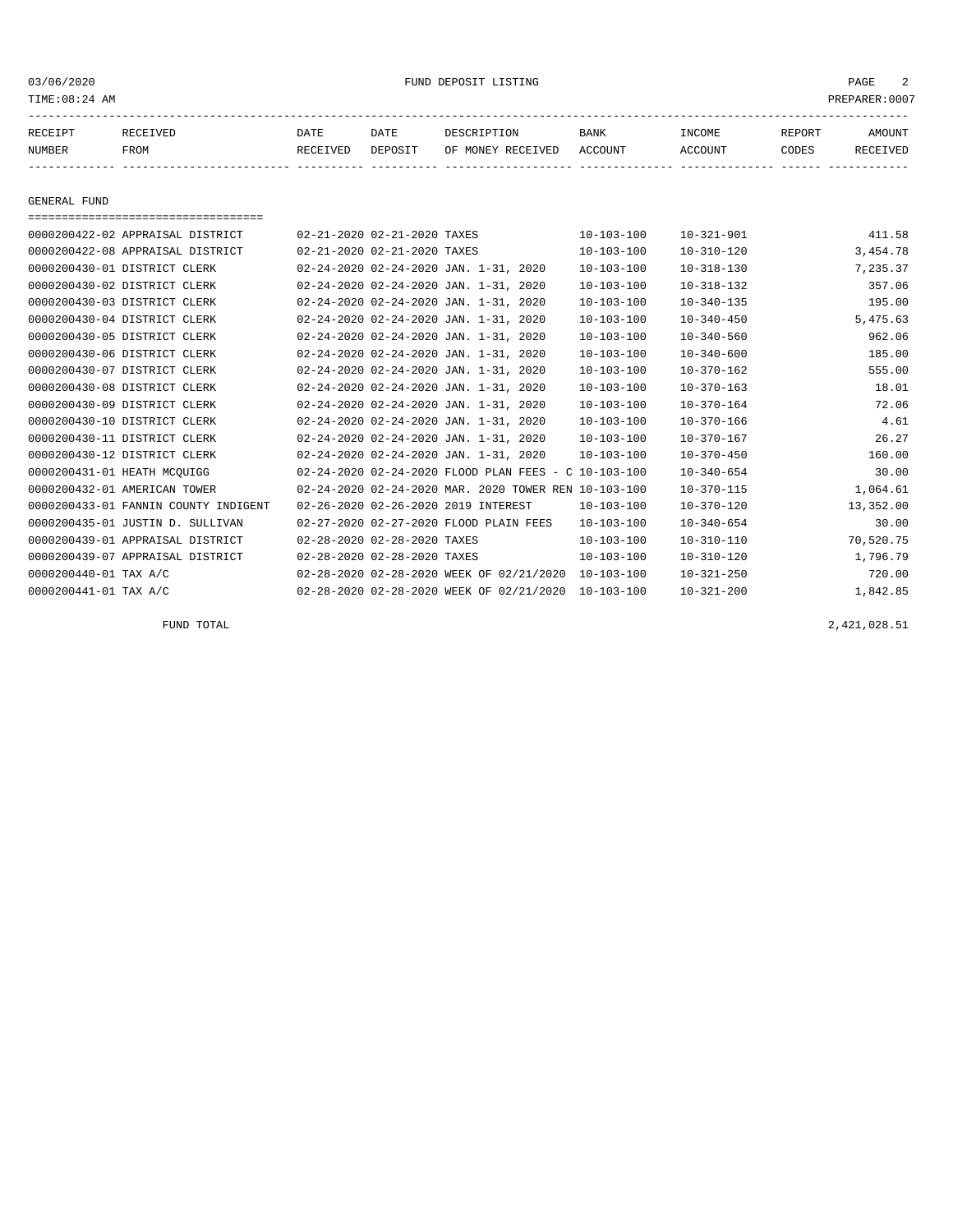03/06/2020 PAGE 1 PAGE 1 PAGE 1 PAGE 1 PAGE 1 PAGE 1 PAGE 1 PAGE 1 PAGE 1 PAGE 1 PAGE 1 PAGE 1 PAGE 1 PAGE 1 PAGE 1 PAGE 1 PAGE 1 PAGE 1 PAGE 1 PAGE 1 PAGE 1 PAGE 1 PAGE 1 PAGE 1 PAGE 1 PAGE 1 PAGE 1 PAGE 1 PAGE 1 PAGE 1 P

PREPARER:0007

| TIME:U8:Z4 AM |  |  |
|---------------|--|--|
|               |  |  |

| RECEIPT             | RECEIVED | DATE     | DATE    | DESCRIPTION       | <b>BANK</b> | INCOME  | REPORT | AMOUNT   |
|---------------------|----------|----------|---------|-------------------|-------------|---------|--------|----------|
| <b>NUMBER</b>       | FROM     | RECEIVED | DEPOSIT | OF MONEY RECEIVED | ACCOUNT     | ACCOUNT | CODES  | RECEIVED |
|                     |          |          |         |                   |             |         |        |          |
|                     |          |          |         |                   |             |         |        |          |
| COURTHOUSE SECURITY |          |          |         |                   |             |         |        |          |

### ===================================

| 0000200388-02 LEGEND BANK    |                                       | 02-10-2020 02-10-2020 JAN. 2020 INTEREST 11-103-100 | $11 - 360 - 100$ | 22.52  |
|------------------------------|---------------------------------------|-----------------------------------------------------|------------------|--------|
| 0000200389-12 DISTRICT CLERK | 02-10-2020 02-10-2020 DEC. 1-31, 2019 | 11-103-100                                          | $11 - 340 - 650$ | 173.18 |
| 0000200430-13 DISTRICT CLERK | 02-24-2020 02-24-2020 JAN. 1-31, 2020 | $11 - 103 - 100$                                    | $11 - 340 - 650$ | 253.92 |

FUND TOTAL 449.62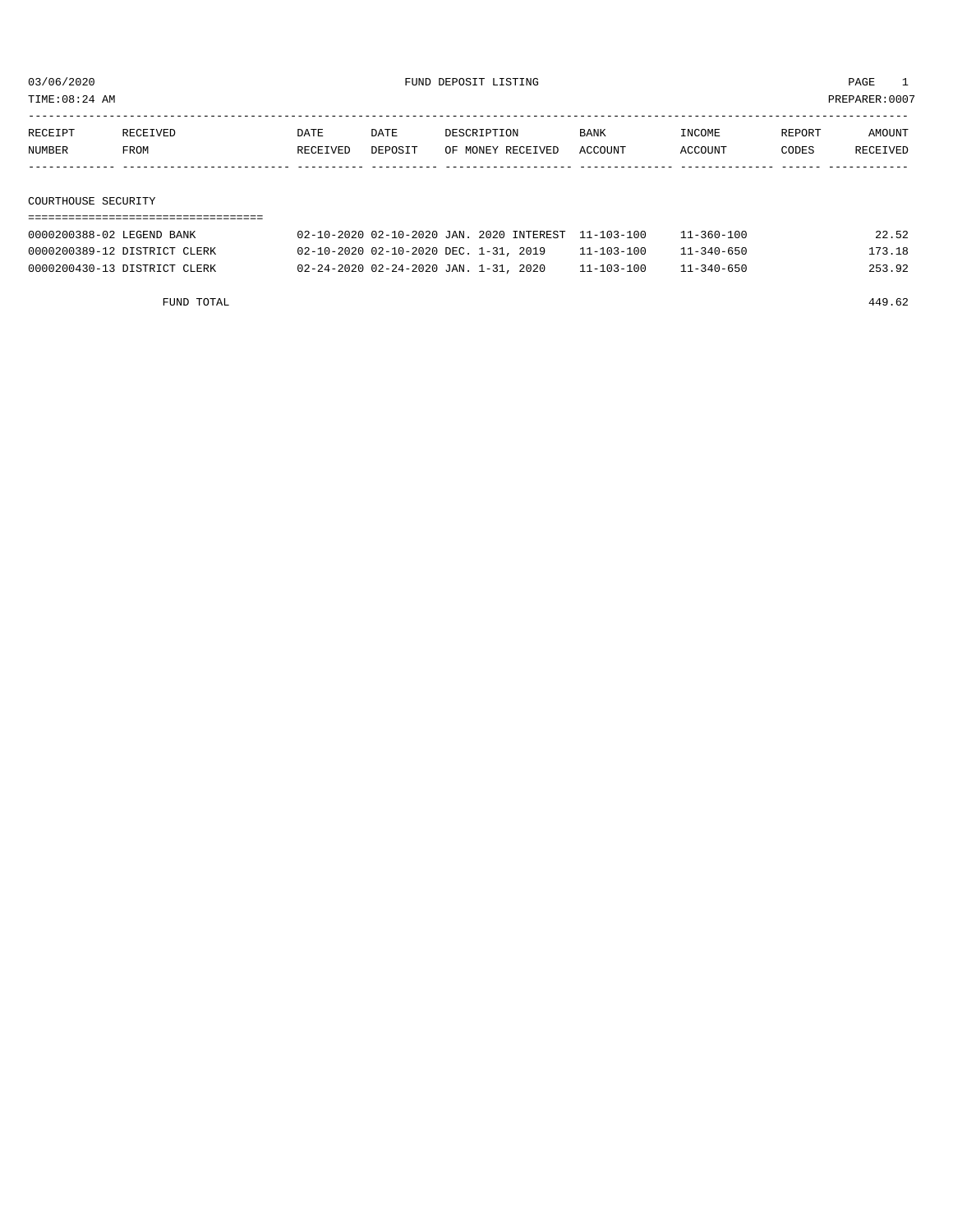TIME:08:24 AM PREPARER:0007 -----------------------------------------------------------------------------------------------------------------------------------

| RECEIPT       | <b>RECEIVED</b> | DATE     | DATE    | DESCRIPTION             | <b>BANK</b> | INCOME        | REPORT | AMOUNT        |
|---------------|-----------------|----------|---------|-------------------------|-------------|---------------|--------|---------------|
| <b>NUMBER</b> | FROM            | RECEIVED | DEPOSIT | RECEIVED<br>つ戸<br>MONEY | ACCOUNT     | <b>CCOUNT</b> | CODES  | :TVEL<br>ים מ |
|               |                 |          |         |                         |             |               |        |               |

CO.CLK.VITAL STAT.FEE

===================================

| 0000200388-03 LEGEND BANK |  |  | 02-10-2020 02-10-2020 JAN. 2020 INTEREST 12-103-100 | 12-360-100 | 0.73 |
|---------------------------|--|--|-----------------------------------------------------|------------|------|
|                           |  |  |                                                     |            |      |

FUND TOTAL  $0.73$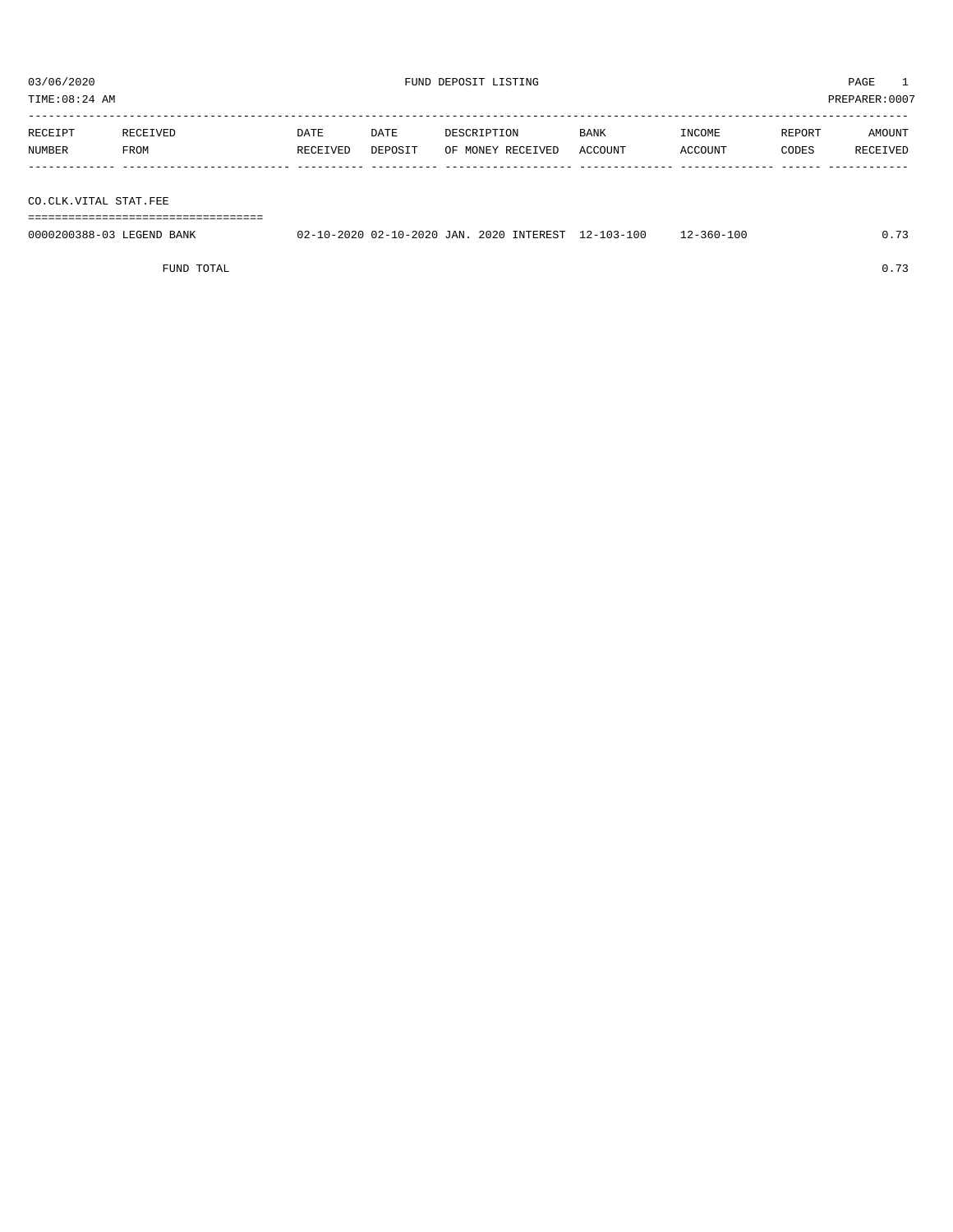TIME:08:24 AM PREPARER:0007

| RECEIPT | RECEIVED | DATE     | <b>DATE</b> | DESCRIPTION       | <b>BANK</b> | INCOME  | REPORT | AMOUNT   |
|---------|----------|----------|-------------|-------------------|-------------|---------|--------|----------|
| NUMBER  | FROM     | RECEIVED | DEPOSIT     | OF MONEY RECEIVED | ACCOUNT     | ACCOUNT | CODES  | RECEIVED |
|         |          |          |             |                   |             |         |        |          |
|         |          |          |             |                   |             |         |        |          |
|         |          |          |             |                   |             |         |        |          |

BAIL BONDS TRUST FUND

| -----------------------------                                          |                                 |                  |                  |       |  |  |  |  |  |  |  |
|------------------------------------------------------------------------|---------------------------------|------------------|------------------|-------|--|--|--|--|--|--|--|
| 0000200412-01 DOC'S BAIL BONDS                                         | 02-19-2020 02-19-2020 BOND FEES | $13 - 103 - 113$ | $13 - 345 - 113$ | 90.00 |  |  |  |  |  |  |  |
| 0000200413-01 CARPENTER'S BAIL BONDS                                   | 02-19-2020 02-19-2020 BOND FEES | $13 - 103 - 113$ | $13 - 345 - 113$ | 75.00 |  |  |  |  |  |  |  |
| 0000200414-01 FANNIN COUNTY BAIL BONDS 02-19-2020 02-19-2020 BOND FEES |                                 | $13 - 103 - 113$ | $13 - 345 - 113$ | 90.00 |  |  |  |  |  |  |  |

FUND TOTAL 255.00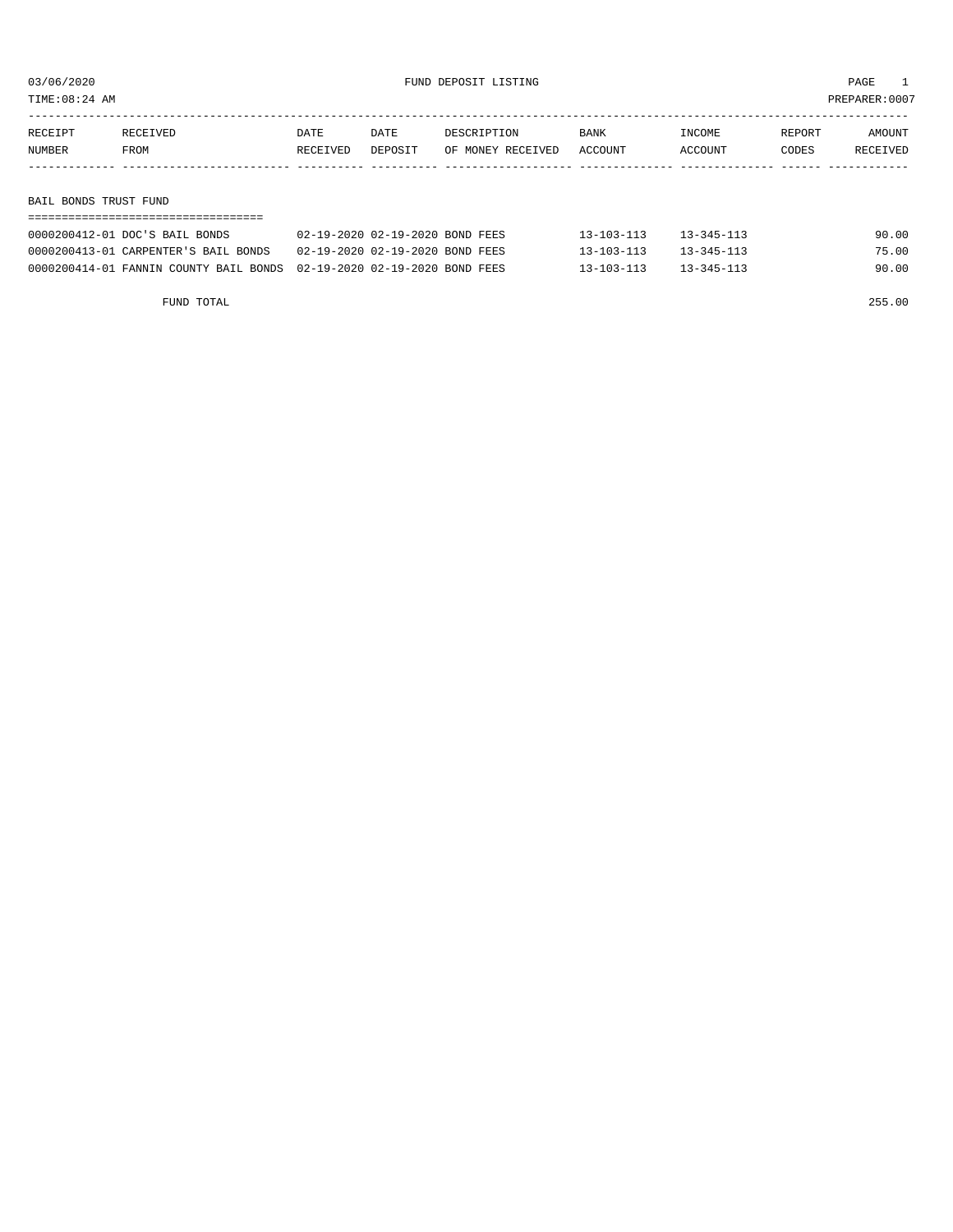| TIME: 08:24 AM         |                           |                  |                 |                                                     |                 |                   |                 | PREPARER:0007      |
|------------------------|---------------------------|------------------|-----------------|-----------------------------------------------------|-----------------|-------------------|-----------------|--------------------|
| RECEIPT<br>NUMBER      | RECEIVED<br>FROM          | DATE<br>RECEIVED | DATE<br>DEPOSIT | DESCRIPTION<br>OF MONEY RECEIVED                    | BANK<br>ACCOUNT | INCOME<br>ACCOUNT | REPORT<br>CODES | AMOUNT<br>RECEIVED |
|                        |                           |                  |                 |                                                     |                 |                   |                 |                    |
| CO.CLERK RECORD MNGMT. |                           |                  |                 |                                                     |                 |                   |                 |                    |
|                        |                           |                  |                 |                                                     |                 |                   |                 |                    |
|                        | 0000200388-04 LEGEND BANK |                  |                 | 02-10-2020 02-10-2020 JAN. 2020 INTEREST 18-103-100 |                 | $18 - 360 - 100$  |                 | 10.44              |

FUND TOTAL 10.44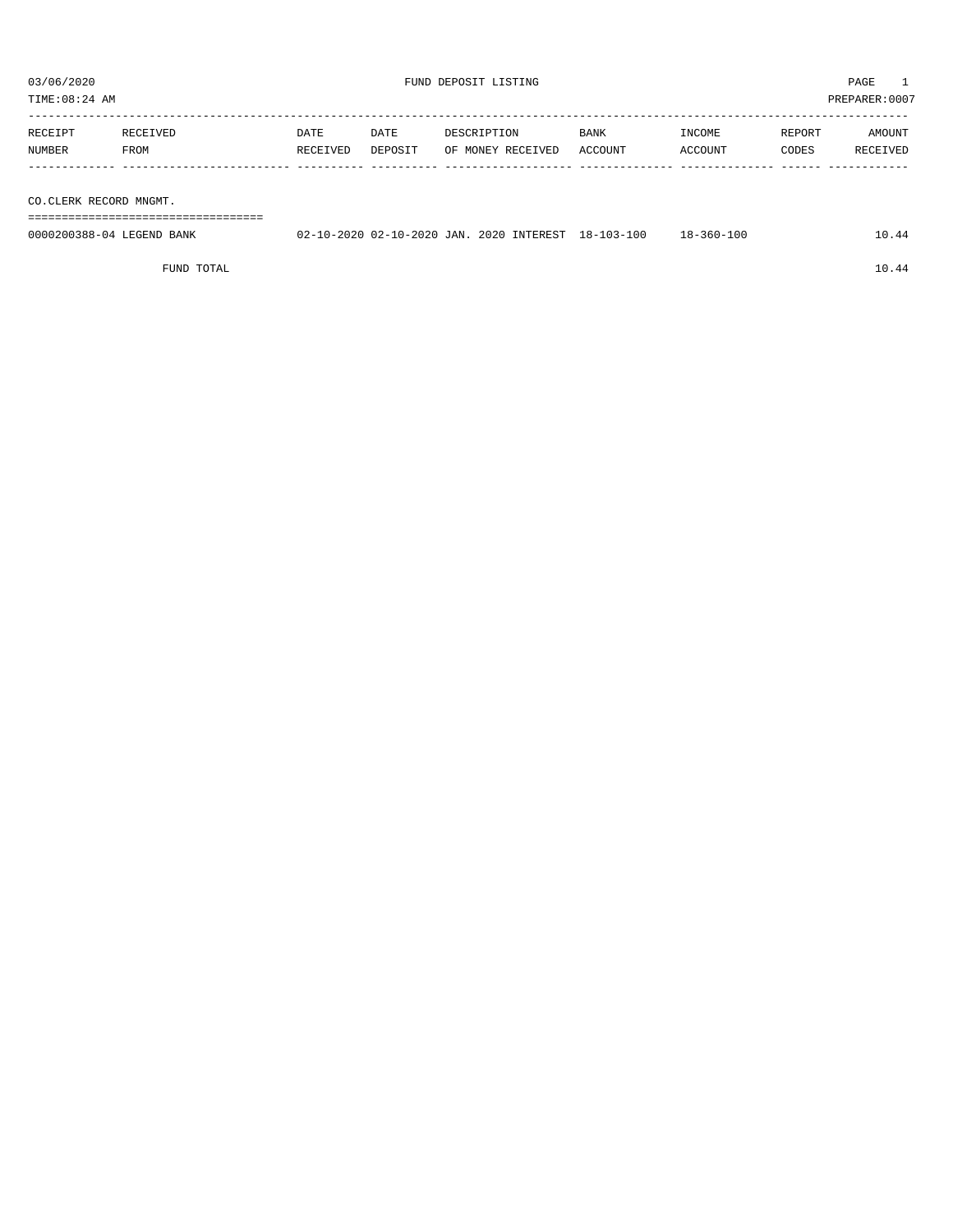03/06/2020 FUND DEPOSIT LISTING PAGE 1

| RECEIPT                 | RECEIVED | DATE     | DATE    | DESCRIPTION       | <b>BANK</b> | INCOME  | REPORT | <b>AMOUNT</b> |
|-------------------------|----------|----------|---------|-------------------|-------------|---------|--------|---------------|
| <b>NUMBER</b>           | FROM     | RECEIVED | DEPOSIT | OF MONEY RECEIVED | ACCOUNT     | ACCOUNT | CODES  | RECEIVED      |
|                         |          |          |         |                   |             |         |        |               |
|                         |          |          |         |                   |             |         |        |               |
| DIST.CLK.RECORDS MNGMT. |          |          |         |                   |             |         |        |               |

===================================

| 0000200388-05 LEGEND BANK    | 02-10-2020 02-10-2020 JAN. 2020 INTEREST 19-103-100 |            | $19 - 360 - 100$ | 2.19   |
|------------------------------|-----------------------------------------------------|------------|------------------|--------|
| 0000200389-13 DISTRICT CLERK | 02-10-2020 02-10-2020 DEC. 1-31, 2019               | 19-103-100 | $19 - 370 - 136$ | 178.05 |
| 0000200430-14 DISTRICT CLERK | 02-24-2020 02-24-2020 JAN. 1-31, 2020               | 19-103-100 | $19 - 370 - 136$ | 254.20 |

FUND TOTAL 434.44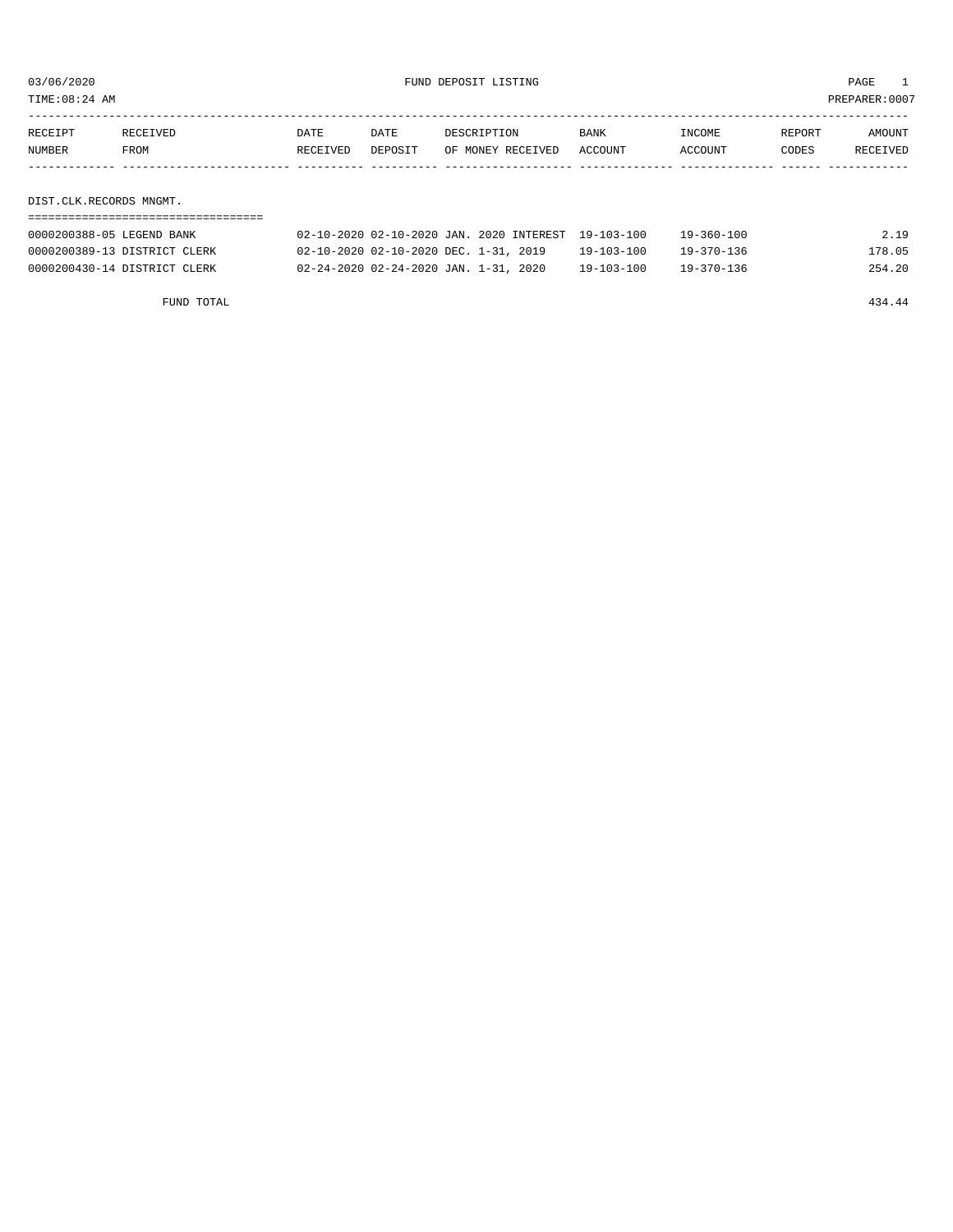03/06/2020 FUND DEPOSIT LISTING PAGE 1

| RECEIPT | RECEIVED                  | DATE     | DATE    | DESCRIPTION       | BANK    | INCOME  | REPORT | AMOUNT   |  |  |  |
|---------|---------------------------|----------|---------|-------------------|---------|---------|--------|----------|--|--|--|
| NUMBER  | FROM                      | RECEIVED | DEPOSIT | OF MONEY RECEIVED | ACCOUNT | ACCOUNT | CODES  | RECEIVED |  |  |  |
|         |                           |          |         |                   |         |         |        |          |  |  |  |
|         |                           |          |         |                   |         |         |        |          |  |  |  |
|         | COUNTY OFFICES REC.MNGMT. |          |         |                   |         |         |        |          |  |  |  |
|         |                           |          |         |                   |         |         |        |          |  |  |  |

| 0000200388-06 LEGEND BANK    | 02-10-2020 02-10-2020 JAN. 2020 INTEREST 20-103-100 |                  | $20 - 360 - 100$ | 11.35  |
|------------------------------|-----------------------------------------------------|------------------|------------------|--------|
| 0000200389-14 DISTRICT CLERK | 02-10-2020 02-10-2020 DEC. 1-31, 2019               | $20 - 103 - 100$ | $20 - 370 - 135$ | 315.19 |
| 0000200430-15 DISTRICT CLERK | 02-24-2020 02-24-2020 JAN. 1-31, 2020               | $20 - 103 - 100$ | $20 - 370 - 135$ | 392.40 |

FUND TOTAL 718.94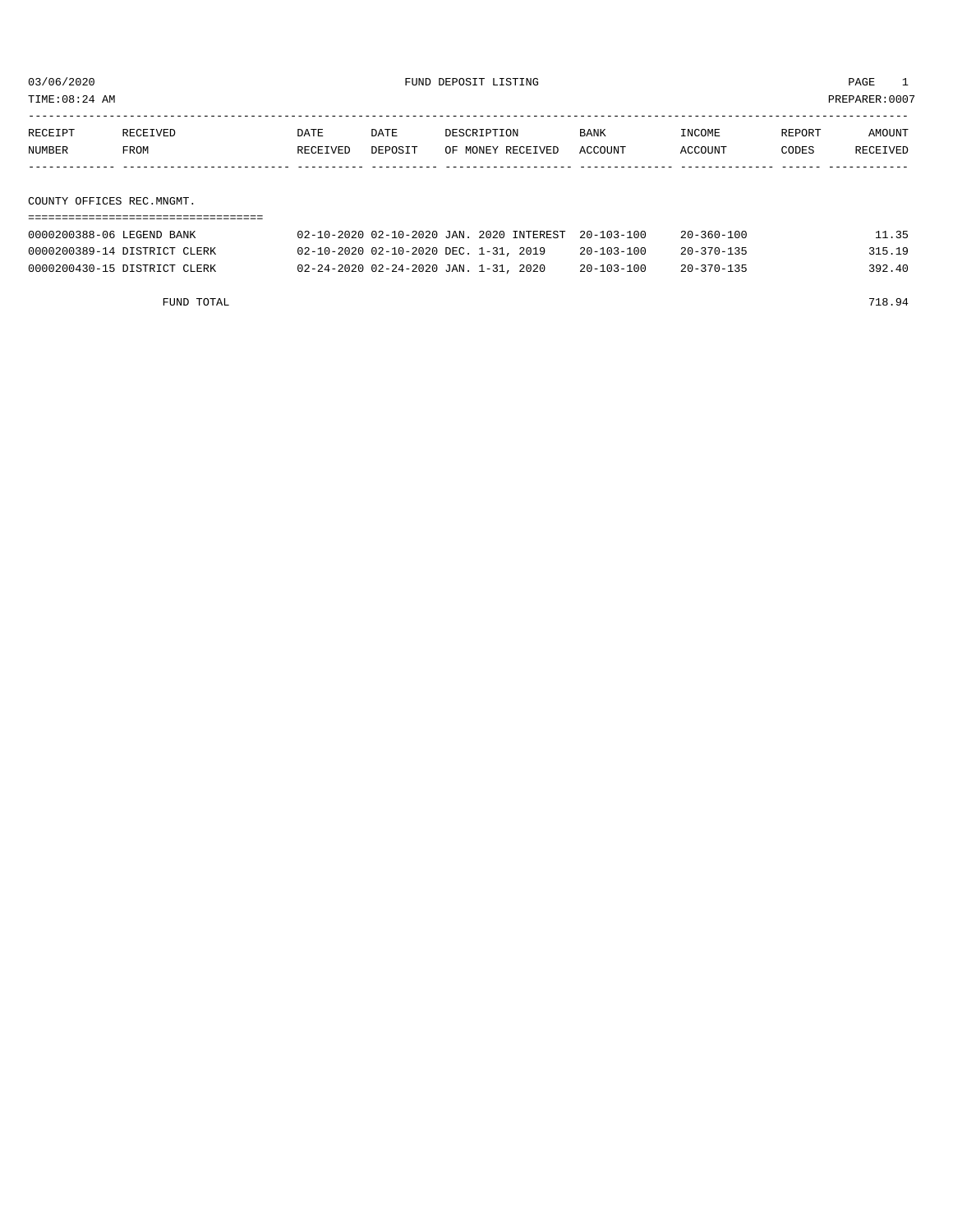03/06/2020 PUND DEPOSIT LISTING PAGE 1

| RECEIPT | <b>RECEIVED</b> | DATE     | DATE    | DESCRIPTION       | <b>BANK</b> | INCOME  | <b>REPORT</b> | AMOUNT          |
|---------|-----------------|----------|---------|-------------------|-------------|---------|---------------|-----------------|
| NUMBER  | FROM            | RECEIVED | DEPOSIT | OF MONEY RECEIVED | ACCOUNT     | ACCOUNT | CODES         | <b>RECEIVED</b> |
|         |                 |          |         |                   |             |         |               |                 |

FANNIN CO. R & B #1 FUND

| ------------------------------------- |                                                      |                  |                  |           |
|---------------------------------------|------------------------------------------------------|------------------|------------------|-----------|
| 0000200375-02 TEXPOOL                 | 02-05-2020 02-05-2020 JAN. 2020 INTEREST             | $21 - 103 - 175$ | $21 - 360 - 100$ | 24.67     |
| 0000200381-02 TAX A/C                 | 02-06-2020 02-06-2020 WEEK OF 01/31/2020             | $21 - 103 - 100$ | $21 - 321 - 300$ | 1,257.45  |
| 0000200381-06 TAX A/C                 | 02-06-2020 02-06-2020 WEEK OF 01/31/2020             | $21 - 103 - 100$ | $21 - 321 - 200$ | 6,743.94  |
| 0000200382-04 APPRAISAL DISTRICT      | 02-07-2020 02-07-2020 TAXES                          | $21 - 103 - 100$ | $21 - 310 - 110$ | 84,498.29 |
| 0000200382-10 APPRAISAL DISTRICT      | 02-07-2020 02-07-2020 TAXES                          | $21 - 103 - 100$ | $21 - 310 - 120$ | 505.00    |
| 0000200388-07 LEGEND BANK             | 02-10-2020 02-10-2020 JAN. 2020 INTEREST             | $21 - 103 - 100$ | $21 - 360 - 100$ | 77.65     |
| 0000200389-17 DISTRICT CLERK          | 02-10-2020 02-10-2020 DEC. 1-31, 2019                | $21 - 103 - 100$ | $21 - 350 - 450$ | 419.35    |
| 0000200405-04 APPRAISAL DISTRICT      | 02-14-2020 02-14-2020 TAXES                          | $21 - 103 - 100$ | $21 - 310 - 110$ | 46,420.05 |
| 0000200405-10 APPRAISAL DISTRICT      | 02-14-2020 02-14-2020 TAXES                          | $21 - 103 - 100$ | $21 - 310 - 120$ | 264.89    |
| 0000200407-02 COMPTROLLER             | 02-14-2020 02-14-2020 DEC. 2019 LOCAL SAL 21-103-100 |                  | $21 - 318 - 160$ | 6, 114.72 |
| 0000200420-02 TAX A/C                 | 02-20-2020 02-20-2020 WEEK OF 02/07/2020             | $21 - 103 - 100$ | $21 - 321 - 300$ | 1,404.18  |
| 0000200420-06 TAX A/C                 | 02-20-2020 02-20-2020 WEEK OF 02/07/2020             | $21 - 103 - 100$ | $21 - 321 - 200$ | 5,253.82  |
| 0000200421-02 TAX A/C                 | 02-20-2020 02-20-2020 WEEK OF 02/14/2020             | $21 - 103 - 100$ | $21 - 321 - 300$ | 990.47    |
| 0000200421-06 TAX A/C                 | 02-20-2020 02-20-2020 WEEK OF 02/14/2020             | $21 - 103 - 100$ | $21 - 321 - 200$ | 2,923.80  |
| 0000200422-04 APPRAISAL DISTRICT      | 02-21-2020 02-21-2020 TAXES                          | $21 - 103 - 100$ | $21 - 310 - 110$ | 3,685.62  |
| 0000200422-10 APPRAISAL DISTRICT      | 02-21-2020 02-21-2020 TAXES                          | $21 - 103 - 100$ | $21 - 310 - 120$ | 218.58    |
| 0000200430-18 DISTRICT CLERK          | 02-24-2020 02-24-2020 JAN. 1-31, 2020                | $21 - 103 - 100$ | $21 - 350 - 450$ | 431.02    |
| 0000200439-03 APPRAISAL DISTRICT      | 02-28-2020 02-28-2020 TAXES                          | $21 - 103 - 100$ | $21 - 310 - 110$ | 4,461.87  |
| 0000200439-09 APPRAISAL DISTRICT      | 02-28-2020 02-28-2020 TAXES                          | $21 - 103 - 100$ | $21 - 310 - 120$ | 113.68    |
| 0000200441-02 TAX A/C                 | 02-28-2020 02-28-2020 WEEK OF 02/21/2020             | $21 - 103 - 100$ | $21 - 321 - 300$ | 1,188.16  |
| 0000200441-06 TAX A/C                 | 02-28-2020 02-28-2020 WEEK OF 02/21/2020             | $21 - 103 - 100$ | $21 - 321 - 200$ | 3,421.40  |
| 0000200442-01 ANDREW W. BLACKLOCK     | 02-28-2020 02-28-2020 TWO CULVERTS                   | $21 - 103 - 100$ | $21 - 370 - 145$ | 529.90    |

FUND TOTAL 170,948.51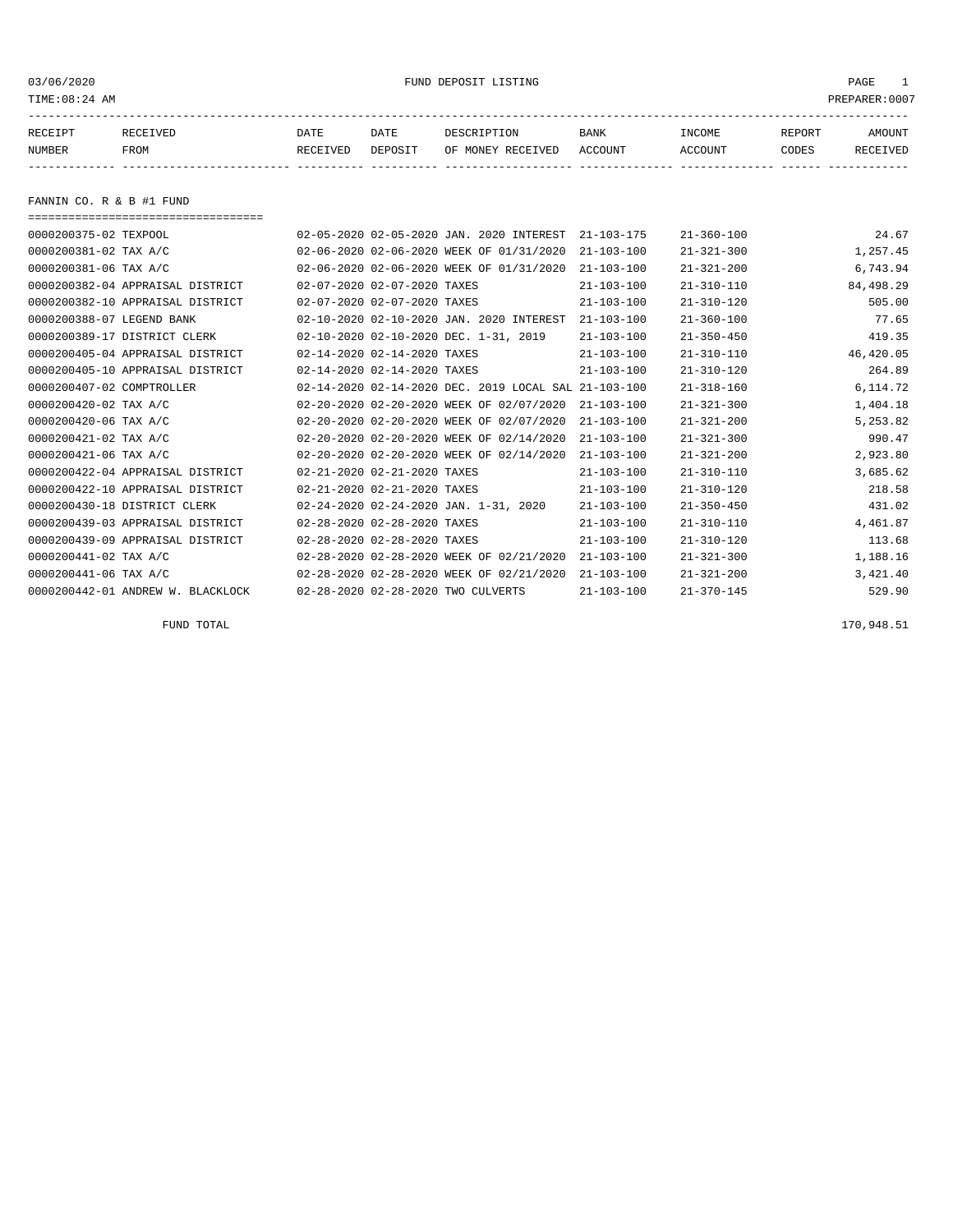03/06/2020 PUND DEPOSIT LISTING PAGE 1

| RECEIPT | <b>RECEIVED</b> | DATE     | DATE    | DESCRIPTION          | <b>BANK</b>    | INCOME  | <b>REPORT</b> | AMOUNT          |
|---------|-----------------|----------|---------|----------------------|----------------|---------|---------------|-----------------|
| NUMBER  | FROM            | RECEIVED | DEPOSIT | RECEIVED<br>OF MONEY | <b>ACCOUNT</b> | ACCOUNT | CODES         | <b>RECEIVED</b> |
|         |                 |          |         |                      |                |         |               |                 |

FANNIN CO. R & B #2 FUND

| ===================================== |                               |                                                      |                  |                  |           |
|---------------------------------------|-------------------------------|------------------------------------------------------|------------------|------------------|-----------|
| 0000200374-01 ROMCO                   |                               | 02-04-2020 02-04-2020 R & M MACHINERY PAR 22-103-100 |                  | $22 - 622 - 458$ | 1,462.39  |
| 0000200375-03 TEXPOOL                 |                               | 02-05-2020 02-05-2020 JAN. 2020 INTEREST             | $22 - 103 - 175$ | $22 - 360 - 100$ | 352.93    |
| 0000200376-01 MONICA VEGA             | 02-06-2020 02-06-2020 CULVERT |                                                      | $22 - 103 - 100$ | $22 - 370 - 145$ | 334.80    |
| 0000200381-03 TAX A/C                 |                               | 02-06-2020 02-06-2020 WEEK OF 01/31/2020             | $22 - 103 - 100$ | $22 - 321 - 300$ | 1,464.76  |
| 0000200381-07 TAX A/C                 |                               | 02-06-2020 02-06-2020 WEEK OF 01/31/2020             | $22 - 103 - 100$ | $22 - 321 - 200$ | 7,855.80  |
| 0000200382-05 APPRAISAL DISTRICT      | 02-07-2020 02-07-2020 TAXES   |                                                      | $22 - 103 - 100$ | $22 - 310 - 110$ | 98,429.31 |
| 0000200382-11 APPRAISAL DISTRICT      | 02-07-2020 02-07-2020 TAXES   |                                                      | $22 - 103 - 100$ | $22 - 310 - 120$ | 588.26    |
| 0000200388-08 LEGEND BANK             |                               | 02-10-2020 02-10-2020 JAN. 2020 INTEREST             | $22 - 103 - 100$ | $22 - 360 - 100$ | 92.12     |
| 0000200389-18 DISTRICT CLERK          |                               | 02-10-2020 02-10-2020 DEC. 1-31, 2019                | $22 - 103 - 100$ | $22 - 350 - 450$ | 488.49    |
| 0000200405-05 APPRAISAL DISTRICT      | 02-14-2020 02-14-2020 TAXES   |                                                      | $22 - 103 - 100$ | $22 - 310 - 110$ | 54,073.21 |
| 0000200405-11 APPRAISAL DISTRICT      | 02-14-2020 02-14-2020 TAXES   |                                                      | $22 - 103 - 100$ | $22 - 310 - 120$ | 308.56    |
| 0000200407-03 COMPTROLLER             |                               | 02-14-2020 02-14-2020 DEC. 2019 LOCAL SAL            | 22-103-100       | $22 - 318 - 160$ | 7,122.84  |
| 0000200420-03 TAX A/C                 |                               | 02-20-2020 02-20-2020 WEEK OF 02/07/2020             | $22 - 103 - 100$ | $22 - 321 - 300$ | 1,635.69  |
| 0000200420-07 TAX A/C                 |                               | 02-20-2020 02-20-2020 WEEK OF 02/07/2020             | $22 - 103 - 100$ | $22 - 321 - 200$ | 6, 120.01 |
| 0000200421-03 TAX A/C                 |                               | 02-20-2020 02-20-2020 WEEK OF 02/14/2020             | $22 - 103 - 100$ | $22 - 321 - 300$ | 1,153.76  |
| 0000200421-07 TAX A/C                 |                               | 02-20-2020 02-20-2020 WEEK OF 02/14/2020             | $22 - 103 - 100$ | $22 - 321 - 200$ | 3,405.84  |
| 0000200422-05 APPRAISAL DISTRICT      | 02-21-2020 02-21-2020 TAXES   |                                                      | $22 - 103 - 100$ | $22 - 310 - 110$ | 4,293.25  |
| 0000200422-11 APPRAISAL DISTRICT      | 02-21-2020 02-21-2020 TAXES   |                                                      | $22 - 103 - 100$ | $22 - 310 - 120$ | 254.62    |
| 0000200430-19 DISTRICT CLERK          |                               | 02-24-2020 02-24-2020 JAN. 1-31, 2020                | $22 - 103 - 100$ | $22 - 350 - 450$ | 502.08    |
| 0000200439-04 APPRAISAL DISTRICT      | 02-28-2020 02-28-2020 TAXES   |                                                      | $22 - 103 - 100$ | $22 - 310 - 110$ | 5,197.49  |
| 0000200439-10 APPRAISAL DISTRICT      | 02-28-2020 02-28-2020 TAXES   |                                                      | $22 - 103 - 100$ | $22 - 310 - 120$ | 132.43    |
| 0000200441-03 TAX A/C                 |                               | 02-28-2020 02-28-2020 WEEK OF 02/21/2020             | $22 - 103 - 100$ | $22 - 321 - 300$ | 1,384.04  |
| 0000200441-07 TAX A/C                 |                               | 02-28-2020 02-28-2020 WEEK OF 02/21/2020             | $22 - 103 - 100$ | $22 - 321 - 200$ | 3,985.48  |

FUND TOTAL 200,638.16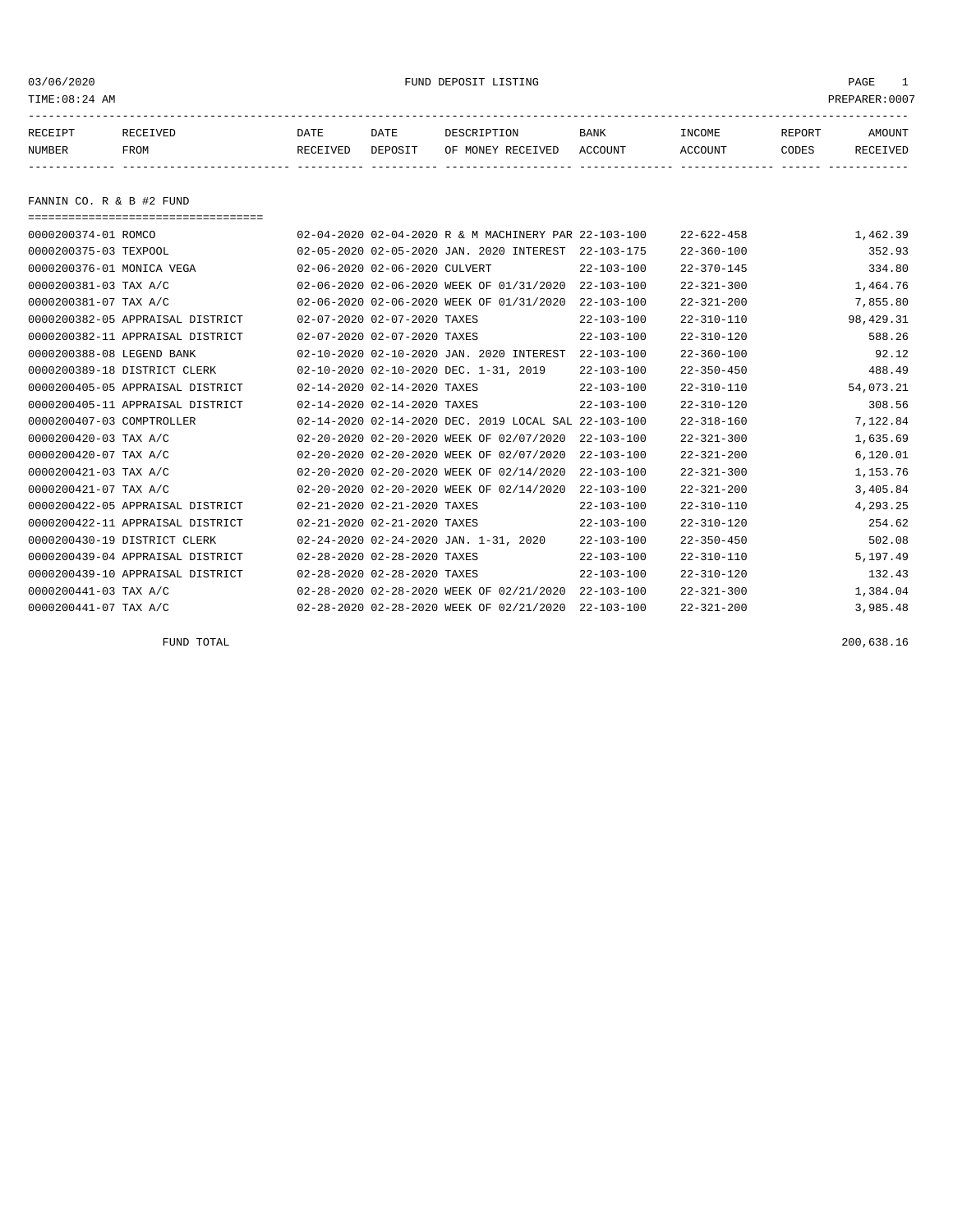03/06/2020 FUND DEPOSIT LISTING PAGE 1

| RECEIPT | <b>RECEIVED</b> | DATE     | DATE    | DESCRIPTION       | BANK    | <b>INCOME</b> | REPORT | <b>AMOUNT</b> |
|---------|-----------------|----------|---------|-------------------|---------|---------------|--------|---------------|
| NUMBER  | FROM            | RECEIVED | DEPOSIT | OF MONEY RECEIVED | ACCOUNT | ACCOUNT       | CODES  | RECEIVED      |
|         |                 |          |         |                   |         |               |        |               |

FANNIN CO. R & B #3 FUND

===================================

| 0000200375-04 TEXPOOL               |                             | 02-05-2020 02-05-2020 JAN. 2020 INTEREST               | $23 - 103 - 175$ | $23 - 360 - 100$ | 431.86     |
|-------------------------------------|-----------------------------|--------------------------------------------------------|------------------|------------------|------------|
| 0000200381-04 TAX A/C               |                             | 02-06-2020 02-06-2020 WEEK OF 01/31/2020               | $23 - 103 - 100$ | $23 - 321 - 300$ | 2,197.14   |
| 0000200381-08 TAX A/C               |                             | 02-06-2020 02-06-2020 WEEK OF 01/31/2020               | $23 - 103 - 100$ | $23 - 321 - 200$ | 11,783.70  |
| 0000200382-06 APPRAISAL DISTRICT    | 02-07-2020 02-07-2020 TAXES |                                                        | $23 - 103 - 100$ | $23 - 310 - 110$ | 147,643.97 |
| 0000200382-12 APPRAISAL DISTRICT    | 02-07-2020 02-07-2020 TAXES |                                                        | $23 - 103 - 100$ | $23 - 310 - 120$ | 882.38     |
| 0000200388-09 LEGEND BANK           |                             | 02-10-2020 02-10-2020 JAN. 2020 INTEREST               | $23 - 103 - 100$ | $23 - 360 - 100$ | 154.58     |
| 0000200389-19 DISTRICT CLERK        |                             | 02-10-2020 02-10-2020 DEC. 1-31, 2019                  | $23 - 103 - 100$ | $23 - 350 - 450$ | 732.74     |
| 0000200405-06 APPRAISAL DISTRICT    | 02-14-2020 02-14-2020 TAXES |                                                        | $23 - 103 - 100$ | $23 - 310 - 110$ | 81,109.81  |
| 0000200405-12 APPRAISAL DISTRICT    | 02-14-2020 02-14-2020 TAXES |                                                        | $23 - 103 - 100$ | $23 - 310 - 120$ | 462.83     |
| 0000200407-04 COMPTROLLER           |                             | 02-14-2020 02-14-2020 DEC. 2019 LOCAL SAL              | $23 - 103 - 100$ | $23 - 318 - 160$ | 10,684.26  |
| 0000200408-01 AUCTIONEEREXPRESS.COM |                             | 02-14-2020 02-14-2020 AUCTION PROCEEDS                 | $23 - 103 - 100$ | $23 - 364 - 163$ | 34, 364.67 |
| 0000200420-04 TAX A/C               |                             | 02-20-2020 02-20-2020 WEEK OF 02/07/2020               | $23 - 103 - 100$ | $23 - 321 - 300$ | 2,453.53   |
| 0000200420-08 TAX A/C               |                             | 02-20-2020 02-20-2020 WEEK OF 02/07/2020               | $23 - 103 - 100$ | $23 - 321 - 200$ | 9,180.01   |
| 0000200421-04 TAX A/C               |                             | 02-20-2020 02-20-2020 WEEK OF 02/14/2020               | $23 - 103 - 100$ | $23 - 321 - 300$ | 1,730.65   |
| 0000200421-08 TAX A/C               |                             | 02-20-2020 02-20-2020 WEEK OF 02/14/2020               | $23 - 103 - 100$ | $23 - 321 - 200$ | 5,108.75   |
| 0000200422-06 APPRAISAL DISTRICT    | 02-21-2020 02-21-2020 TAXES |                                                        | $23 - 103 - 100$ | $23 - 310 - 110$ | 6,439.88   |
| 0000200422-12 APPRAISAL DISTRICT    | 02-21-2020 02-21-2020 TAXES |                                                        | $23 - 103 - 100$ | $23 - 310 - 120$ | 381.94     |
| 0000200430-20 DISTRICT CLERK        |                             | $02 - 24 - 2020$ $02 - 24 - 2020$ JAN. $1 - 31$ , 2020 | $23 - 103 - 100$ | $23 - 350 - 450$ | 753.11     |
| 0000200439-05 APPRAISAL DISTRICT    | 02-28-2020 02-28-2020 TAXES |                                                        | $23 - 103 - 100$ | $23 - 310 - 110$ | 7,796.22   |
| 0000200439-11 APPRAISAL DISTRICT    | 02-28-2020 02-28-2020 TAXES |                                                        | $23 - 103 - 100$ | $23 - 310 - 120$ | 198.64     |
| 0000200441-04 TAX A/C               |                             | 02-28-2020 02-28-2020 WEEK OF 02/21/2020               | $23 - 103 - 100$ | $23 - 321 - 300$ | 2,076.06   |
| 0000200441-08 TAX A/C               |                             | 02-28-2020 02-28-2020 WEEK OF 02/21/2020               | $23 - 103 - 100$ | $23 - 321 - 200$ | 5,978.21   |
|                                     |                             |                                                        |                  |                  |            |

FUND TOTAL 332,544.94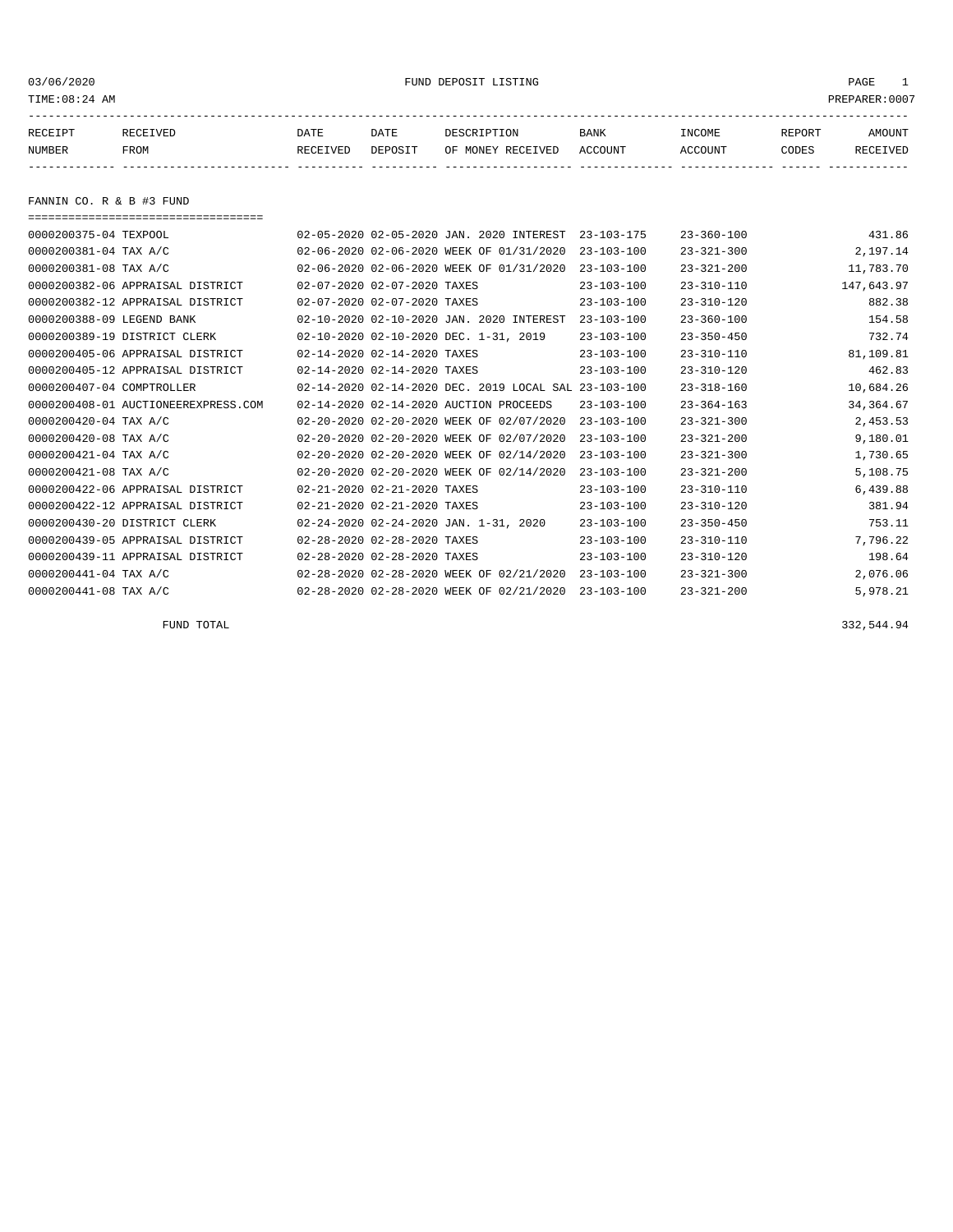03/06/2020 FUND DEPOSIT LISTING PAGE 1

| RECEIPT | <b>RECEIVED</b> | DATE     | DATE    | DESCRIPTION          | <b>BANK</b>    | INCOME  | <b>REPORT</b> | AMOUNT          |
|---------|-----------------|----------|---------|----------------------|----------------|---------|---------------|-----------------|
| NUMBER  | FROM            | RECEIVED | DEPOSIT | RECEIVED<br>OF MONEY | <b>ACCOUNT</b> | ACCOUNT | CODES         | <b>RECEIVED</b> |
|         |                 |          |         |                      |                |         |               |                 |

FANNIN CO. R & B #4 FUND

===================================

| 0000200375-05 TEXPOOL     |                                  |                             | 02-05-2020 02-05-2020 JAN. 2020 INTEREST  | $24 - 103 - 175$ | $24 - 360 - 100$ | 147.81    |
|---------------------------|----------------------------------|-----------------------------|-------------------------------------------|------------------|------------------|-----------|
| 0000200381-05 TAX A/C     |                                  |                             | 02-06-2020 02-06-2020 WEEK OF 01/31/2020  | $24 - 103 - 100$ | $24 - 321 - 300$ | 1,250.65  |
| 0000200381-09 TAX A/C     |                                  |                             | 02-06-2020 02-06-2020 WEEK OF 01/31/2020  | $24 - 103 - 100$ | $24 - 321 - 200$ | 6,707.54  |
|                           | 0000200382-07 APPRAISAL DISTRICT | 02-07-2020 02-07-2020 TAXES |                                           | $24 - 103 - 100$ | $24 - 310 - 110$ | 84,042.22 |
|                           | 0000200382-13 APPRAISAL DISTRICT | 02-07-2020 02-07-2020 TAXES |                                           | $24 - 103 - 100$ | $24 - 310 - 120$ | 502.27    |
| 0000200388-10 LEGEND BANK |                                  |                             | 02-10-2020 02-10-2020 JAN. 2020 INTEREST  | $24 - 103 - 100$ | $24 - 360 - 100$ | 75.09     |
|                           | 0000200389-20 DISTRICT CLERK     |                             | 02-10-2020 02-10-2020 DEC. 1-31, 2019     | $24 - 103 - 100$ | $24 - 350 - 450$ | 417.09    |
|                           | 0000200405-07 APPRAISAL DISTRICT | 02-14-2020 02-14-2020 TAXES |                                           | $24 - 103 - 100$ | $24 - 310 - 110$ | 46,169.49 |
|                           | 0000200405-13 APPRAISAL DISTRICT | 02-14-2020 02-14-2020 TAXES |                                           | $24 - 103 - 100$ | $24 - 310 - 120$ | 263.46    |
| 0000200407-05 COMPTROLLER |                                  |                             | 02-14-2020 02-14-2020 DEC. 2019 LOCAL SAL | 24-103-100       | $24 - 318 - 160$ | 6,081.72  |
| 0000200420-05 TAX A/C     |                                  |                             | 02-20-2020 02-20-2020 WEEK OF 02/07/2020  | $24 - 103 - 100$ | $24 - 321 - 300$ | 1,396.60  |
| 0000200420-09 TAX A/C     |                                  |                             | 02-20-2020 02-20-2020 WEEK OF 02/07/2020  | $24 - 103 - 100$ | $24 - 321 - 200$ | 5,225.47  |
| 0000200421-05 TAX A/C     |                                  |                             | 02-20-2020 02-20-2020 WEEK OF 02/14/2020  | $24 - 103 - 100$ | $24 - 321 - 300$ | 985.12    |
| 0000200421-09 TAX A/C     |                                  |                             | 02-20-2020 02-20-2020 WEEK OF 02/14/2020  | $24 - 103 - 100$ | $24 - 321 - 200$ | 2,908.02  |
|                           | 0000200422-07 APPRAISAL DISTRICT | 02-21-2020 02-21-2020 TAXES |                                           | $24 - 103 - 100$ | $24 - 310 - 110$ | 3,665.72  |
|                           | 0000200422-13 APPRAISAL DISTRICT | 02-21-2020 02-21-2020 TAXES |                                           | $24 - 103 - 100$ | $24 - 310 - 120$ | 217.41    |
|                           | 0000200430-21 DISTRICT CLERK     |                             | 02-24-2020 02-24-2020 JAN. 1-31, 2020     | $24 - 103 - 100$ | $24 - 350 - 450$ | 428.69    |
|                           | 0000200439-06 APPRAISAL DISTRICT | 02-28-2020 02-28-2020 TAXES |                                           | $24 - 103 - 100$ | $24 - 310 - 110$ | 4,437.79  |
|                           | 0000200439-12 APPRAISAL DISTRICT | 02-28-2020 02-28-2020 TAXES |                                           | $24 - 103 - 100$ | $24 - 310 - 120$ | 113.07    |
| 0000200441-05 TAX A/C     |                                  |                             | 02-28-2020 02-28-2020 WEEK OF 02/21/2020  | $24 - 103 - 100$ | $24 - 321 - 300$ | 1,181.74  |
| 0000200441-09 TAX A/C     |                                  |                             | 02-28-2020 02-28-2020 WEEK OF 02/21/2020  | $24 - 103 - 100$ | $24 - 321 - 200$ | 3,402.93  |

FUND TOTAL 169,619.90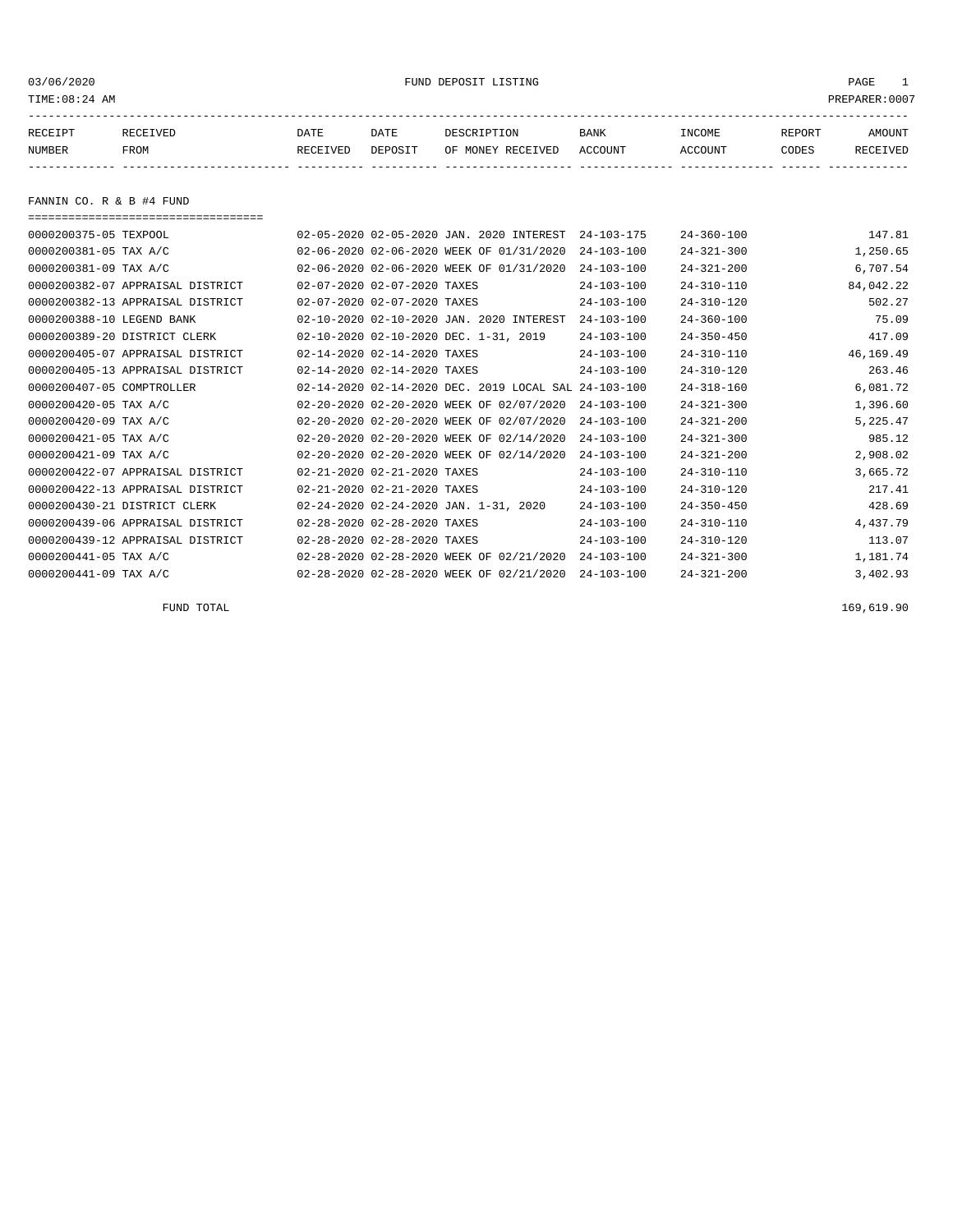TIME:08:24 AM PREPARER:0007 -----------------------------------------------------------------------------------------------------------------------------------

| RECEIPT | RECEIVED    | DATE     | DATE    | DESCRIPTION       | <b>BANK</b> | INCOME  | REPORT | AMOUNT   |
|---------|-------------|----------|---------|-------------------|-------------|---------|--------|----------|
| NUMBER  | <b>FROM</b> | RECEIVED | DEPOSIT | OF MONEY RECEIVED | ACCOUNT     | ACCOUNT | CODES  | RECEIVED |
|         |             |          |         |                   |             |         |        |          |
|         |             |          |         |                   |             |         |        |          |

J.P.#1 JUST.CT.TECHNOLOGY

===================================

| 0000200388-11 LEGEND BANK |  |  | 02-10-2020 02-10-2020 JAN. 2020 INTEREST 26-103-100 | $26 - 360 - 100$ | 9.52 |
|---------------------------|--|--|-----------------------------------------------------|------------------|------|
|                           |  |  |                                                     |                  |      |

FUND TOTAL 9.52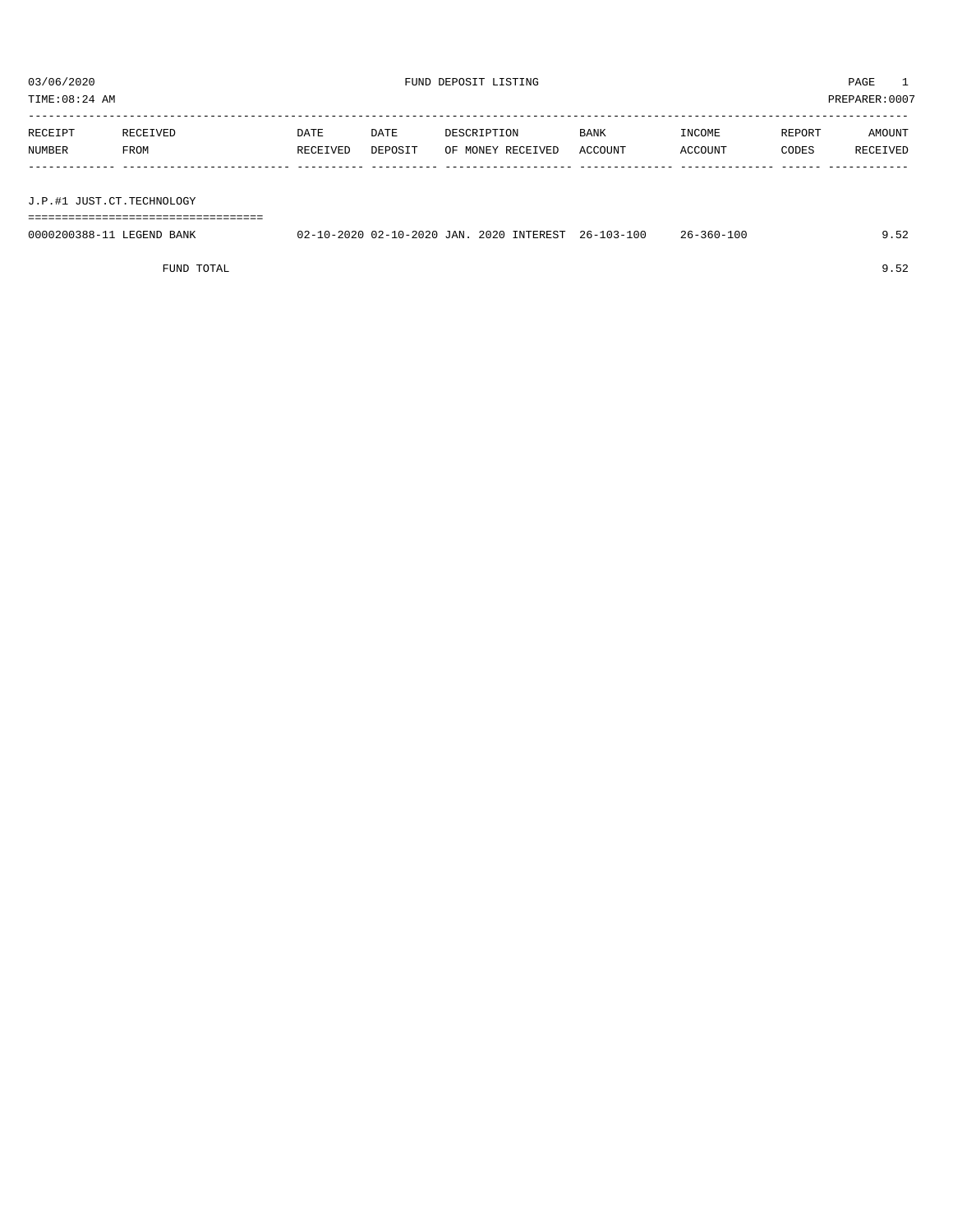PREPARER:0007

| 03/06/2020<br>TIME:08:24 AM |                           |                  |                 | FUND DEPOSIT LISTING             |                 |                   |                 |                    |  |
|-----------------------------|---------------------------|------------------|-----------------|----------------------------------|-----------------|-------------------|-----------------|--------------------|--|
| RECEIPT<br>NUMBER           | RECEIVED<br>FROM          | DATE<br>RECEIVED | DATE<br>DEPOSIT | DESCRIPTION<br>OF MONEY RECEIVED | BANK<br>ACCOUNT | INCOME<br>ACCOUNT | REPORT<br>CODES | AMOUNT<br>RECEIVED |  |
|                             | J.P.#2 JUST.CT.TECHNOLOGY |                  |                 |                                  |                 |                   |                 |                    |  |
|                             |                           |                  |                 |                                  |                 |                   |                 |                    |  |

| 0000200388-<br>BANK<br>.EGENF | TAN<br>2020<br>າ ດ າ ເ<br>$10 -$ | <b>TNTEREST</b><br>2020 | $\sim$ $\sim$<br>100<br>$\sim$<br>1 U U<br>. U 51<br> | 100<br>501<br> | റി |
|-------------------------------|----------------------------------|-------------------------|-------------------------------------------------------|----------------|----|
|                               |                                  |                         |                                                       |                |    |

FUND TOTAL  $1.83$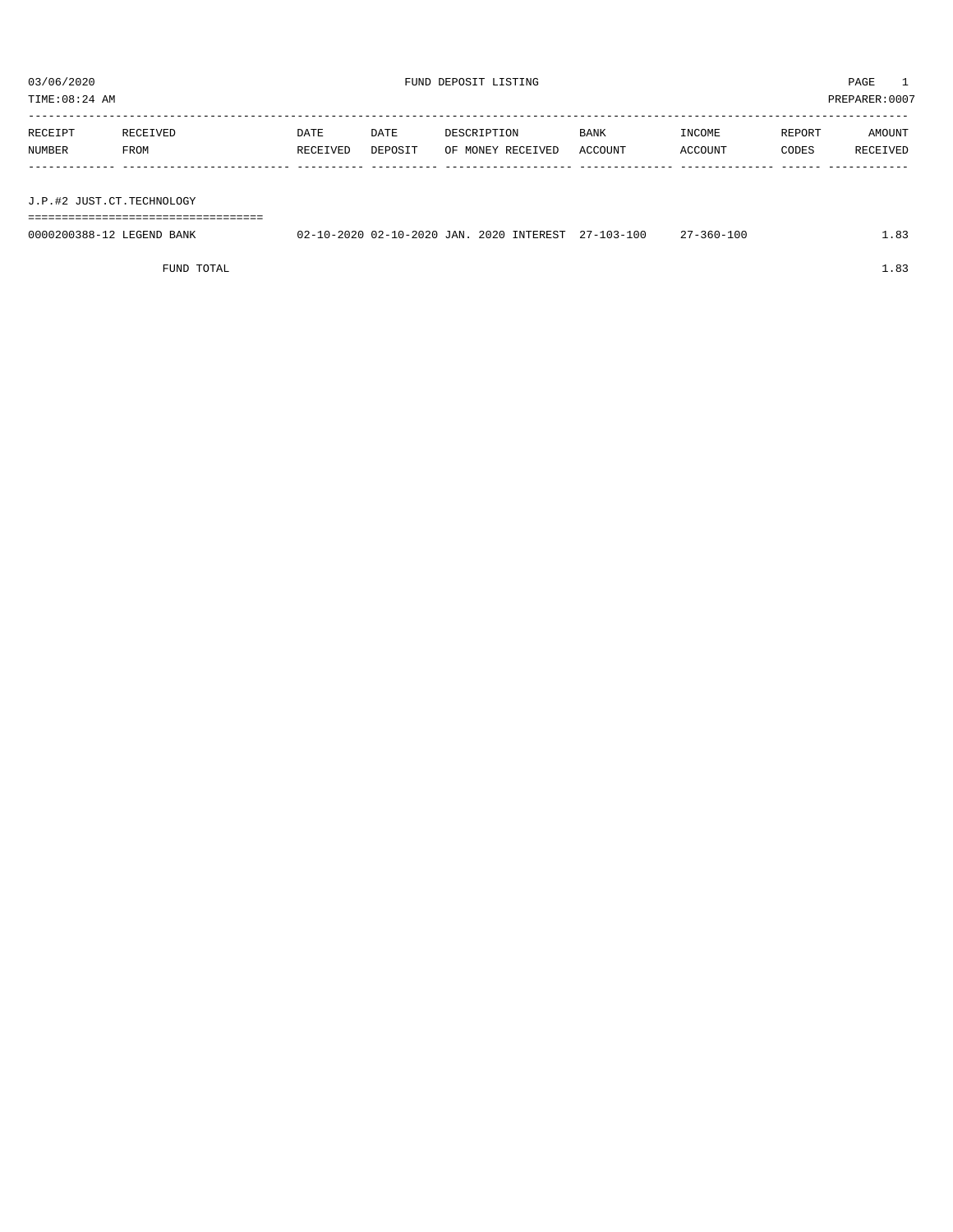| TIME:08:24 AM<br>PREPARER:0007 |          |          |         |                   |         |         |        |          |
|--------------------------------|----------|----------|---------|-------------------|---------|---------|--------|----------|
| RECEIPT                        | RECEIVED | DATE     | DATE    | DESCRIPTION       | BANK    | INCOME  | REPORT | AMOUNT   |
| NUMBER                         | FROM     | RECEIVED | DEPOSIT | OF MONEY RECEIVED | ACCOUNT | ACCOUNT | CODES  | RECEIVED |
|                                |          |          |         |                   |         |         |        |          |

J.P.#3 JUST.CT.TECHNOLOGY

===================================

| 0000200388-13 LEGEND BANK | 02-10-2020 02-10-2020 JAN. 2020 INTEREST | $28 - 103 - 100$ | $28 - 360 - 100$ | 09 |
|---------------------------|------------------------------------------|------------------|------------------|----|
|                           |                                          |                  |                  |    |

FUND TOTAL 1.09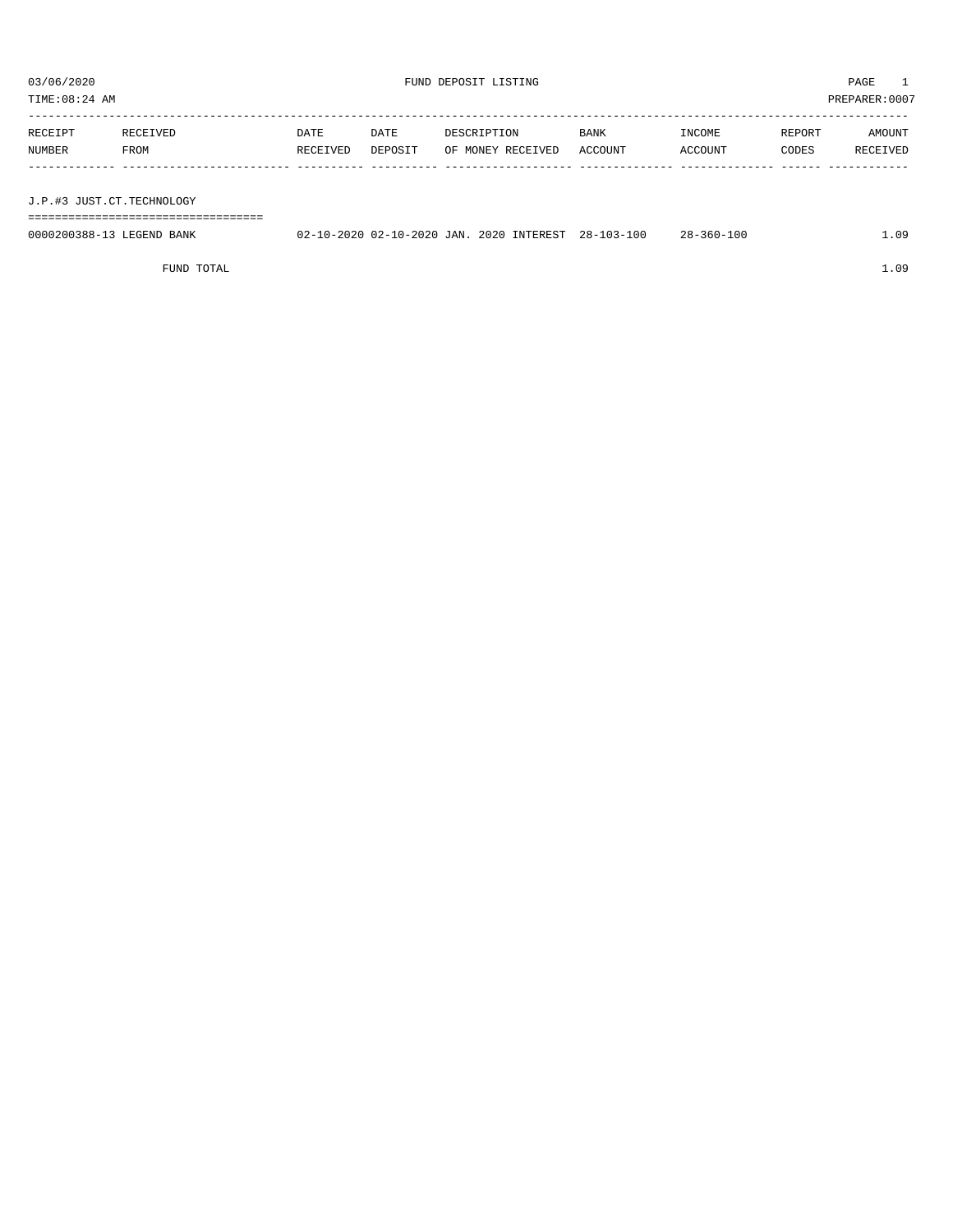03/06/2020 FUND DEPOSIT LISTING PAGE 1

| RECEIPT | <b>RECEIVED</b> | DATE     | DATE    | DESCRIPTION               | BANK | INCOME  | REPORT | AMOUNT   |
|---------|-----------------|----------|---------|---------------------------|------|---------|--------|----------|
| NUMBER  | FROM            | RECEIVED | DEPOSIT | OF MONEY RECEIVED ACCOUNT |      | ACCOUNT | CODES  | RECEIVED |
|         |                 |          |         |                           |      |         |        |          |

DISTRICT CT.RECORDS ARCHIVE

| 0000200388-14 LEGEND BANK    | 02-10-2020 02-10-2020 JAN. 2020 INTEREST 34-103-100 |                  | $34 - 360 - 100$ | 6.22   |
|------------------------------|-----------------------------------------------------|------------------|------------------|--------|
| 0000200389-15 DISTRICT CLERK | 02-10-2020 02-10-2020 DEC. 1-31, 2019               | $34 - 103 - 100$ | $34 - 370 - 450$ | 321.01 |
| 0000200430-16 DISTRICT CLERK | 02-24-2020 02-24-2020 JAN. 1-31, 2020               | $34 - 103 - 100$ | 34-370-450       | 471.58 |

FUND TOTAL 798.81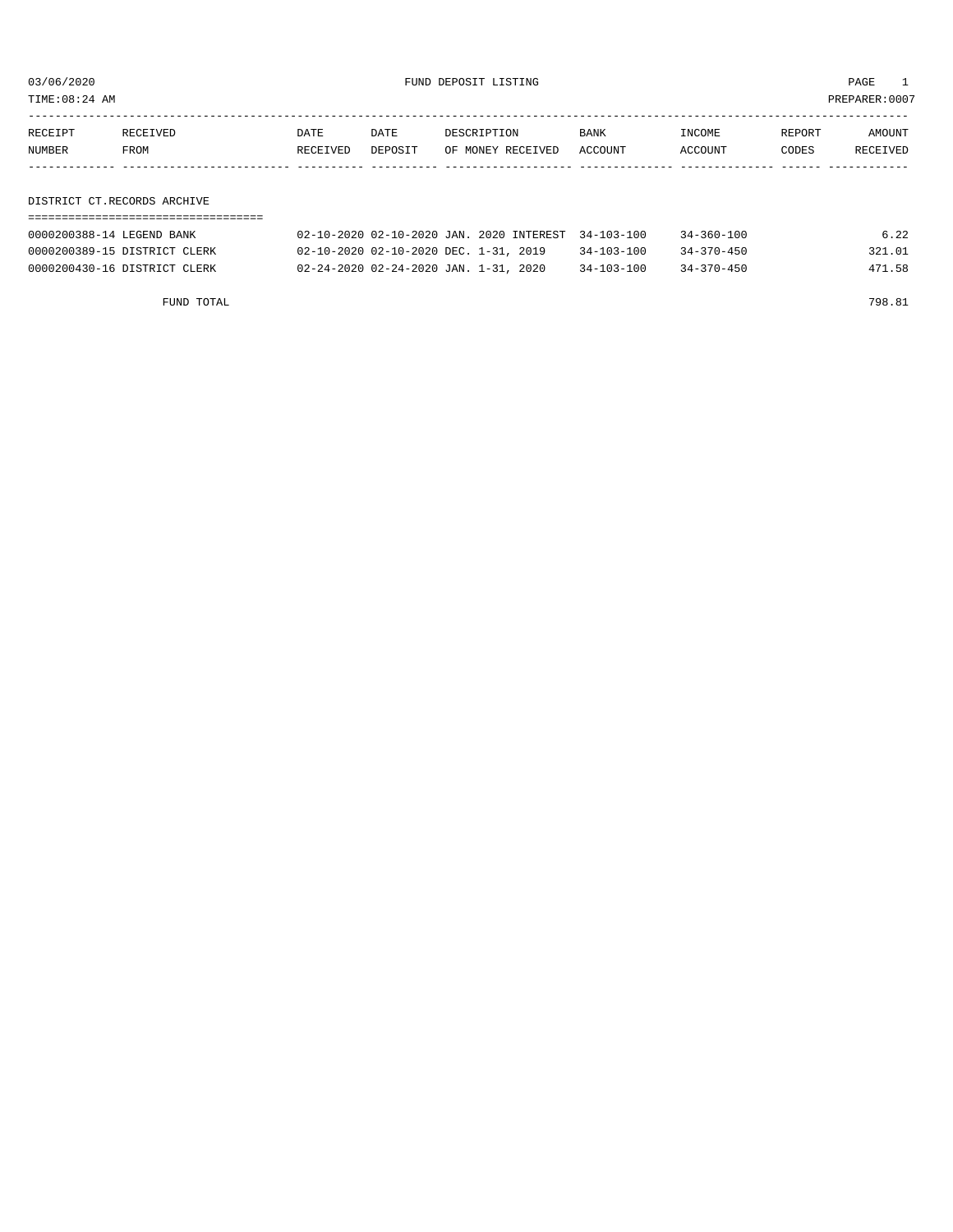TIME:08:24 AM PREPARER:0007

| RECEIPT | RECEIVED    | DATE     | DATE    | DESCRIPTION       | <b>BANK</b> | INCOME         | REPORT | AMOUNT   |
|---------|-------------|----------|---------|-------------------|-------------|----------------|--------|----------|
| NUMBER  | <b>FROM</b> | RECEIVED | DEPOSIT | OF MONEY RECEIVED | ACCOUNT     | <b>ACCOUNT</b> | CODES  | RECEIVED |
|         |             |          |         |                   |             |                |        |          |
|         |             |          |         |                   |             |                |        |          |

#### LAW LIBRARY FUND

| 0000200388-15 LEGEND BANK    | 02-10-2020 02-10-2020 JAN. 2020 INTEREST 35-103-100 |                  | $35 - 360 - 100$ | 34.06    |
|------------------------------|-----------------------------------------------------|------------------|------------------|----------|
| 0000200389-16 DISTRICT CLERK | 02-10-2020 02-10-2020 DEC. 1-31, 2019               | $35 - 103 - 100$ | $35 - 340 - 450$ | 876.24   |
| 0000200430-17 DISTRICT CLERK | 02-24-2020 02-24-2020 JAN. 1-31, 2020               | $35 - 103 - 100$ | $35 - 340 - 450$ | 1,295.00 |

FUND TOTAL 2,205.30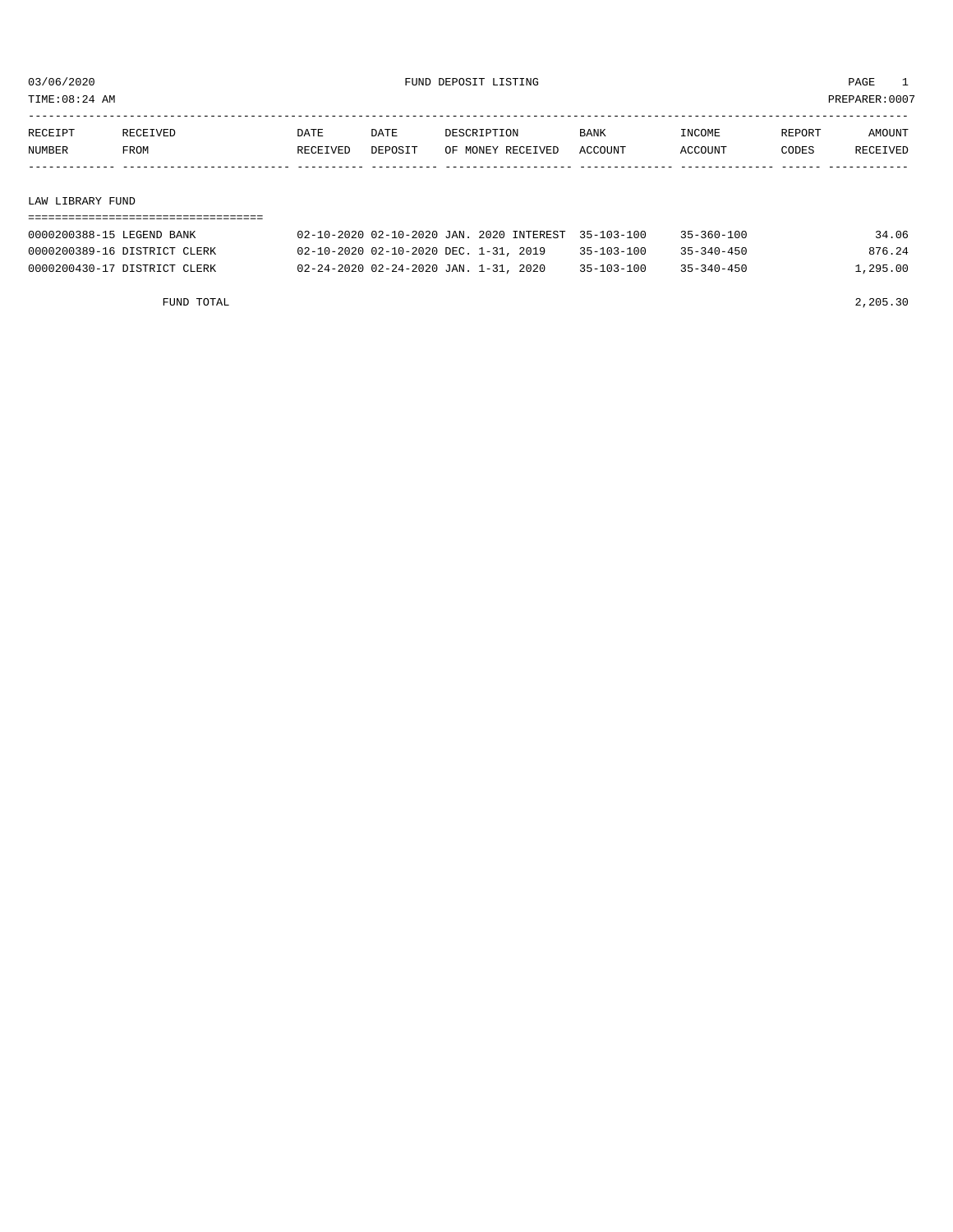TIME:08:24 AM PREPARER:0007

| RECEIPT | <b>RECEIVED</b> | DATE     | DATE    | DESCRIPTION       | <b>BANK</b> | <b>TNCOME</b> | REPORT | AMOUNT   |
|---------|-----------------|----------|---------|-------------------|-------------|---------------|--------|----------|
| NUMBER  | FROM            | RECEIVED | DEPOSIT | OF MONEY RECEIVED | ACCOUNT     | ACCOUNT       | CODES  | RECEIVED |
|         |                 |          |         |                   |             |               |        |          |

D.A. FEE ACCOUNT FUND

| 0000200371-01 DISTRICT ATTORNEY TRUST  | 02-04-2020 02-04-2020 DISTRICT ATTORNEY F 36-103-136 |                  | 36-340-475       | 170.00   |
|----------------------------------------|------------------------------------------------------|------------------|------------------|----------|
| 0000200388-23 LEGEND BANK              | 02-10-2020 02-10-2020 JAN. 2020 INTEREST 36-103-136  |                  | $36 - 360 - 100$ | 0.54     |
| 0000200388-24 LEGEND BANK              | 02-10-2020 02-10-2020 JAN. 2020 INTEREST 36-103-236  |                  | $36 - 360 - 236$ | 0.03     |
| 0000200394-01 FANNIN COUNTY CONTRABAND | 02-11-2020 02-11-2020 CAUSE NO. CV-19-442 36-103-236 |                  | $36 - 352 - 200$ | 3,301.98 |
| 0000200409-01 FANNIN COUNTY CSCD       | 02-19-2020 02-19-2020 BLOOD DRAWS                    | $36 - 103 - 136$ | $36 - 370 - 130$ | 35.50    |
|                                        |                                                      |                  |                  |          |

FUND TOTAL 3,508.05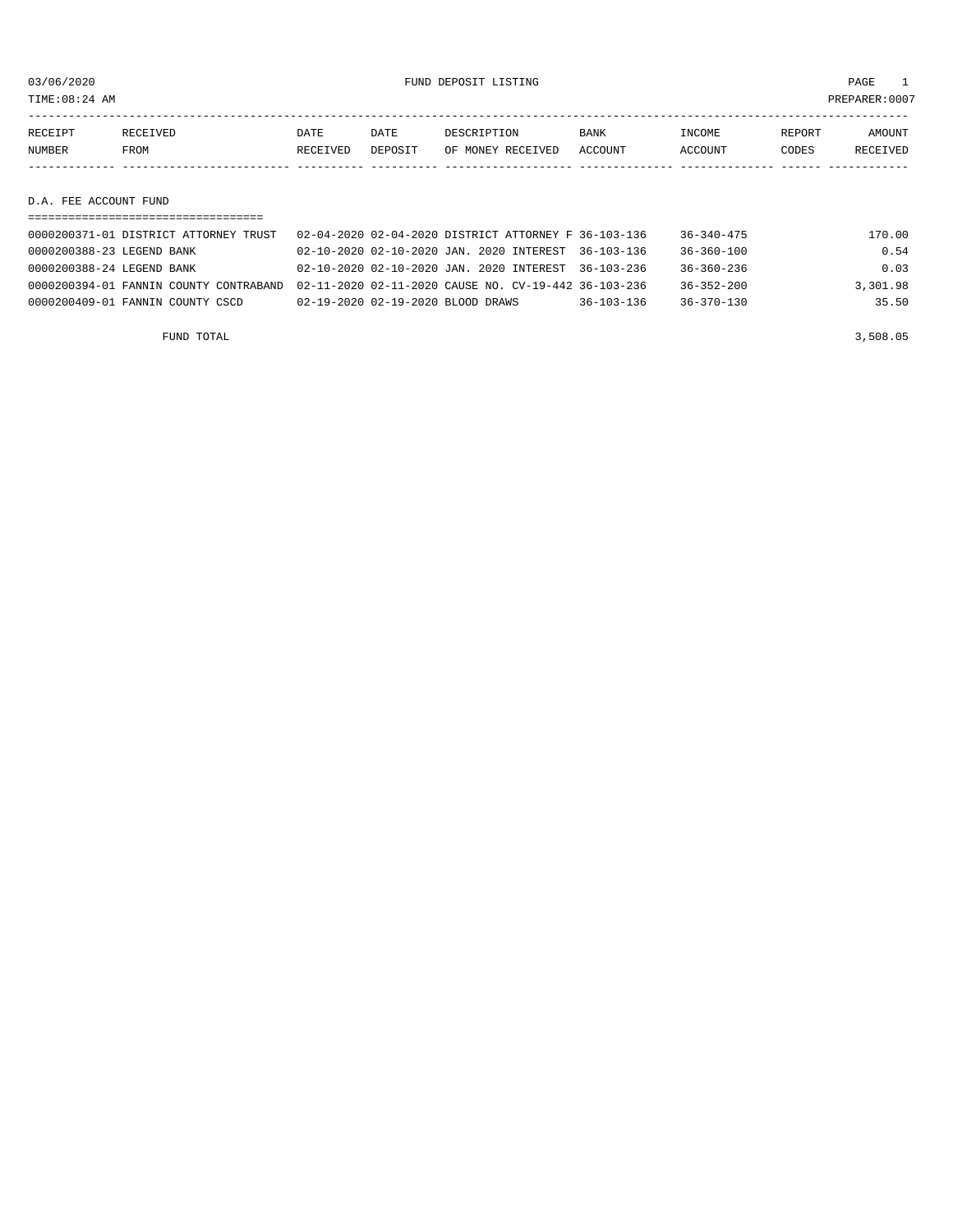| TIME:08:24 AM |                    |          |         |                   |             |         |        | PREPARER:0007 |  |
|---------------|--------------------|----------|---------|-------------------|-------------|---------|--------|---------------|--|
|               |                    |          |         |                   |             |         |        |               |  |
| RECEIPT       | RECEIVED           | DATE     | DATE    | DESCRIPTION       | <b>BANK</b> | INCOME  | REPORT | AMOUNT        |  |
| NUMBER        | FROM               | RECEIVED | DEPOSIT | OF MONEY RECEIVED | ACCOUNT     | ACCOUNT | CODES  | RECEIVED      |  |
|               |                    |          |         |                   |             |         |        |               |  |
|               |                    |          |         |                   |             |         |        |               |  |
|               | CONTRABAND SEIZURE |          |         |                   |             |         |        |               |  |
|               |                    |          |         |                   |             |         |        |               |  |

0000200388-25 LEGEND BANK 02-10-2020 02-10-2020 JAN. 2020 INTEREST 37-103-137 37-360-100 5.49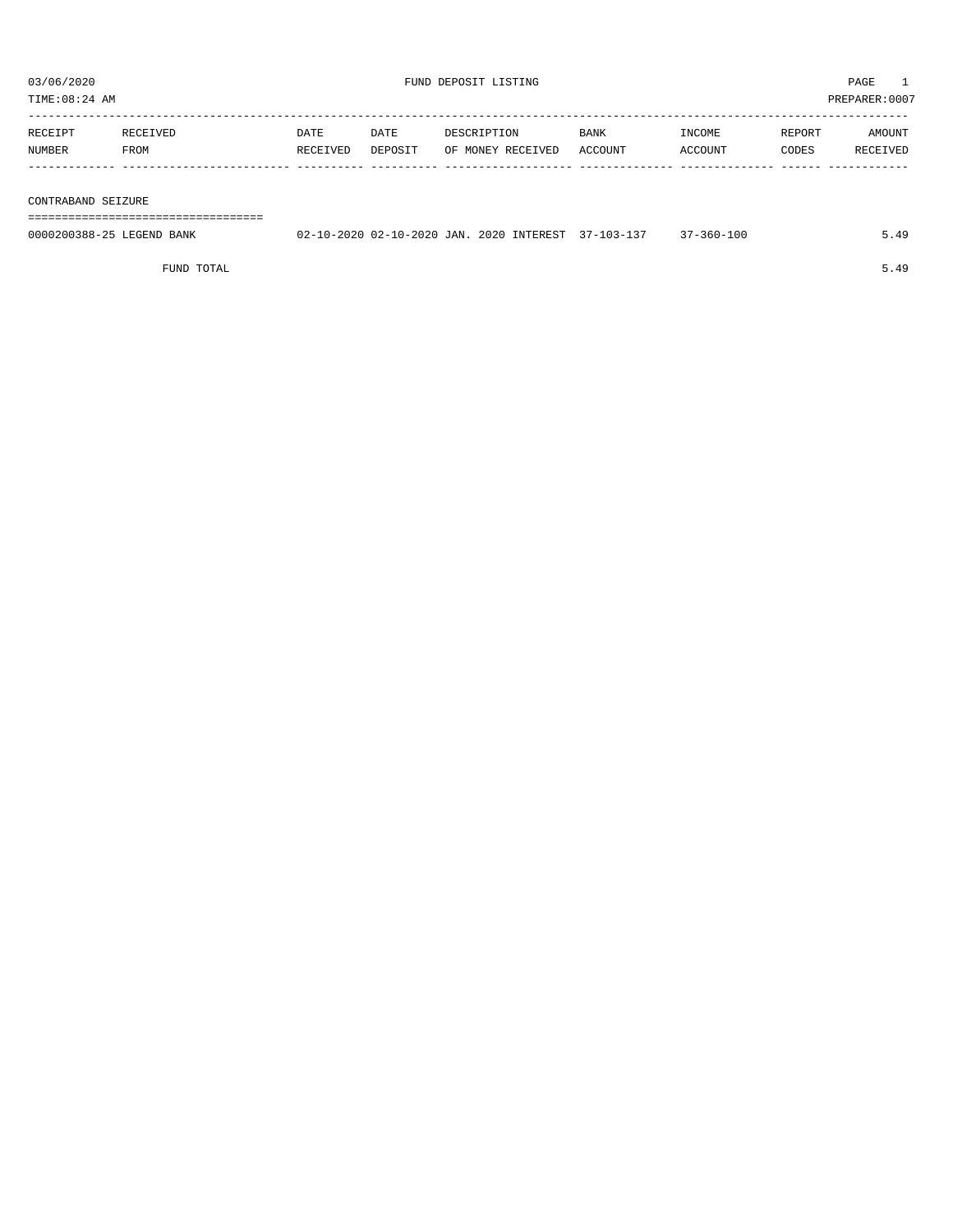TIME:08:24 AM PREPARER:0007

| RECEIPT       | RECEIVED | DATE     | DATE    | DESCRIPTION       | <b>BANK</b> | INCOME  | REPORT | AMOUNT   |
|---------------|----------|----------|---------|-------------------|-------------|---------|--------|----------|
| NUMBER        | FROM     | RECEIVED | DEPOSIT | OF MONEY RECEIVED | ACCOUNT     | ACCOUNT | CODES  | RECEIVED |
|               |          |          |         |                   |             |         |        |          |
|               |          |          |         |                   |             |         |        |          |
| IHC CO-OP GIN |          |          |         |                   |             |         |        |          |

===================================

| 0000200375-06 TEXPOOL     | 02-05-2020 02-05-2020 JAN. 2020 INTEREST 38-103-175 |  | $38 - 360 - 100$ | 25.86 |
|---------------------------|-----------------------------------------------------|--|------------------|-------|
| 0000200388-16 LEGEND BANK | 02-10-2020 02-10-2020 JAN. 2020 INTEREST 38-103-100 |  | $38 - 360 - 100$ | 0.18  |

FUND TOTAL 26.04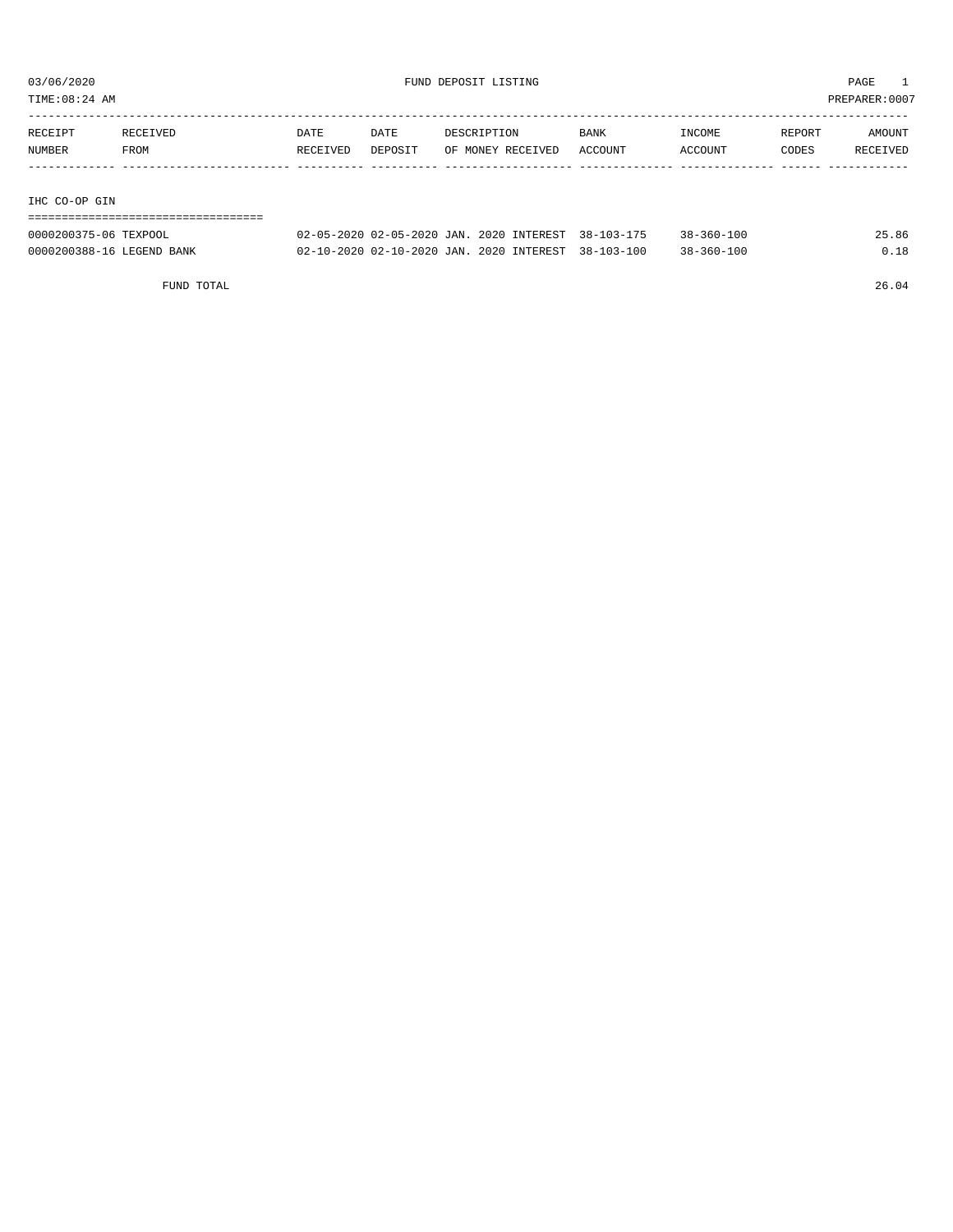| TIME:08:24 AM         | PREPARER: 0007 |          |         |                                                     |         |                  |        |          |  |
|-----------------------|----------------|----------|---------|-----------------------------------------------------|---------|------------------|--------|----------|--|
|                       |                |          |         |                                                     |         |                  |        |          |  |
| RECEIPT               | RECEIVED       | DATE     | DATE    | DESCRIPTION                                         | BANK    | INCOME           | REPORT | AMOUNT   |  |
| NUMBER                | FROM           | RECEIVED | DEPOSIT | OF MONEY RECEIVED                                   | ACCOUNT | ACCOUNT          | CODES  | RECEIVED |  |
|                       |                |          |         |                                                     |         |                  |        |          |  |
|                       |                |          |         |                                                     |         |                  |        |          |  |
| IHC B.R. COOPER       |                |          |         |                                                     |         |                  |        |          |  |
|                       |                |          |         |                                                     |         |                  |        |          |  |
| 0000200375-07 TEXPOOL |                |          |         | 02-05-2020 02-05-2020 JAN. 2020 INTEREST 39-103-175 |         | $39 - 360 - 100$ |        | 8.64     |  |

0000200388-17 LEGEND BANK 02-10-2020 02-10-2020 JAN. 2020 INTEREST 39-103-100 39-360-100 1.83 0000200434-01 FANNIN COUNTY INDIGENT 02-26-2020 02-26-2020 2019 INTEREST 39-103-100 39-370-150 1,189.91

| 1,200.38 |
|----------|
|          |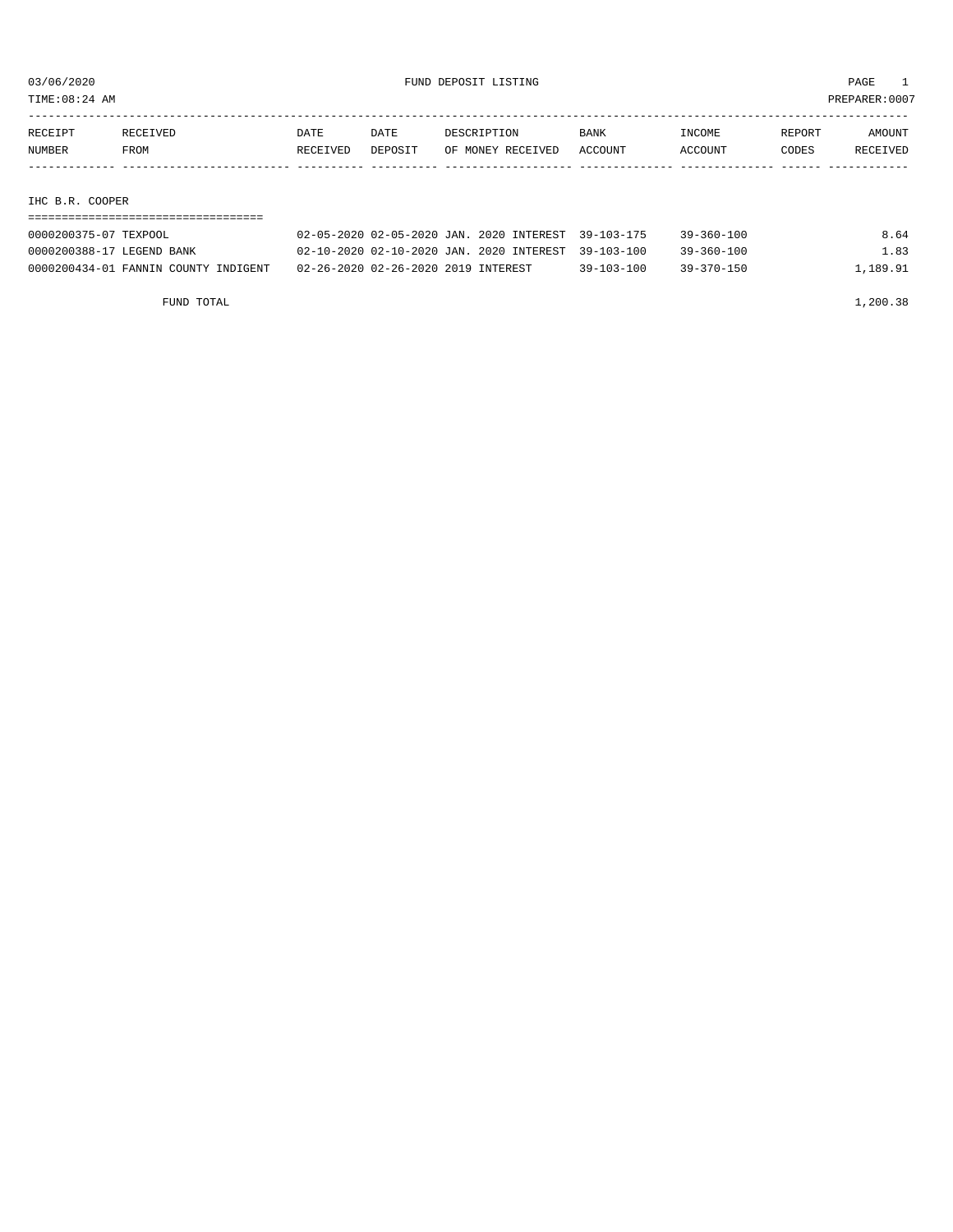TIME:08:24 AM PREPARER:0007

| RECEIPT | RECEIVED | DATE     | DATE    | DESCRIPTION       | BANK    | INCOME  | REPORT | AMOUNT   |
|---------|----------|----------|---------|-------------------|---------|---------|--------|----------|
| NUMBER  | FROM     | RECEIVED | DEPOSIT | OF MONEY RECEIVED | ACCOUNT | ACCOUNT | CODES  | RECEIVED |
|         |          |          |         |                   |         |         |        |          |
|         |          |          |         |                   |         |         |        |          |

SAFE ROOM REIMBURSEMENT PROGRAM

| 0000200411-01 TEXAS DIVISION OF EMERGEN 02-19-2020 02-19-2020 # 27 SAFE ROOM |  |  | $46 - 103 - 100$ | $46 - 330 - 475$ | 26,283.94 |  |  |  |
|------------------------------------------------------------------------------|--|--|------------------|------------------|-----------|--|--|--|

FUND TOTAL 26,283.94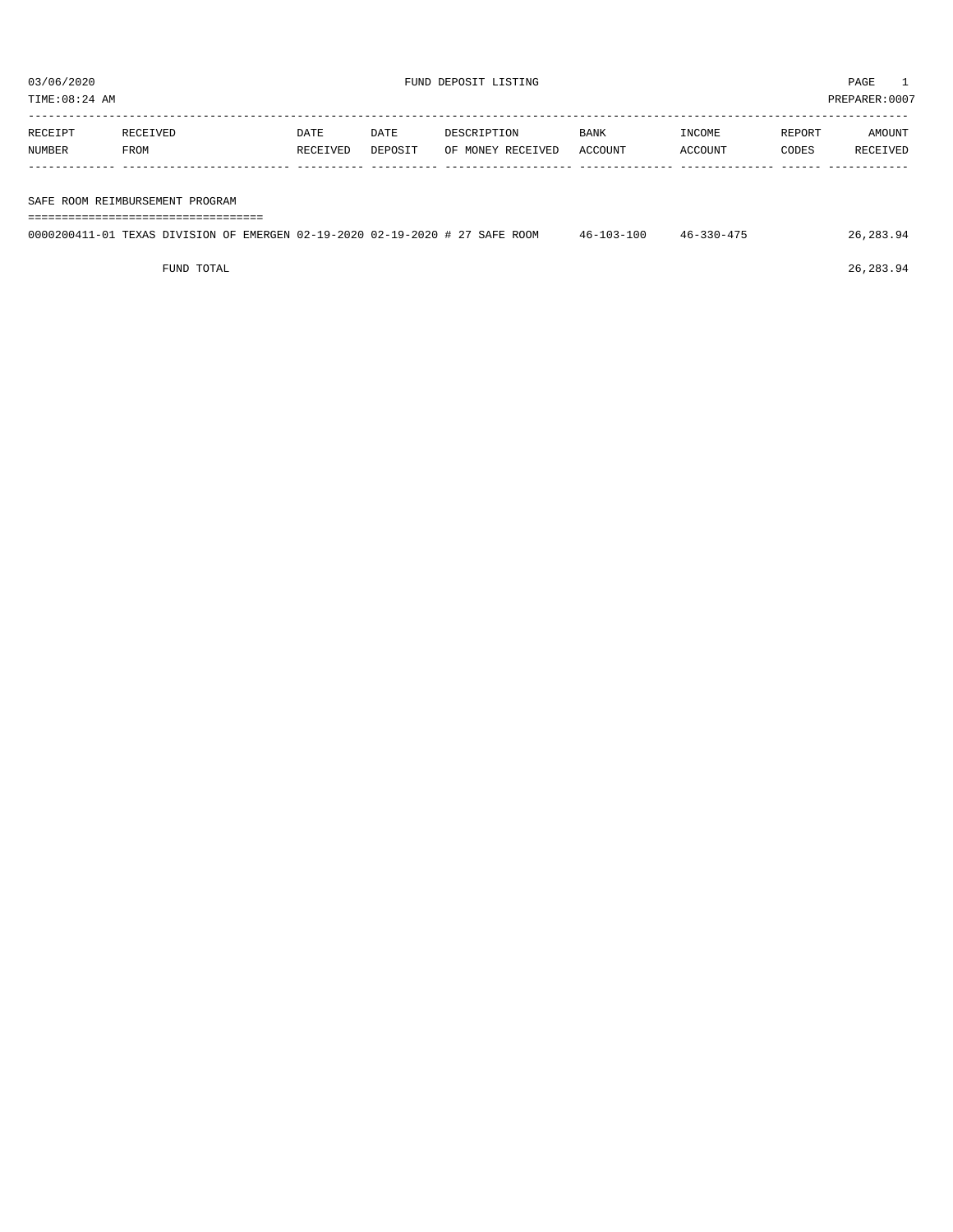TIME:08:24 AM PREPARER:0007

| RECEIPT       | RECEIVED    | DATE     | <b>DATE</b> | DESCRIPTION       | <b>BANK</b> | <b>TNCOME</b>  | REPORT | AMOUNT          |
|---------------|-------------|----------|-------------|-------------------|-------------|----------------|--------|-----------------|
| <b>NUMBER</b> | <b>FROM</b> | RECEIVED | DEPOSIT     | OF MONEY RECEIVED | ACCOUNT     | <b>ACCOUNT</b> | CODES  | <b>RECEIVED</b> |
|               |             |          |             |                   |             |                |        |                 |

#### ELECTION EQUIPMENT FUND

| 0000200384-02 SECRETARY OF STATE |  | 02-07-2020 02-07-2020 ELECTION REIMBURSEM 48-103-100 | $48 - 340 - 484$ | 150.00 |
|----------------------------------|--|------------------------------------------------------|------------------|--------|
| 0000200384-04 SECRETARY OF STATE |  | 02-07-2020 02-07-2020 CONTRACT ADMINISTRA 48-103-100 | $48 - 340 - 403$ | 56.25  |
| 0000200385-02 SECRETARY OF STATE |  | 02-07-2020 02-07-2020 ELECTION REIMBURSEM 48-103-100 | $48 - 340 - 484$ | 150.00 |
| 0000200385-04 SECRETARY OF STATE |  | 02-07-2020 02-07-2020 CONTRACT ADMINISTRA 48-103-100 | $48 - 340 - 403$ | 56.25  |

FUND TOTAL 412.50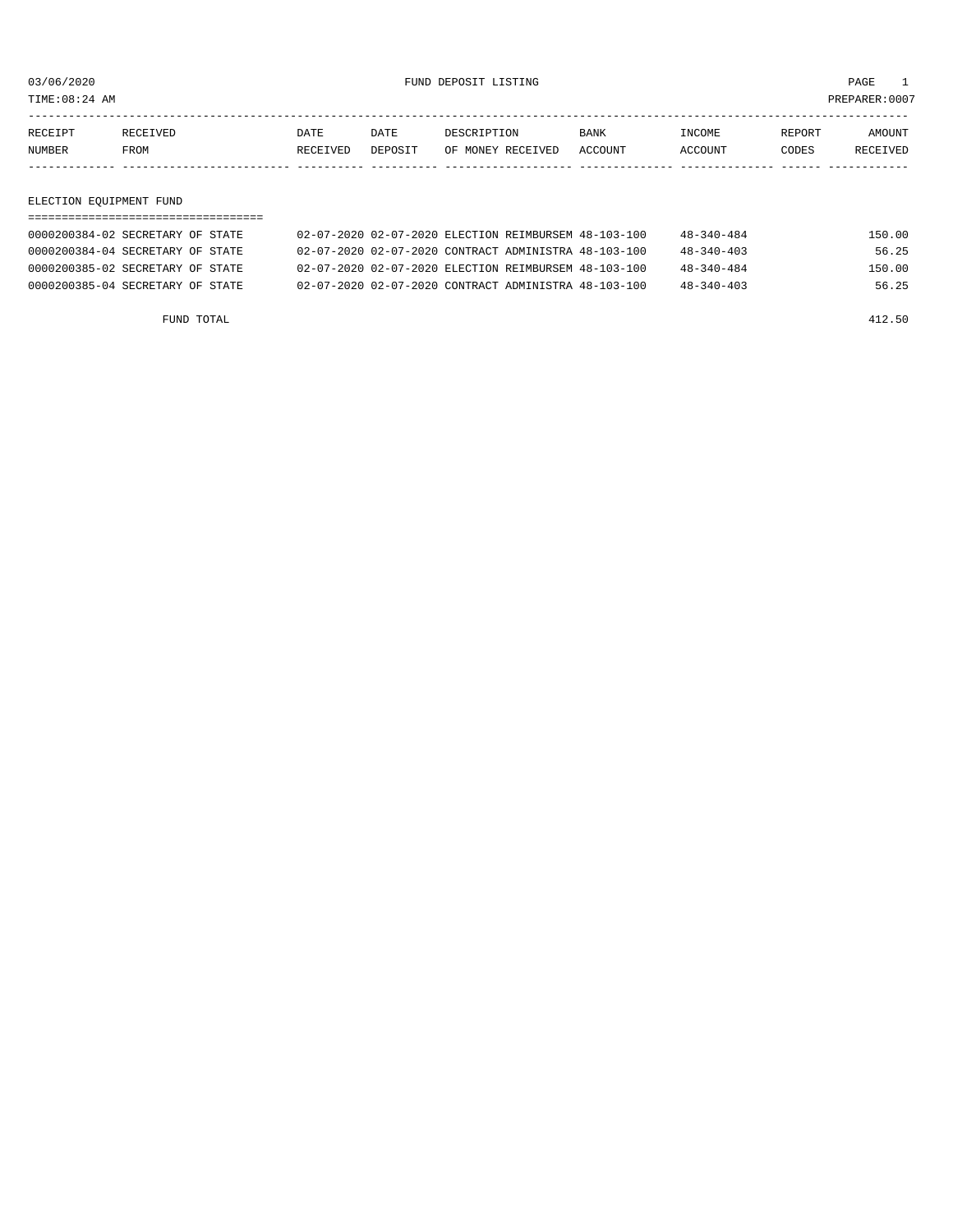| RECEIPT | RECEIVED | DATE     | DATE    | DESCRIPTION       | <b>BANK</b> | INCOME  | REPORT | AMOUNT   |
|---------|----------|----------|---------|-------------------|-------------|---------|--------|----------|
| NUMBER  | FROM     | RECEIVED | DEPOSIT | OF MONEY RECEIVED | ACCOUNT     | ACCOUNT | CODES  | RECEIVED |
|         |          |          |         |                   |             |         |        |          |
|         |          |          |         |                   |             |         |        |          |

#### INVESTIGATOR/LEOSE GRANT

===================================

| 0000200424-01<br>COMPTROLLER | 02-21-2020 02-21-2020 INVESTIGATOR/LEOSE | $49 - 103 - 100$ | $-330 - 475$<br>49- | 685 |
|------------------------------|------------------------------------------|------------------|---------------------|-----|
|                              |                                          |                  |                     |     |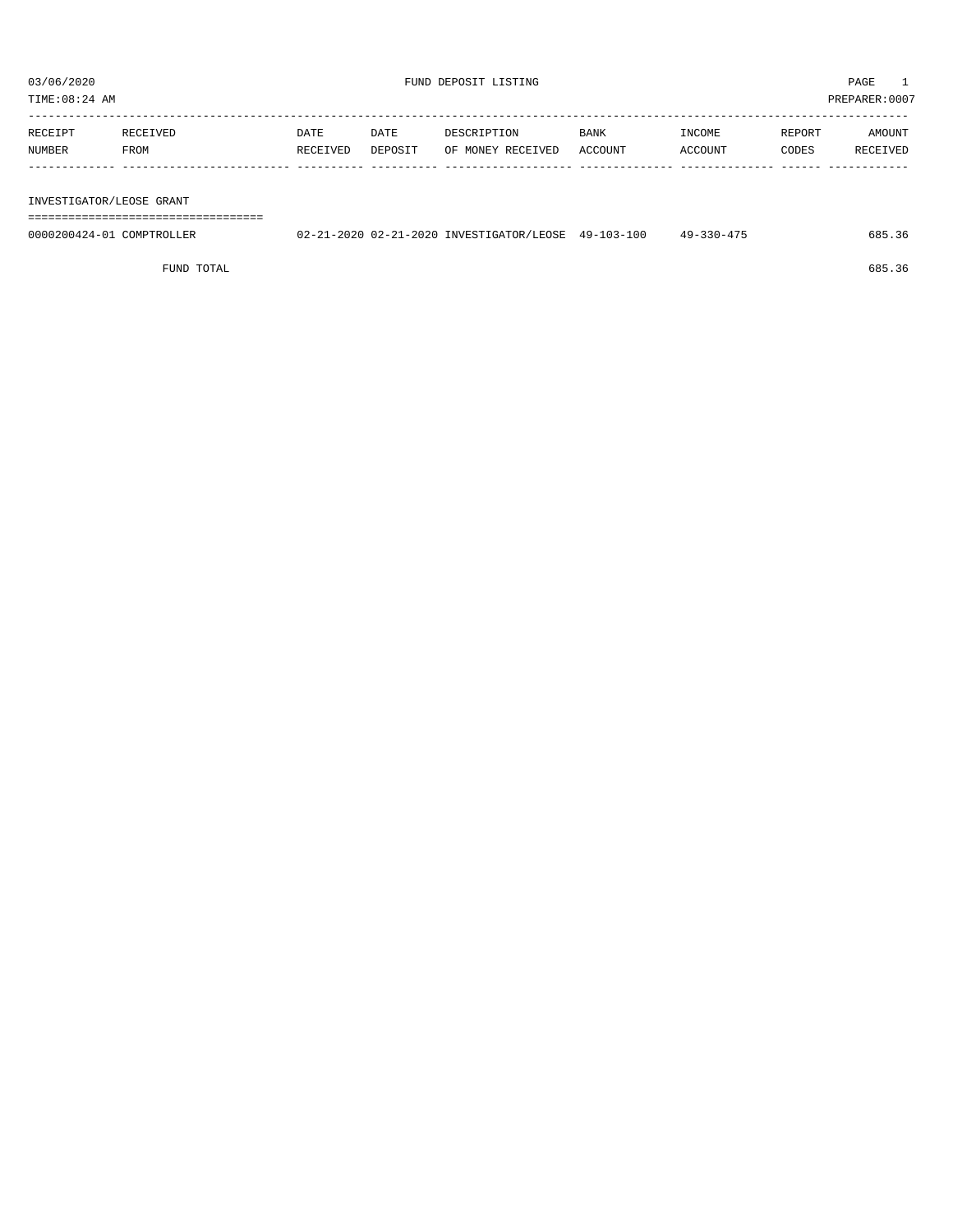| TIME:08:24 AM |          |          |         |                   |             |         |        | PREPARER: 0007  |
|---------------|----------|----------|---------|-------------------|-------------|---------|--------|-----------------|
|               |          |          |         |                   |             |         |        |                 |
| RECEIPT       | RECEIVED | DATE     | DATE    | DESCRIPTION       | <b>BANK</b> | INCOME  | REPORT | AMOUNT          |
| NUMBER        | FROM     | RECEIVED | DEPOSIT | OF MONEY RECEIVED | ACCOUNT     | ACCOUNT | CODES  | <b>RECEIVED</b> |
|               |          |          |         |                   |             |         |        |                 |

CO.CLK.COURT RECORDS PRESERVATION

===================================

| 0000200388-18 LEGEND BANK | 02-10-2020 02-10-2020 JAN. 2020 INTEREST 52-103-100 |  | $52 - 360 - 100$ | 2.74 |
|---------------------------|-----------------------------------------------------|--|------------------|------|
|                           |                                                     |  |                  |      |

FUND TOTAL 2.74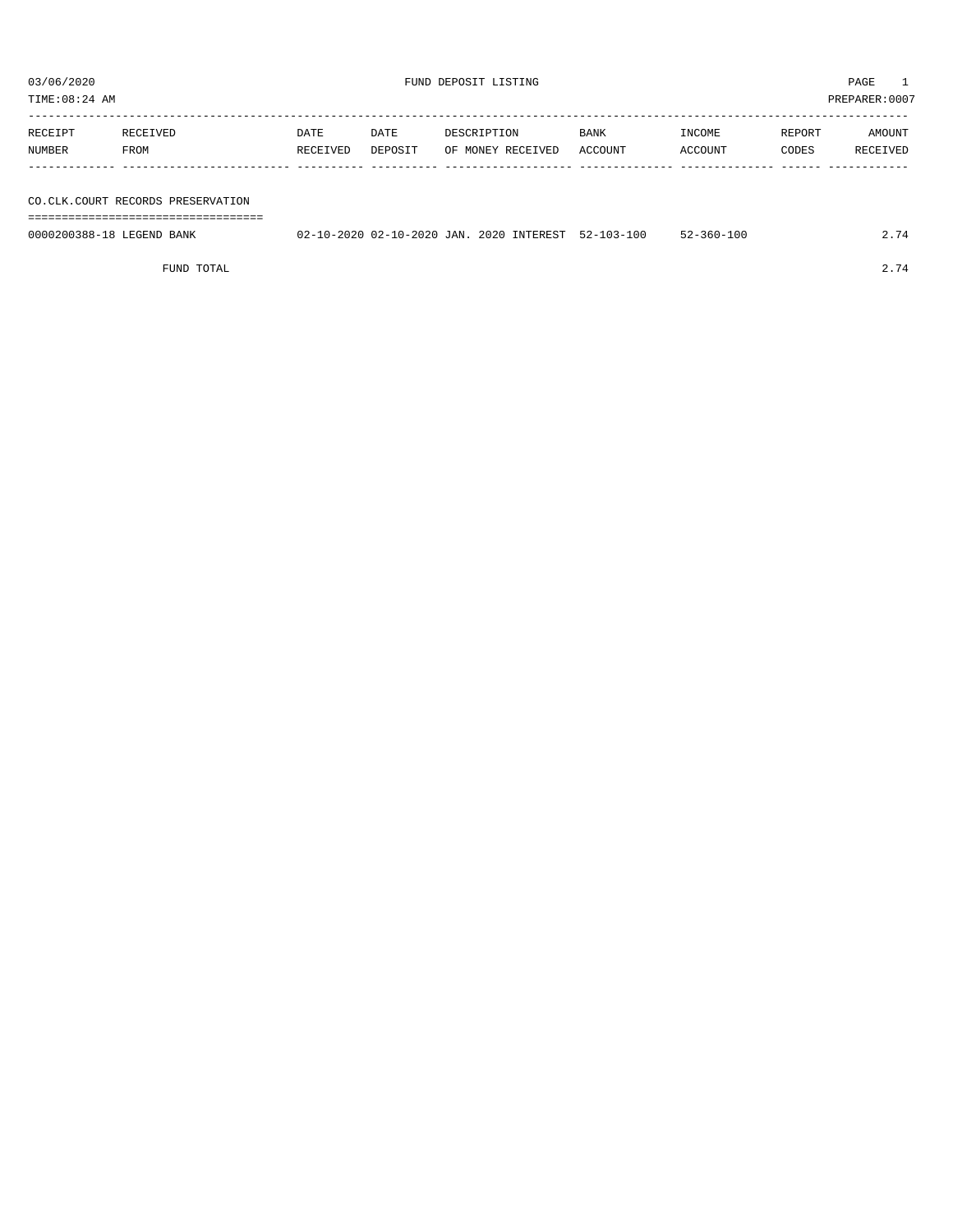03/06/2020 PAGE 1 PAGE 1 PAGE 1 PAGE 1 PAGE 1 PAGE 1 PAGE 1 PAGE 1 PAGE 1 PAGE 1 PAGE 1 PAGE 1 PAGE 1 PAGE 1 PAGE 1 PAGE 1 PAGE 1 PAGE 1 PAGE 1 PAGE 1 PAGE 1 PAGE 1 PAGE 1 PAGE 1 PAGE 1 PAGE 1 PAGE 1 PAGE 1 PAGE 1 PAGE 1 P

PREPARER:0007

| TIME:08:24 AM |  |
|---------------|--|
|               |  |

| RECEIPT       | RECEIVED                       | DATE     | DATE    | DESCRIPTION       | <b>BANK</b> | INCOME  | REPORT | AMOUNT   |
|---------------|--------------------------------|----------|---------|-------------------|-------------|---------|--------|----------|
| <b>NUMBER</b> | FROM                           | RECEIVED | DEPOSIT | OF MONEY RECEIVED | ACCOUNT     | ACCOUNT | CODES  | RECEIVED |
|               |                                |          |         |                   |             |         |        |          |
|               |                                |          |         |                   |             |         |        |          |
|               | F.C. LAW ENFORCEMENT EDUCATION |          |         |                   |             |         |        |          |

===================================

| 0000200423-01 COMPTROLLER | 02-21-2020 02-21-2020 PEACE OFFICER ALLOC 55-103-155 | 55-370-160 | 2,186.44 |
|---------------------------|------------------------------------------------------|------------|----------|
|                           |                                                      |            |          |

FUND TOTAL 2,186.44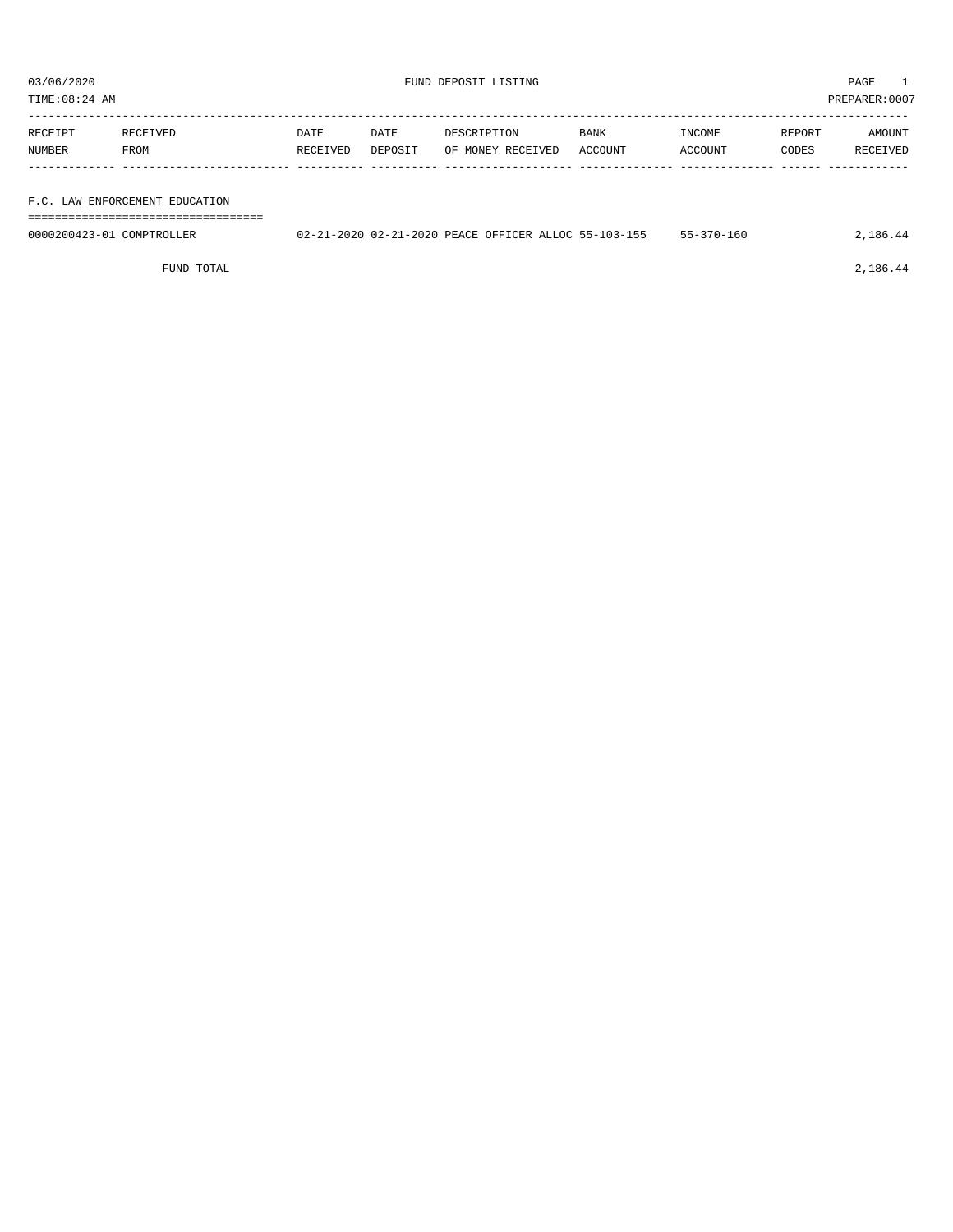TIME:08:24 AM PREPARER:0007

| RECEIPT | RECEIVED | DATE     | DATE    | DESCRIPTION       | <b>BANK</b>    | <b>NCOME</b>  | REPORT | NMOUNT          |
|---------|----------|----------|---------|-------------------|----------------|---------------|--------|-----------------|
| NUMBER  | FROM     | RECEIVED | DEPOSIT | OF MONEY RECEIVED | <b>ACCOUNT</b> | <b>CCOUNT</b> | CODES  | <b>RECEIVED</b> |
|         |          |          |         |                   |                |               |        |                 |

#### F C SHERIFF FORFEITURE

| 0000200388-26 LEGEND BANK                                                                   | 02-10-2020 02-10-2020 JAN. 2020 INTEREST 56-103-156  | 56-360-100       | 4.04     |
|---------------------------------------------------------------------------------------------|------------------------------------------------------|------------------|----------|
| 0000200388-27 LEGEND BANK                                                                   | 02-10-2020 02-10-2020 JAN. 2020 INTEREST 56-103-159  | 56-360-100       | 0.23     |
| 0000200395-01 FANNIN COUNTY CONTRABAND 02-11-2020 02-11-2020 CAUSE NO. CV-19-442 56-103-156 |                                                      | 56-352-200       | 6,704.02 |
| 0000200410-01 FANNIN COUNTY OPERATING                                                       | 02-19-2020 02-19-2020 TRANSPORT TRAVEL-ME 56-103-156 | $56 - 560 - 427$ | 68.00    |

FUND TOTAL  $6,776.29$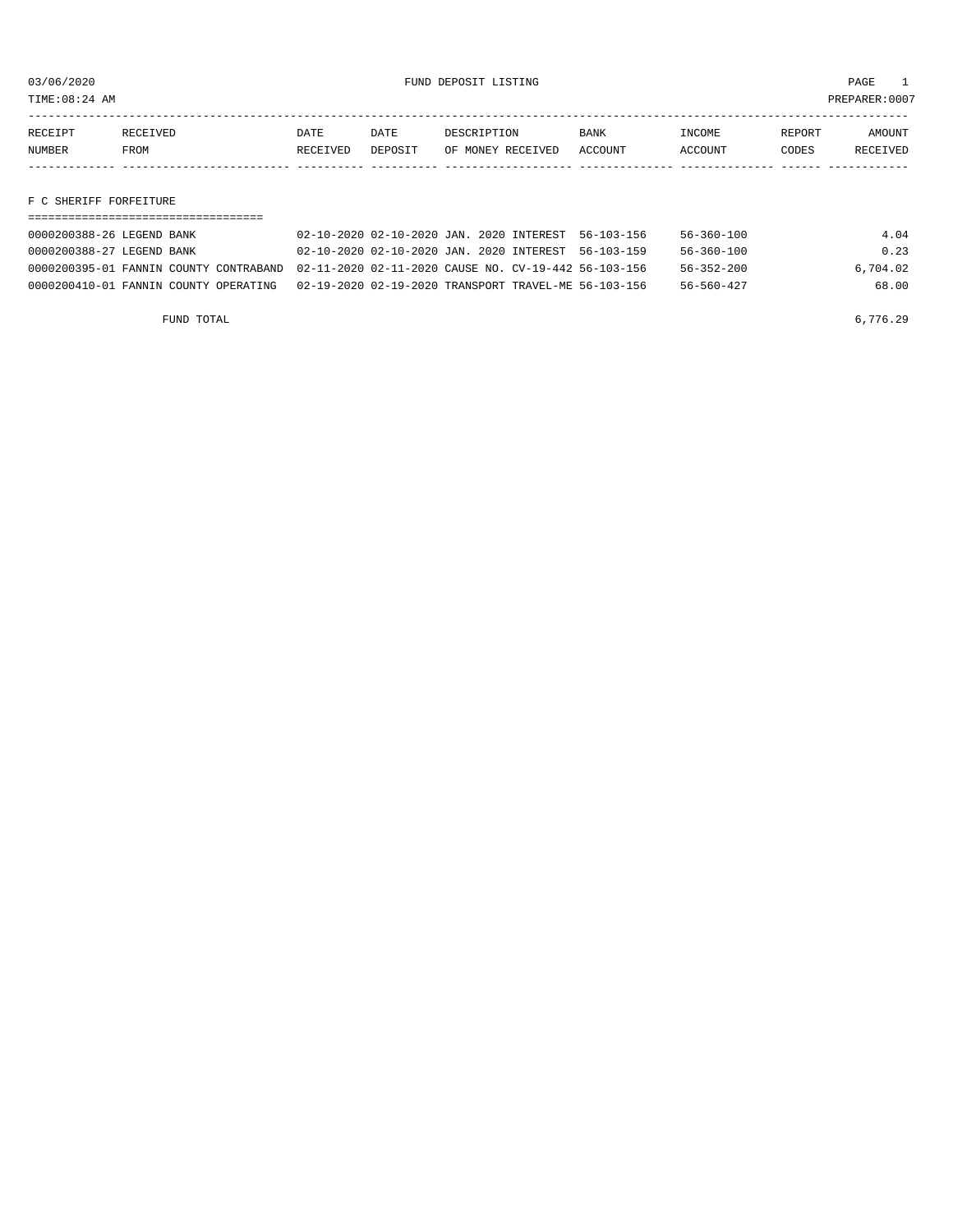TIME:08:24 AM PREPARER:0007

| RECEIPT | RECEIVED | DATE     | DATE    | DESCRIPTION       | <b>BANK</b> | INCOME         | REPORT | AMOUNT   |
|---------|----------|----------|---------|-------------------|-------------|----------------|--------|----------|
| NUMBER  | FROM     | RECEIVED | DEPOSIT | OF MONEY RECEIVED | ACCOUNT     | <b>ACCOUNT</b> | CODES  | RECEIVED |
|         |          |          |         |                   |             |                |        |          |
|         |          |          |         |                   |             |                |        |          |

#### DRUG COURT PROGRAM

| 0000200388-19 LEGEND BANK    | 02-10-2020 02-10-2020 JAN. 2020 INTEREST 59-103-100 |                  | 59-360-100       | 5.67  |
|------------------------------|-----------------------------------------------------|------------------|------------------|-------|
| 0000200389-23 DISTRICT CLERK | 02-10-2020 02-10-2020 DEC. 1-31, 2019               | $59 - 103 - 100$ | $59 - 370 - 425$ | 44.39 |
| 0000200430-24 DISTRICT CLERK | 02-24-2020 02-24-2020 JAN. 1-31, 2020               | $59 - 103 - 100$ | $59 - 370 - 425$ | 84.57 |

FUND TOTAL 134.63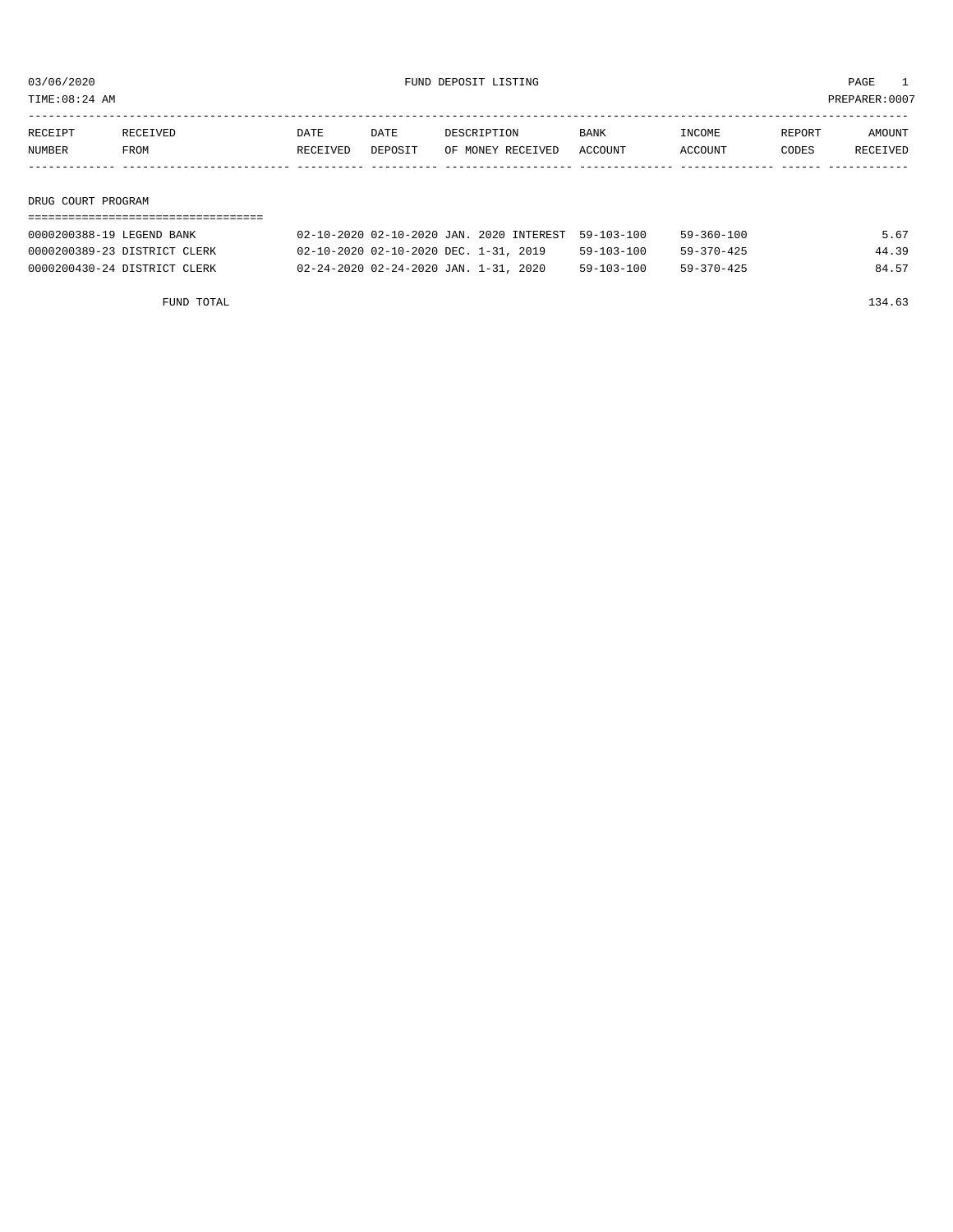| TIME: 08:24 AM    |                  |                  |                 |                                  |                 |                   |                 | PREPARER: 0007     |
|-------------------|------------------|------------------|-----------------|----------------------------------|-----------------|-------------------|-----------------|--------------------|
| RECEIPT<br>NUMBER | RECEIVED<br>FROM | DATE<br>RECEIVED | DATE<br>DEPOSIT | DESCRIPTION<br>OF MONEY RECEIVED | BANK<br>ACCOUNT | INCOME<br>ACCOUNT | REPORT<br>CODES | AMOUNT<br>RECEIVED |
|                   |                  |                  |                 |                                  |                 |                   |                 |                    |
| SINKING FUND      |                  |                  |                 |                                  |                 |                   |                 |                    |
|                   |                  |                  |                 |                                  |                 |                   |                 |                    |

| 0000200382-03 APPRAISAL DISTRICT | 02-07-2020 02-07-2020 TAXES |  | 60-103-100       | 60-310-110       | 132,470.86 |
|----------------------------------|-----------------------------|--|------------------|------------------|------------|
| 0000200382-09 APPRAISAL DISTRICT | 02-07-2020 02-07-2020 TAXES |  | $60 - 103 - 100$ | 60-310-120       | 288.42     |
| 0000200405-03 APPRAISAL DISTRICT | 02-14-2020 02-14-2020 TAXES |  | $60 - 103 - 100$ | $60 - 310 - 110$ | 71,958.56  |
| 0000200405-09 APPRAISAL DISTRICT | 02-14-2020 02-14-2020 TAXES |  | $60 - 103 - 100$ | $60 - 310 - 120$ | 177.30     |
| 0000200422-03 APPRAISAL DISTRICT | 02-21-2020 02-21-2020 TAXES |  | $60 - 103 - 100$ | $60 - 310 - 110$ | 5,798.37   |
| 0000200422-09 APPRAISAL DISTRICT | 02-21-2020 02-21-2020 TAXES |  | $60 - 103 - 100$ | $60 - 310 - 120$ | 155.17     |
| 0000200439-02 APPRAISAL DISTRICT | 02-28-2020 02-28-2020 TAXES |  | $60 - 103 - 100$ | $60 - 310 - 110$ | 6.972.46   |
| 0000200439-08 APPRAISAL DISTRICT | 02-28-2020 02-28-2020 TAXES |  | $60 - 103 - 100$ | $60 - 310 - 120$ | 87.29      |

FUND TOTAL 217,908.43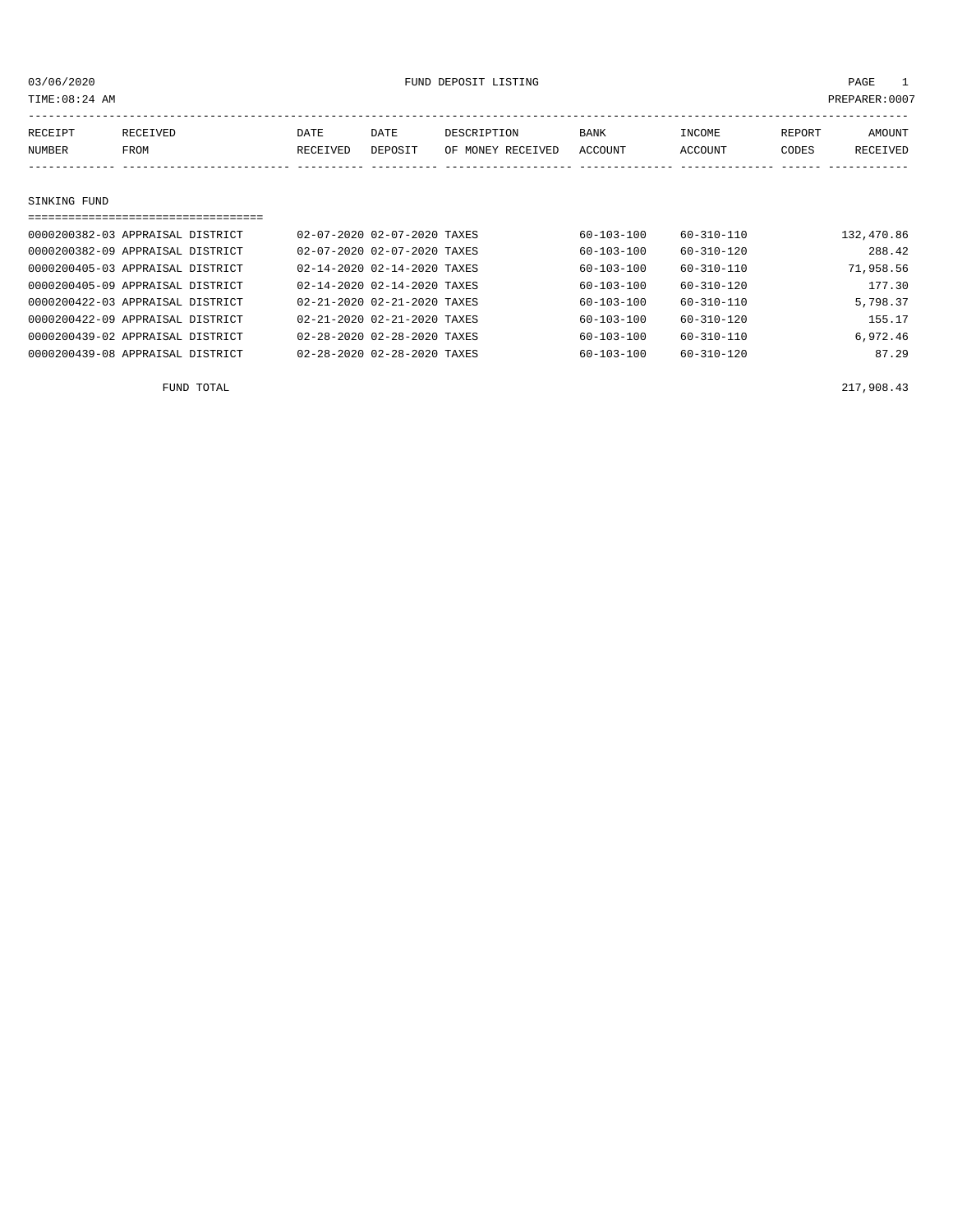| TIME:08:24 AM |                                     |          |         |                                       |            |                  |        | PREPARER: 0007 |
|---------------|-------------------------------------|----------|---------|---------------------------------------|------------|------------------|--------|----------------|
| RECEIPT       | RECEIVED                            | DATE     | DATE    | DESCRIPTION                           | BANK       | INCOME           | REPORT | AMOUNT         |
| NUMBER        | <b>FROM</b>                         | RECEIVED | DEPOSIT | OF MONEY RECEIVED                     | ACCOUNT    | ACCOUNT          | CODES  | RECEIVED       |
|               |                                     |          |         |                                       |            |                  |        |                |
|               |                                     |          |         |                                       |            |                  |        |                |
|               | DIST.CLK.CO.&DIST.CT.TECH.-COMB.FUN |          |         |                                       |            |                  |        |                |
|               |                                     |          |         |                                       |            |                  |        |                |
|               | 0000200389-21 DISTRICT CLERK        |          |         | 02-10-2020 02-10-2020 DEC. 1-31, 2019 | 61-103-100 | $61 - 370 - 440$ |        | 29.05          |

0000200430-22 DISTRICT CLERK 02-24-2020 02-24-2020 JAN. 1-31, 2020 61-103-100 61-370-440 28.26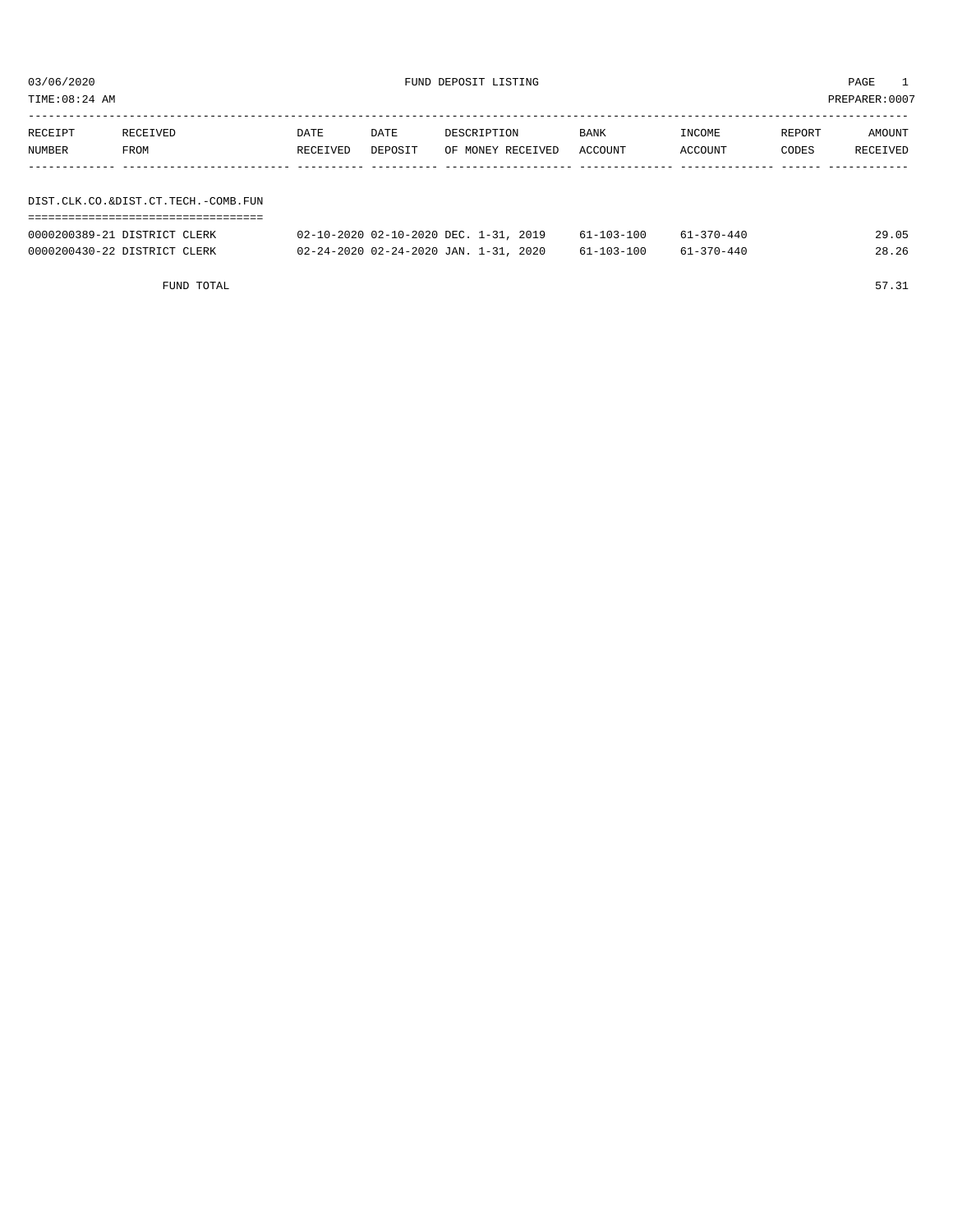03/06/2020 FUND DEPOSIT LISTING PAGE 1

| RECEIPT | RECEIVED | DATE     | DATE    | DESCRIPTION               | BANK | INCOME  | REPORT | AMOUNT   |
|---------|----------|----------|---------|---------------------------|------|---------|--------|----------|
| NUMBER  | FROM     | RECEIVED | DEPOSIT | OF MONEY RECEIVED ACCOUNT |      | ACCOUNT | CODES  | RECEIVED |
|         |          |          |         |                           |      |         |        |          |
|         |          |          |         |                           |      |         |        |          |

#### DIST.CLK.COURT RECORDS PRESERVATION ===================================

| 0000200388-20 LEGEND BANK    | 02-10-2020 02-10-2020 JAN. 2020 INTEREST 62-103-100 |  |            | 62-360-100 | 6.59   |
|------------------------------|-----------------------------------------------------|--|------------|------------|--------|
| 0000200389-22 DISTRICT CLERK | 02-10-2020 02-10-2020 DEC. 1-31, 2019               |  | 62-103-100 | 62-370-133 | 261.01 |
| 0000200430-23 DISTRICT CLERK | 02-24-2020 02-24-2020 JAN. 1-31, 2020               |  | 62-103-100 | 62-370-133 | 420.00 |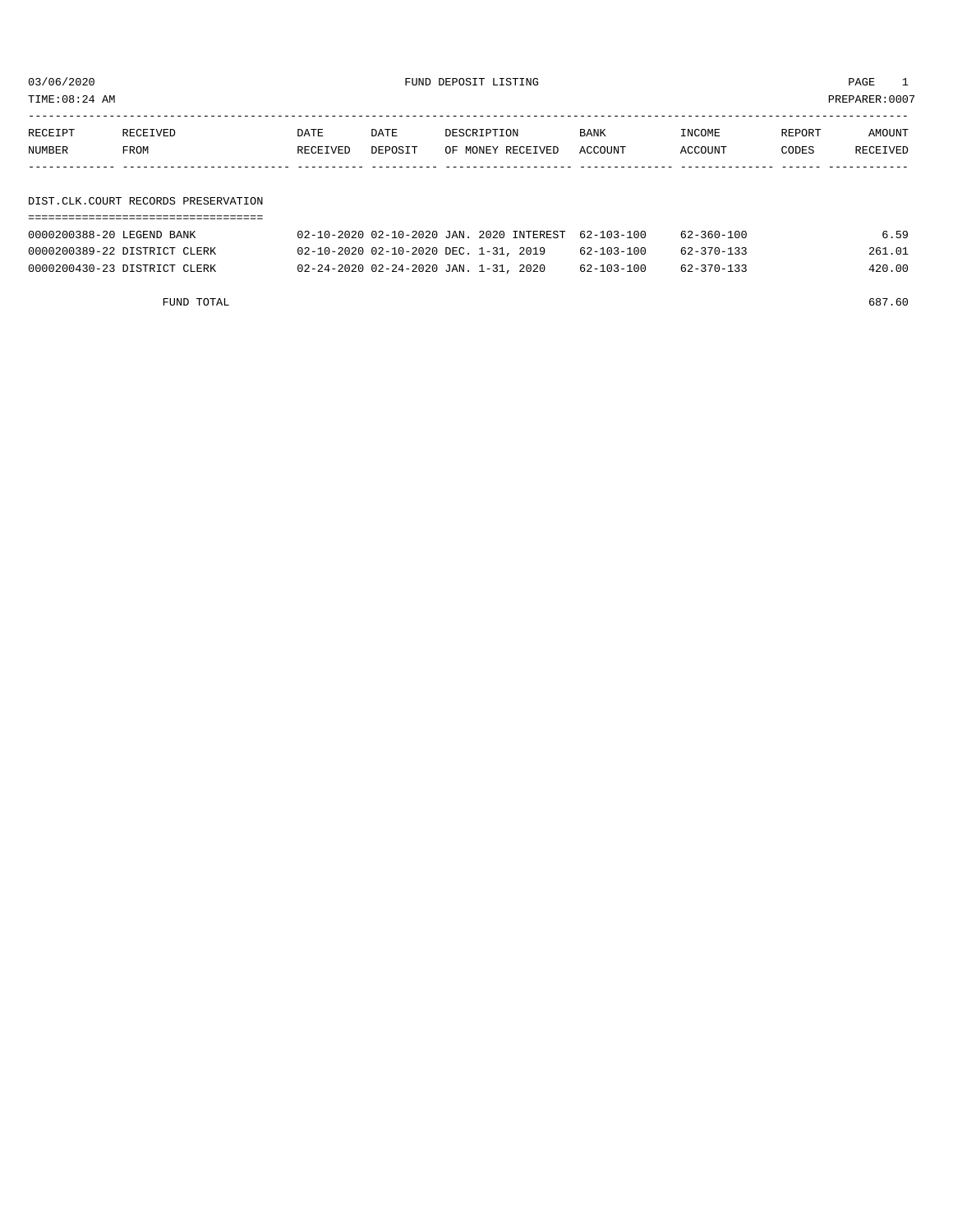| PREPARER: 0007<br>TIME:08:24 AM |          |          |         |                   |             |         |        |          |  |
|---------------------------------|----------|----------|---------|-------------------|-------------|---------|--------|----------|--|
|                                 |          |          |         |                   |             |         |        |          |  |
| RECEIPT                         | RECEIVED | DATE     | DATE    | DESCRIPTION       | <b>BANK</b> | INCOME  | REPORT | AMOUNT   |  |
| <b>NUMBER</b>                   | FROM     | RECEIVED | DEPOSIT | OF MONEY RECEIVED | ACCOUNT     | ACCOUNT | CODES  | RECEIVED |  |
|                                 |          |          |         |                   |             |         |        |          |  |
|                                 |          |          |         |                   |             |         |        |          |  |

LAW ENF.EDUCATION CONST.#1

===================================

| 0000200425-01<br>COMPTROL<br>TROLIFIR | -2020 02-21-<br>$-11$ | 1-2020 PEACE OFFICER ALLOC 63-103-100 | 160<br>$370-$ | 685.2 |
|---------------------------------------|-----------------------|---------------------------------------|---------------|-------|
|                                       |                       |                                       |               |       |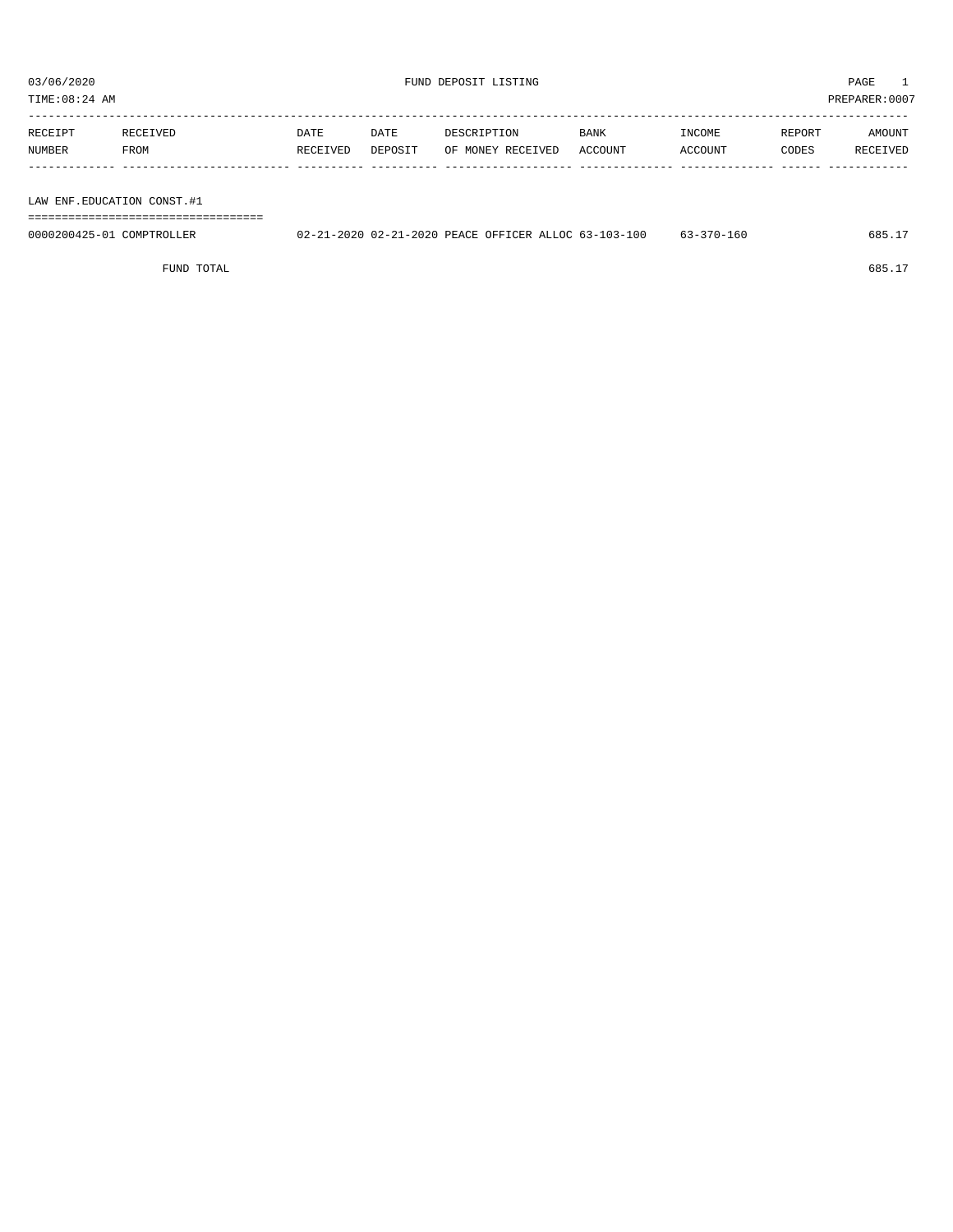| TIME:08:24 AM | PREPARER:0007 |
|---------------|---------------|
|               |               |

| RECEIPT | RECEIVED | DATE     | DATE    | DESCRIPTION       | <b>BANK</b> | INCOME  | REPORT | AMOUNT   |
|---------|----------|----------|---------|-------------------|-------------|---------|--------|----------|
| NUMBER  | FROM     | RECEIVED | DEPOSIT | OF MONEY RECEIVED | ACCOUNT     | ACCOUNT | CODES  | RECEIVED |
|         |          |          |         |                   |             |         |        |          |

LAW ENF.EDUCATION CONST.#2

===================================

| 0000200426-01<br>COMPTROLLER | .1-2020 02-21-2020 PEACE OFFICER ALLOC 64-103-100 |  | 160<br>$64 - 370 - 7$ |  |
|------------------------------|---------------------------------------------------|--|-----------------------|--|
|                              |                                                   |  |                       |  |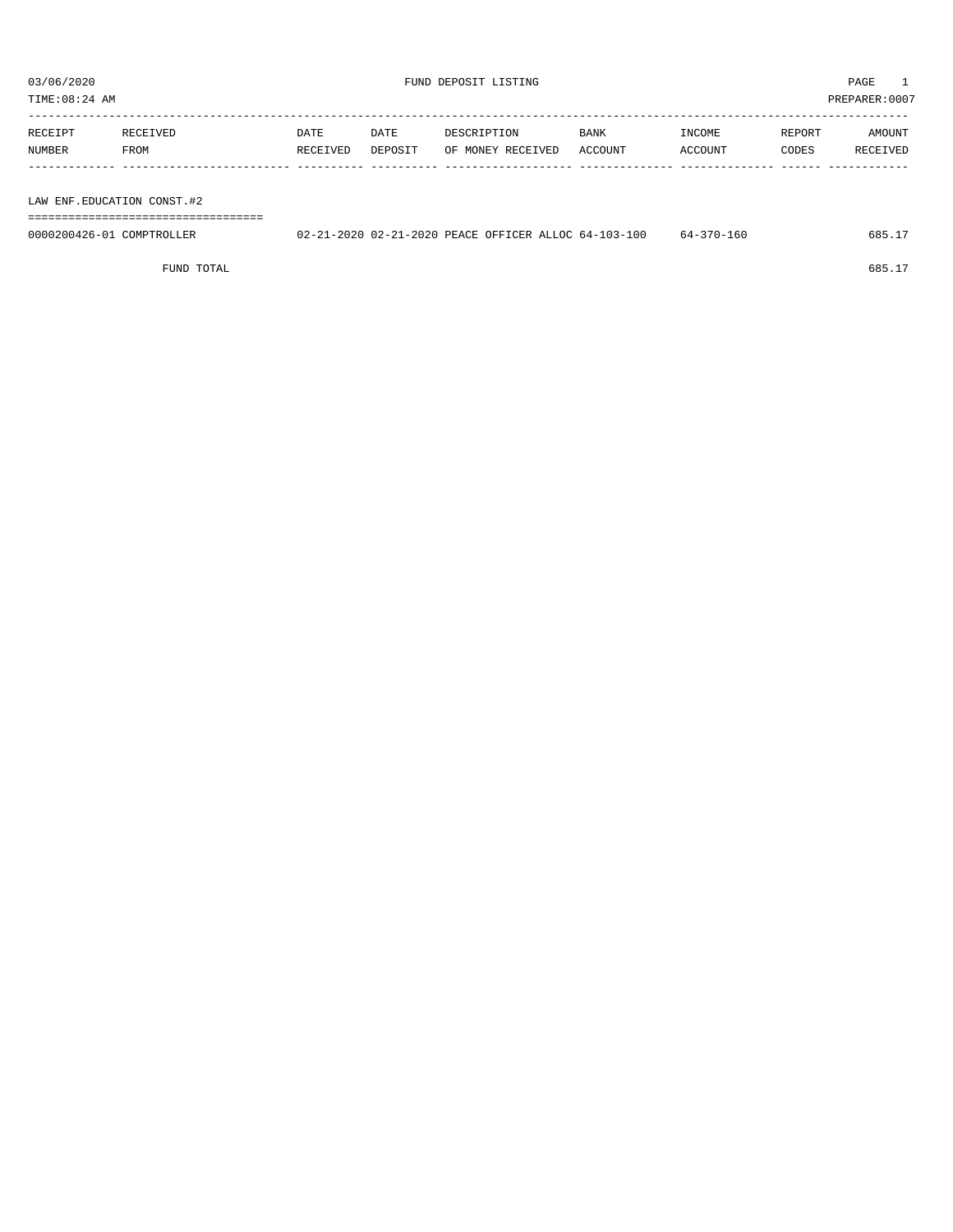| TIME:08:24 AM |          |          |         |                   |             |         |        | PREPARER:0007 |
|---------------|----------|----------|---------|-------------------|-------------|---------|--------|---------------|
| RECEIPT       | RECEIVED | DATE     | DATE    | DESCRIPTION       | <b>BANK</b> | INCOME  | REPORT | AMOUNT        |
| NUMBER        | FROM     | RECEIVED | DEPOSIT | OF MONEY RECEIVED | ACCOUNT     | ACCOUNT | CODES  | RECEIVED      |
|               |          |          |         |                   |             |         |        |               |

LAW ENF.EDUCATION CONST.#3

===================================

| 0000200427<br>COMPTROL<br>TRULLER.<br>$1 - 11$ | -2020 02-21-<br>$\sim$ $\sim$ $\sim$ | 1-2020 PEACE OFFICER ALLOC 65-103-100 | 160<br>$370-$ | 685. |
|------------------------------------------------|--------------------------------------|---------------------------------------|---------------|------|
|                                                |                                      |                                       |               |      |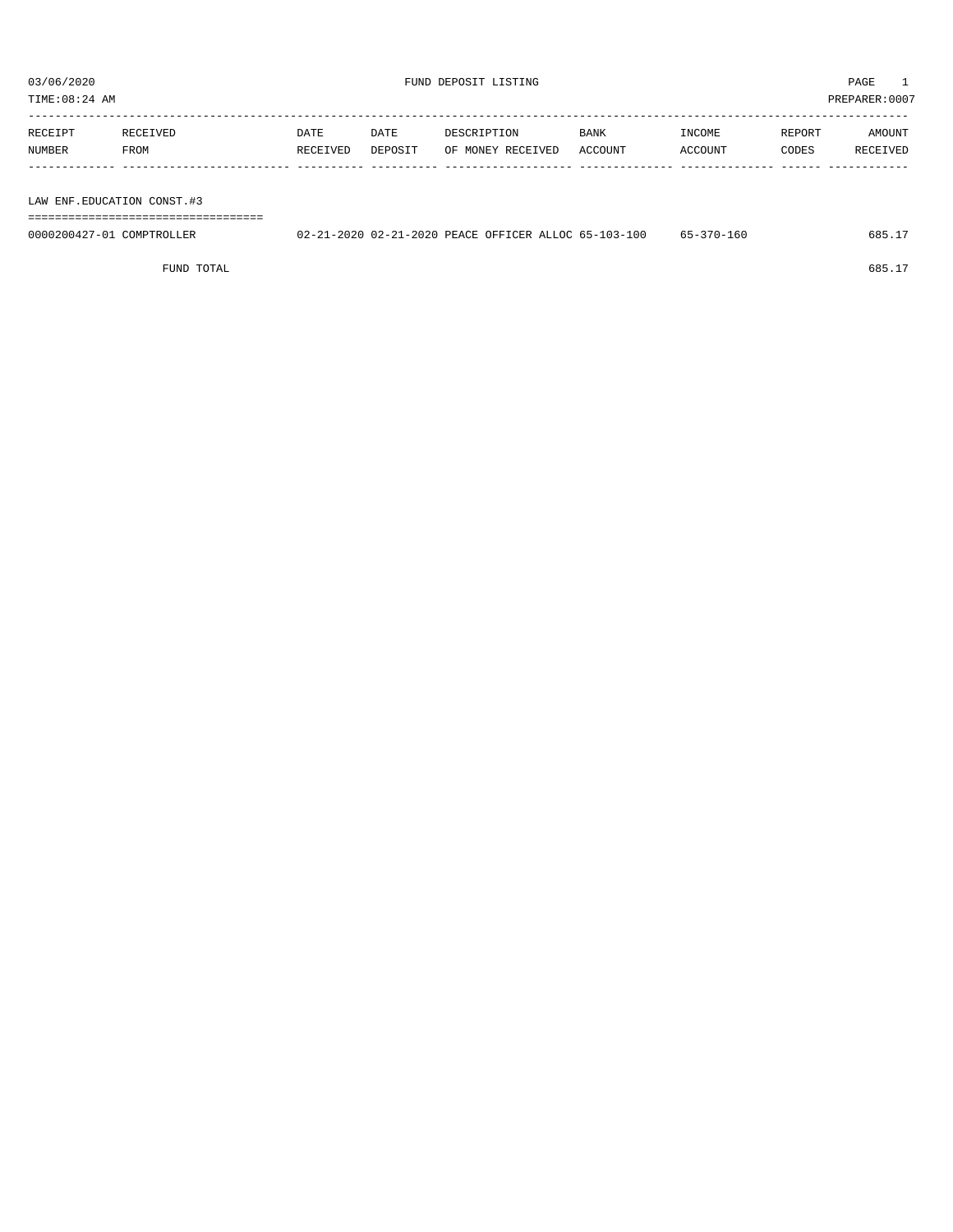| TIME:08:24 AM             |                                 |                  |                 |             |                   |                                                     |                   |                 | PREPARER:0007             |
|---------------------------|---------------------------------|------------------|-----------------|-------------|-------------------|-----------------------------------------------------|-------------------|-----------------|---------------------------|
| RECEIPT<br>NUMBER         | RECEIVED<br>FROM                | DATE<br>RECEIVED | DATE<br>DEPOSIT | DESCRIPTION | OF MONEY RECEIVED | BANK<br>ACCOUNT                                     | INCOME<br>ACCOUNT | REPORT<br>CODES | AMOUNT<br><b>RECEIVED</b> |
|                           | 2017 GO BONDS-CONSTRUCTION FUND |                  |                 |             |                   |                                                     |                   |                 |                           |
| 0000200388-30 LEGEND BANK |                                 |                  |                 |             |                   | 02-10-2020 02-10-2020 JAN. 2020 INTEREST 66-103-166 | 66-360-166        |                 | 2,000.23                  |

FUND TOTAL  $2,000.23$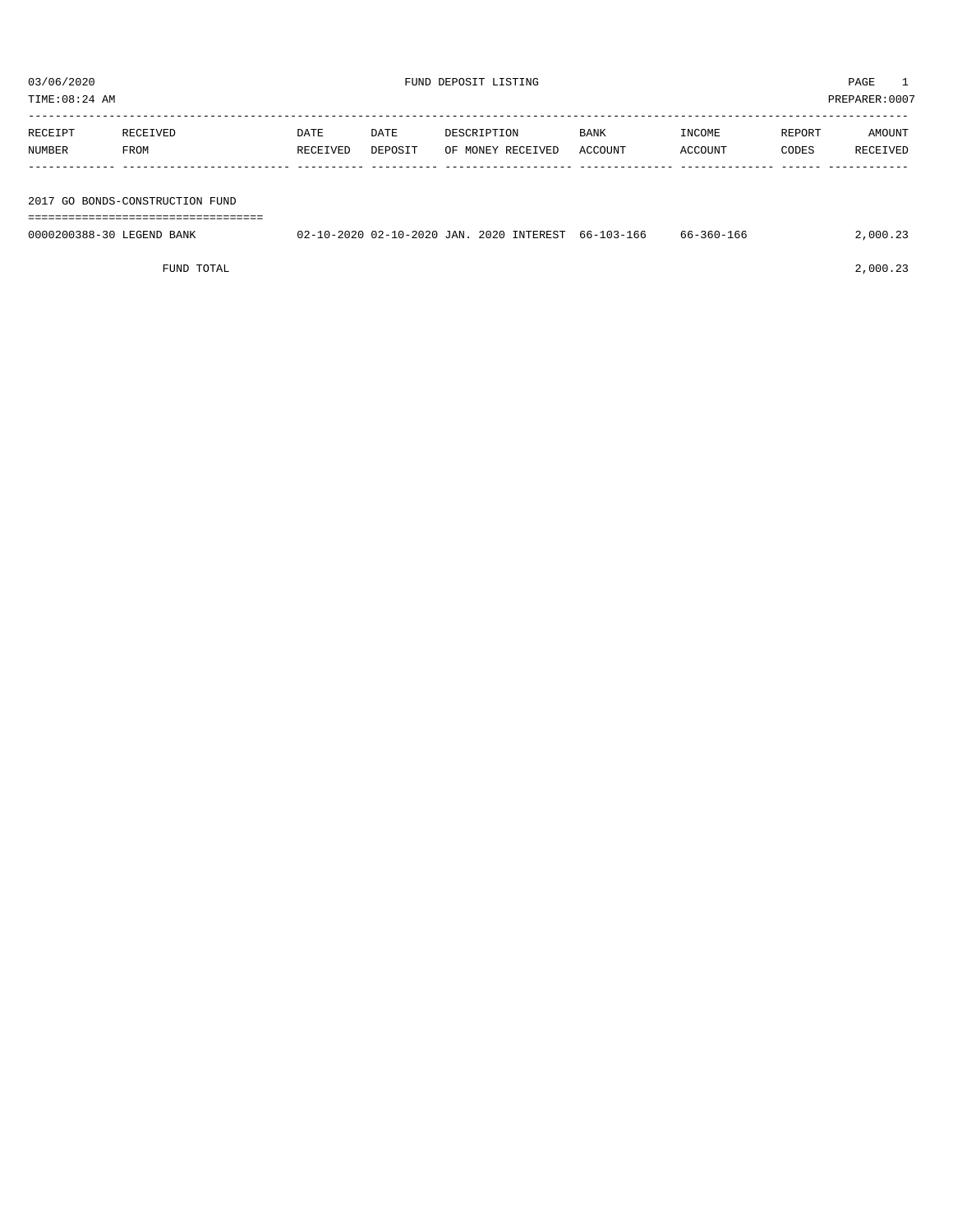| TIME:08:24 AM             | PREPARER:0007                   |          |         |  |                                          |             |            |        |          |
|---------------------------|---------------------------------|----------|---------|--|------------------------------------------|-------------|------------|--------|----------|
|                           |                                 |          |         |  |                                          |             |            |        |          |
| RECEIPT                   | RECEIVED                        | DATE     | DATE    |  | DESCRIPTION                              | <b>BANK</b> | INCOME     | REPORT | AMOUNT   |
| NUMBER                    | FROM                            | RECEIVED | DEPOSIT |  | OF MONEY RECEIVED                        | ACCOUNT     | ACCOUNT    | CODES  | RECEIVED |
|                           |                                 |          |         |  |                                          |             |            |        |          |
|                           |                                 |          |         |  |                                          |             |            |        |          |
|                           | 2018 GO BONDS-CONSTRUCTION FUND |          |         |  |                                          |             |            |        |          |
|                           |                                 |          |         |  |                                          |             |            |        |          |
| 0000200388-32 LEGEND BANK |                                 |          |         |  | 02-10-2020 02-10-2020 JAN. 2020 INTEREST | 68-103-168  | 68-360-168 |        | 9,466.48 |

FUND TOTAL  $\qquad \qquad \qquad \qquad 9,466.48$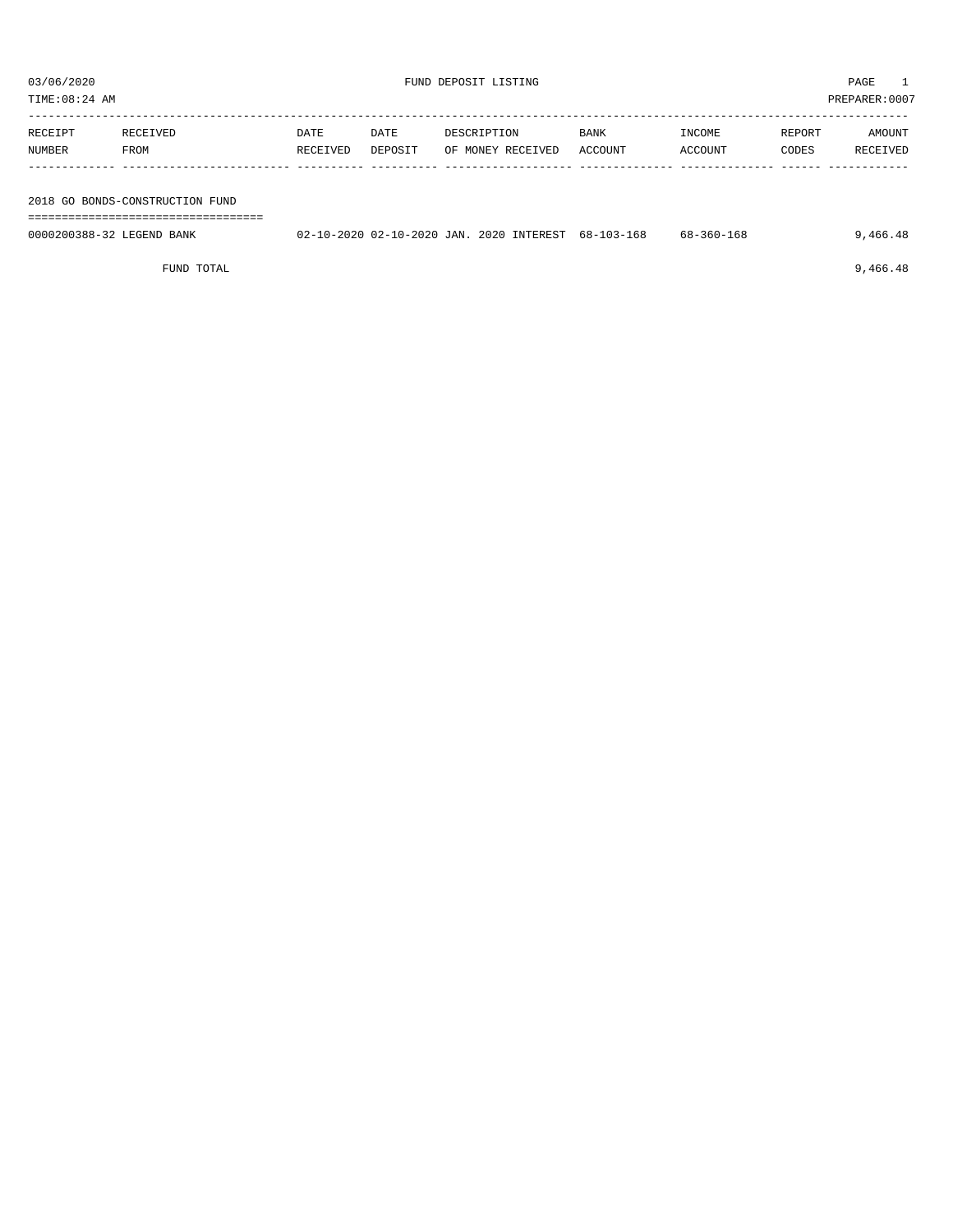| 03/06/2020<br>TIME:08:24 AM |                  |                  |                 | FUND DEPOSIT LISTING                                                                                                                                                                                                                                                                                                                                            |                 | PAGE<br>PREPARER: 0007                         |                 |                    |
|-----------------------------|------------------|------------------|-----------------|-----------------------------------------------------------------------------------------------------------------------------------------------------------------------------------------------------------------------------------------------------------------------------------------------------------------------------------------------------------------|-----------------|------------------------------------------------|-----------------|--------------------|
| RECEIPT<br>NUMBER           | RECEIVED<br>FROM | DATE<br>RECEIVED | DATE<br>DEPOSIT | DESCRIPTION<br>OF MONEY RECEIVED                                                                                                                                                                                                                                                                                                                                | BANK<br>ACCOUNT | INCOME<br>ACCOUNT                              | REPORT<br>CODES | AMOUNT<br>RECEIVED |
| RIGHT OF WAY FUND           |                  |                  |                 | $\overline{00}$ $\overline{05}$ $\overline{00}$ $\overline{00}$ $\overline{00}$ $\overline{00}$ $\overline{00}$ $\overline{00}$ $\overline{00}$ $\overline{00}$ $\overline{00}$ $\overline{00}$ $\overline{00}$ $\overline{00}$ $\overline{00}$ $\overline{00}$ $\overline{00}$ $\overline{00}$ $\overline{00}$ $\overline{00}$ $\overline{00}$ $\overline{00}$ |                 | $\Box$ $\land$ $\land$ $\land$ $\land$ $\land$ |                 |                    |

| 0000200375-08<br>TEXPOOL            | $02 - 05 - 2020$ | $02 - 05 - 2020$ JAN.                    | . 2020 INTEREST<br>$70 - 103 - 175$ | $70 - 360 - 100$ | $\sim$ |
|-------------------------------------|------------------|------------------------------------------|-------------------------------------|------------------|--------|
| 0000200388-21 LEGEND<br><b>BANK</b> |                  | 02-10-2020 02-10-2020 JAN. 2020 INTEREST | $70 - 103 - 100$                    | $70 - 360 - 100$ |        |
|                                     |                  |                                          |                                     |                  |        |

FUND TOTAL 117.38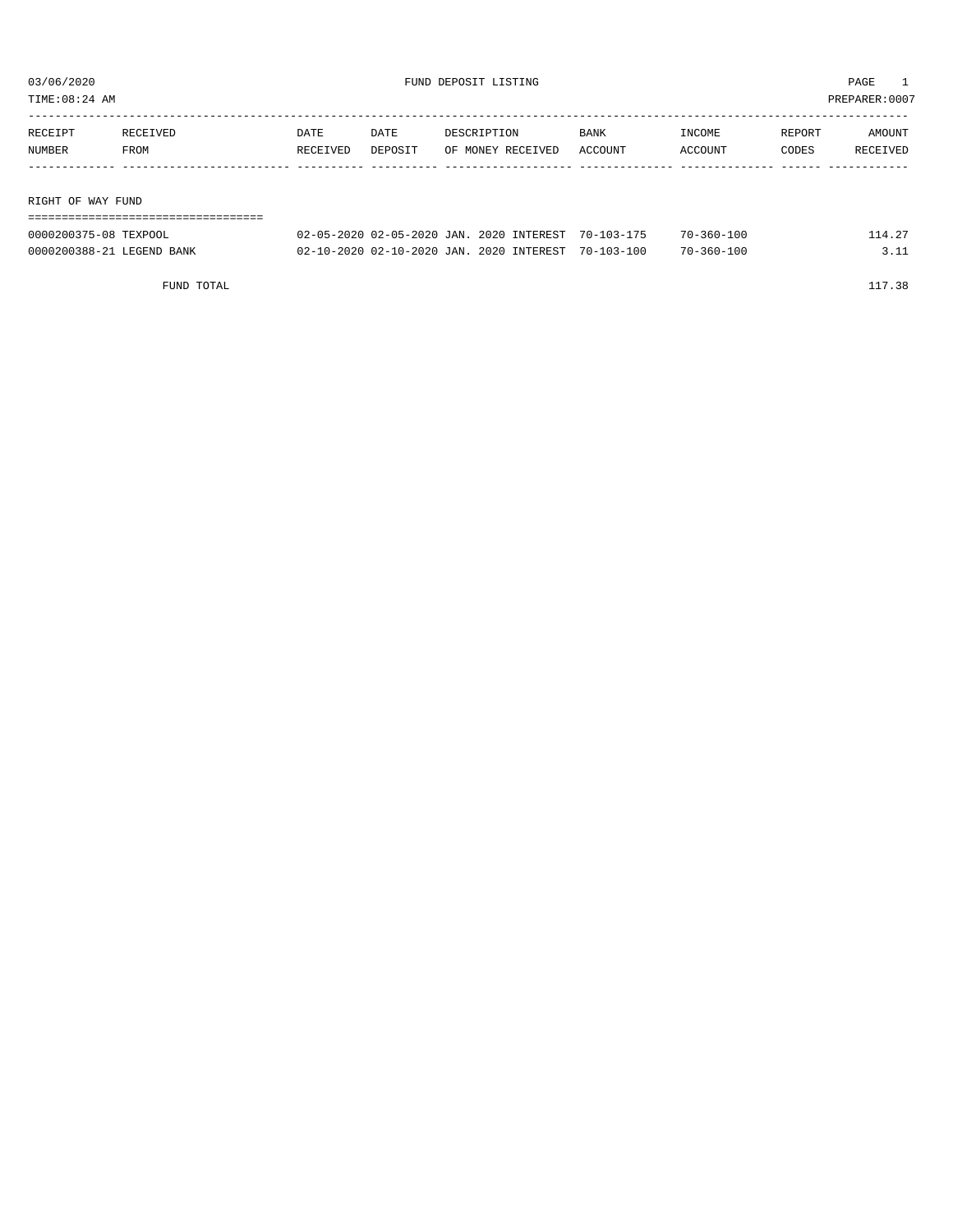TIME:08:24 AM PREPARER:0007

| RECEIPT       | <b>RECEIVED</b> | DATE     | DATE    | DESCRIPTION       | BANK    | <b>TNCOME</b>  | REPORT | AMOUNT   |
|---------------|-----------------|----------|---------|-------------------|---------|----------------|--------|----------|
| <b>NUMBER</b> | FROM            | RECEIVED | DEPOSIT | OF MONEY RECEIVED | ACCOUNT | <b>ACCOUNT</b> | CODES  | RECEIVED |
|               |                 |          |         |                   |         |                |        |          |

#### LAKE FANNIN

| 0000200387-01 MARCELLINE CAMPBELL | 02-07-2020 02-07-2020 DEPOSIT FEE                    | 85-103-100 | 85-370-186 | 150.00 |
|-----------------------------------|------------------------------------------------------|------------|------------|--------|
| 0000200393-01 BENNY LOVELADY      | 02-11-2020 02-11-2020 RENTAL FEE                     | 85-103-100 | 85-370-185 | 150.00 |
| 0000200436-01 ALICIA WHIPPLE      | 02-28-2020 02-28-2020 VOLUNTEER MEMBERSHI 85-103-100 |            | 85-370-183 | 25.00  |

FUND TOTAL 325.00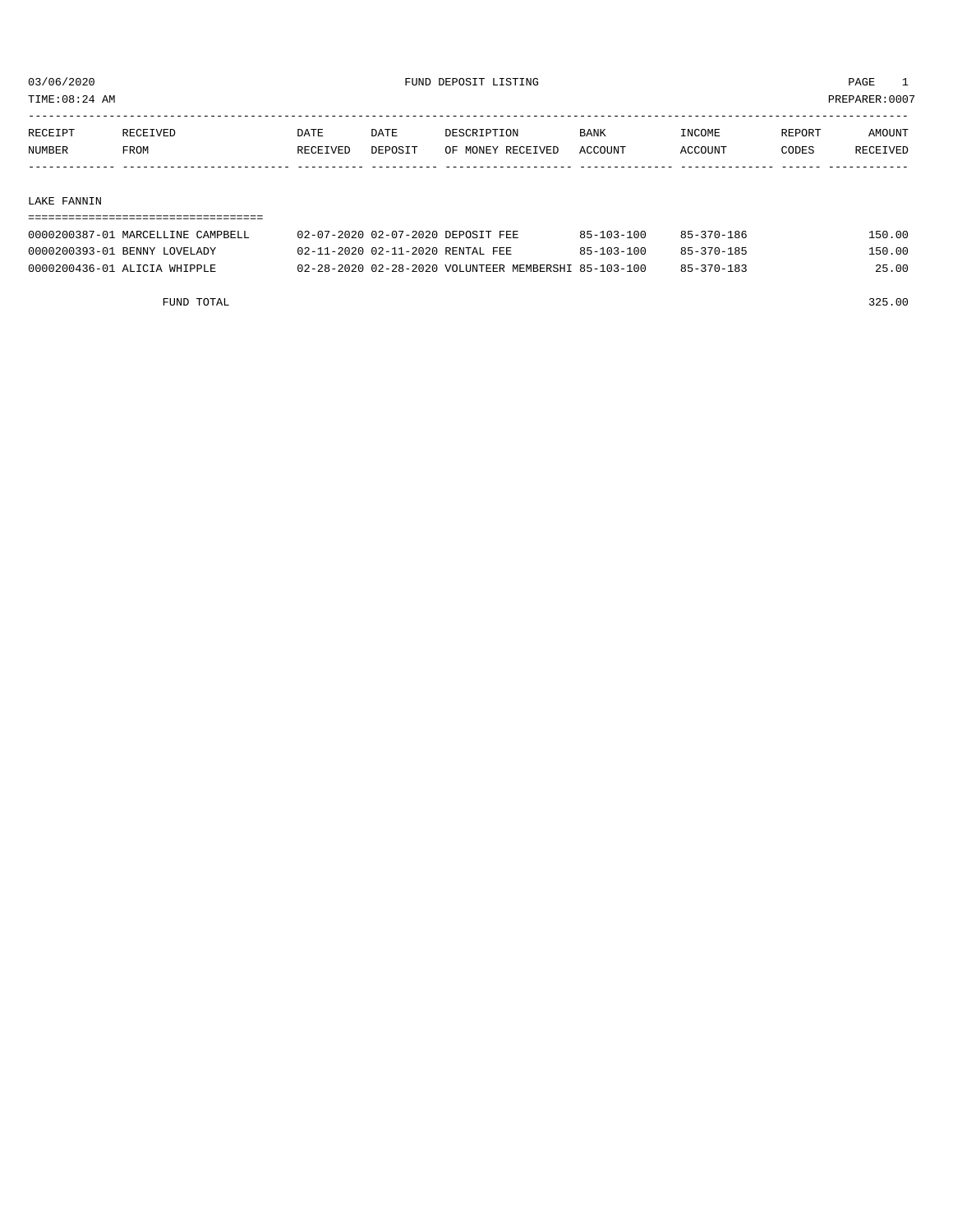| TIME: 08: |  |      |      |  |             |               | PREPARER: 0007 |               |
|-----------|--|------|------|--|-------------|---------------|----------------|---------------|
|           |  | DATE | DATE |  | <b>BANK</b> | רי זור<br>วMF | REPORT         | <b>MOTINT</b> |

| RACAIP. |      | ப⊢⊥ட | ⊡דאח    | T NIJ                | <b>DAIVA</b> | LIVUUME | REPUR. | UULN. |
|---------|------|------|---------|----------------------|--------------|---------|--------|-------|
| NUMBER  | FROM |      | דדפ∩פקר | 'VEI<br>M∩NFV<br>าਜ਼ | ACCOUNT      | CCOUNT  | CODES  |       |
|         |      |      |         |                      |              |         |        |       |

#### JUVENILE PROBATION

| 0000200378-01 JUVENILE PROBATION | 02-06-2020 02-06-2020 PID-2281 - DEFERRED 87-103-187             | $87 - 340 - 575$ | 40.00 |
|----------------------------------|------------------------------------------------------------------|------------------|-------|
| 0000200379-01 JUVENILE PROBATION | 02-06-2020 02-06-2020 PID-2275- JOINT RES 87-103-187             | $87 - 340 - 576$ | 55.00 |
| 0000200400-01 JUVENILE PROBATION | 02-13-2020 02-13-2020 PID- 2274 - PROBATI 87-103-187             | $87 - 340 - 575$ | 40.00 |
| 0000200428-01 JUVENILE PROBATION | $02 - 24 - 2020$ $02 - 24 - 2020$ PID-2276 - JOINT RE 87-103-187 | $87 - 340 - 576$ | 60.00 |
| 0000200429-01 JUVENILE PROBATION | $02 - 24 - 2020$ $02 - 24 - 2020$ PID-2267 - PROBATIO 87-103-187 | $87 - 340 - 575$ | 10.00 |
|                                  |                                                                  |                  |       |

FUND TOTAL 205.00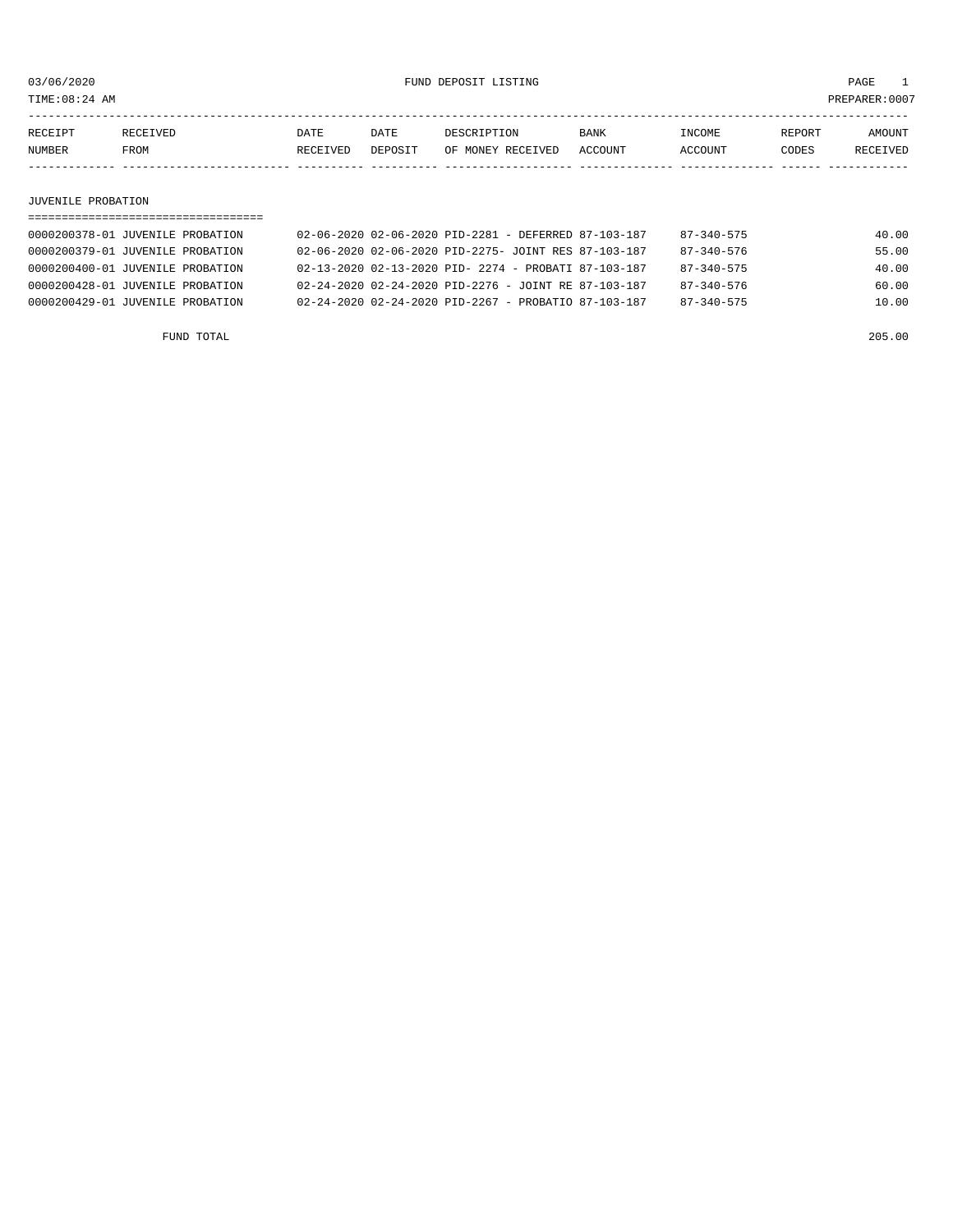03/06/2020 FUND DEPOSIT LISTING PAGE 1

| RECEIPT | <b>RECEIVED</b> | DATE            | DATE    | DESCRIPTION       | <b>BANK</b> | <b>INCOME</b> | REPORT | AMOUNT          |
|---------|-----------------|-----------------|---------|-------------------|-------------|---------------|--------|-----------------|
| NUMBER  | FROM            | <b>RECEIVED</b> | DEPOSIT | OF MONEY RECEIVED | ACCOUNT     | ACCOUNT       | CODES  | <b>RECEIVED</b> |
|         |                 |                 |         |                   |             |               |        |                 |

#### TEXAS JUVENILE JUSTICE DEPT.

| ============================ |  |                                                      |            |                  |           |
|------------------------------|--|------------------------------------------------------|------------|------------------|-----------|
| $0000200377 - 01$ T.J.J.D.   |  | 02-06-2020 02-06-2020 BASIC PROBATION SUP 89-103-993 |            | $89 - 330 - 915$ | 10,828.00 |
| 0000200377-02 T.J.J.D.       |  | 02-06-2020 02-06-2020 COMMUNITY PROGRAMS             | 89-103-994 | 89-330-916       | 6,667.00  |
| $0000200377 - 03$ T.J.J.D.   |  | 02-06-2020 02-06-2020 PRE/POST ADJUDICATI 89-103-996 |            | 89-330-917       | 529.00    |
| 0000200377-04 T.J.J.D.       |  | 02-06-2020 02-06-2020 COMMITMENT DIVERSIO 89-103-997 |            | $89 - 330 - 918$ | 833.00    |
| 0000200377-05 T.J.J.D.       |  | 02-06-2020 02-06-2020 MENTAL HEALTH SERVI 89-103-998 |            | $89 - 330 - 919$ | 979.00    |
| 0000200388-28 LEGEND BANK    |  | 02-10-2020 02-10-2020 JAN. 2020 INTEREST 89-103-992  |            | $89 - 360 - 189$ | 16.22     |
| $0000200437 - 01$ T.J.J.D.   |  | 02-28-2020 02-28-2020 BASIC PROBATION SUP 89-103-993 |            | $89 - 330 - 915$ | 10,827.00 |
| $0000200437 - 02$ T.J.J.D.   |  | 02-28-2020 02-28-2020 COMMUNITY PROGRAMS             | 89-103-994 | $89 - 330 - 916$ | 6,666.00  |
| $0000200437 - 03$ T.J.J.D.   |  | 02-28-2020 02-28-2020 PRE/POST ADJUDICATI 89-103-996 |            | 89-330-917       | 530.00    |
| 0000200437-04 T.J.J.D.       |  | 02-28-2020 02-28-2020 COMMITMENT DIVERSIO 89-103-997 |            | $89 - 330 - 918$ | 834.00    |
| 0000200437-05 T.J.J.D.       |  | 02-28-2020 02-28-2020 MENTAL HEALTH SERVI 89-103-998 |            | $89 - 330 - 919$ | 980.00    |
| 0000200438-01 T.J.J.D.       |  | 02-28-2020 02-28-2020 OCT., NOV., DEC. 20 89-103-988 |            | $89 - 370 - 988$ | 11,340.00 |

FUND TOTAL  $51,029.22$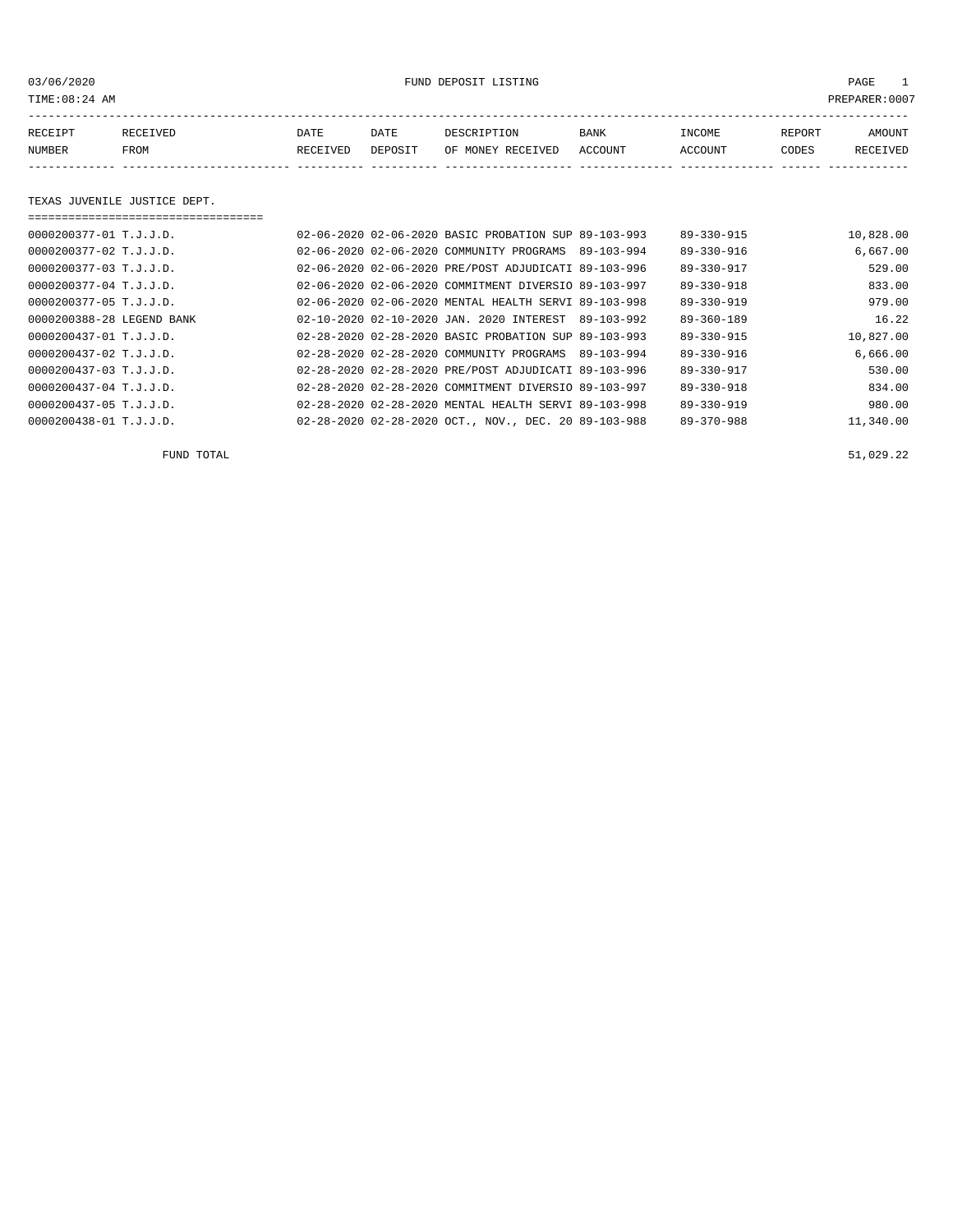TIME:08:24 AM PREPARER:0007

| RECEIPT | RECEIVED | <b>DATE</b> | DATE    | DESCRIPTION       | BANK    | INCOME  | REPORT | AMOUNT   |
|---------|----------|-------------|---------|-------------------|---------|---------|--------|----------|
| NUMBER  | FROM     | RECEIVED    | DEPOSIT | OF MONEY RECEIVED | ACCOUNT | ACCOUNT | CODES  | RECEIVED |
|         |          |             |         |                   |         |         |        |          |
|         |          |             |         |                   |         |         |        |          |

#### STATZER FUND

| ================================ |                                                     |  |                  |       |
|----------------------------------|-----------------------------------------------------|--|------------------|-------|
| 0000200375-09 TEXPOOL            | 02-05-2020 02-05-2020 JAN. 2020 INTEREST 92-103-175 |  | $92 - 360 - 100$ | 55.74 |
| 0000200388-22 LEGEND BANK        | 02-10-2020 02-10-2020 JAN, 2020 INTEREST 92-103-100 |  | 92-360-100       | 0.91  |

FUND TOTAL 56.65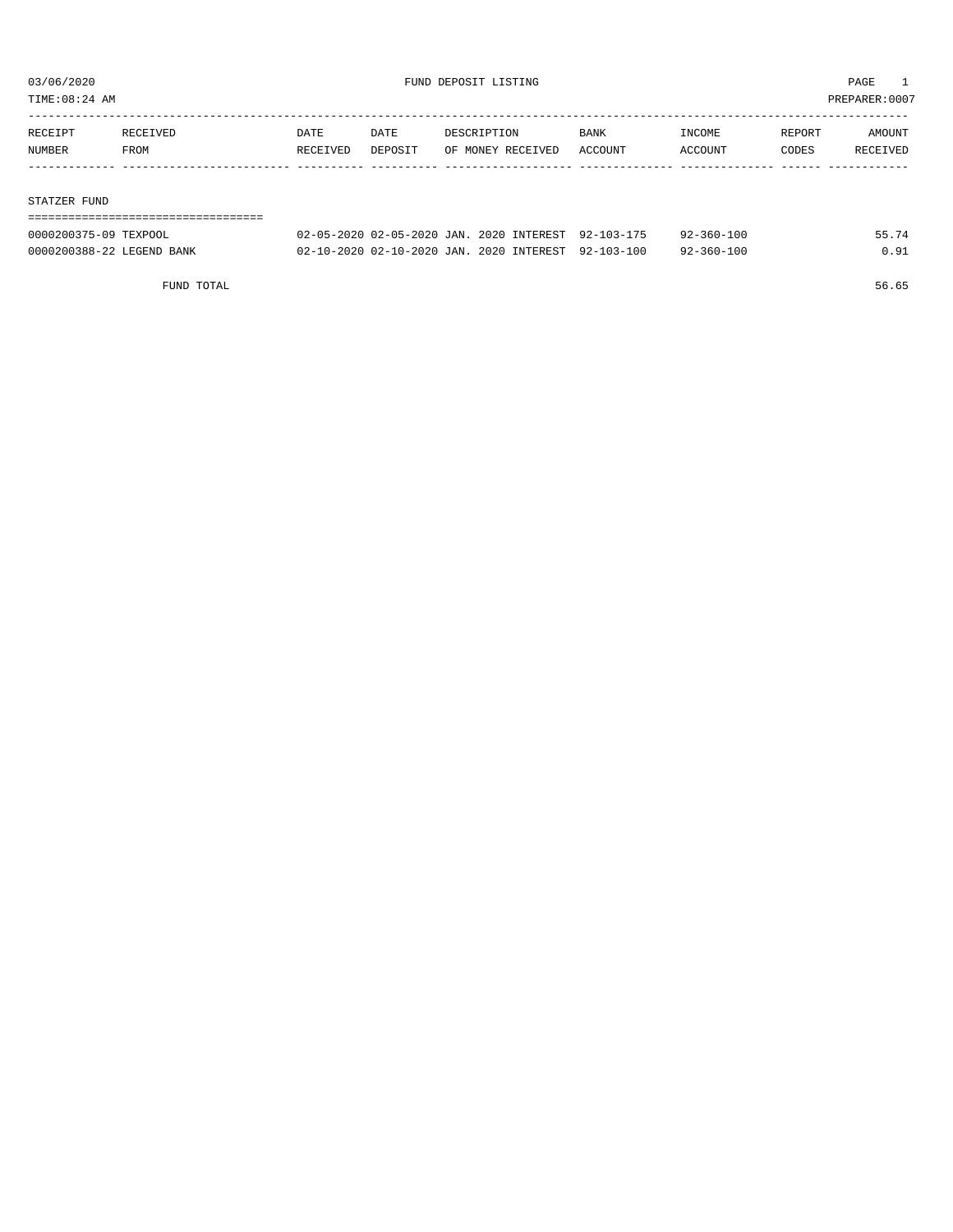TIME:08:24 AM PREPARER:0007

| RECEIPT | RECEIVED | DATE     | DATE    | DESCRIPTION       | <b>BANK</b> | <b>INCOME</b> | REPORT | AMOUNT          |
|---------|----------|----------|---------|-------------------|-------------|---------------|--------|-----------------|
| NUMBER  | FROM     | RECEIVED | DEPOSIT | OF MONEY RECEIVED | ACCOUNT     | ACCOUNT       | CODES  | <b>RECEIVED</b> |
|         |          |          |         |                   |             |               |        |                 |

#### PAYROLL

===================================

| 0000200369-01 C.D. BREWER      | 02-04-2020 02-04-2020 FEB. 2020 COBRA DEN 95-100-100 | $95 - 370 - 130$ | 75.32  |
|--------------------------------|------------------------------------------------------|------------------|--------|
| 0000200386-01 MARY BLOODSWORTH | 02-07-2020 02-07-2020 FEB. 2020 COBRA HEA 95-100-100 | $95 - 370 - 130$ | 960.16 |

FUND TOTAL 1,035.48